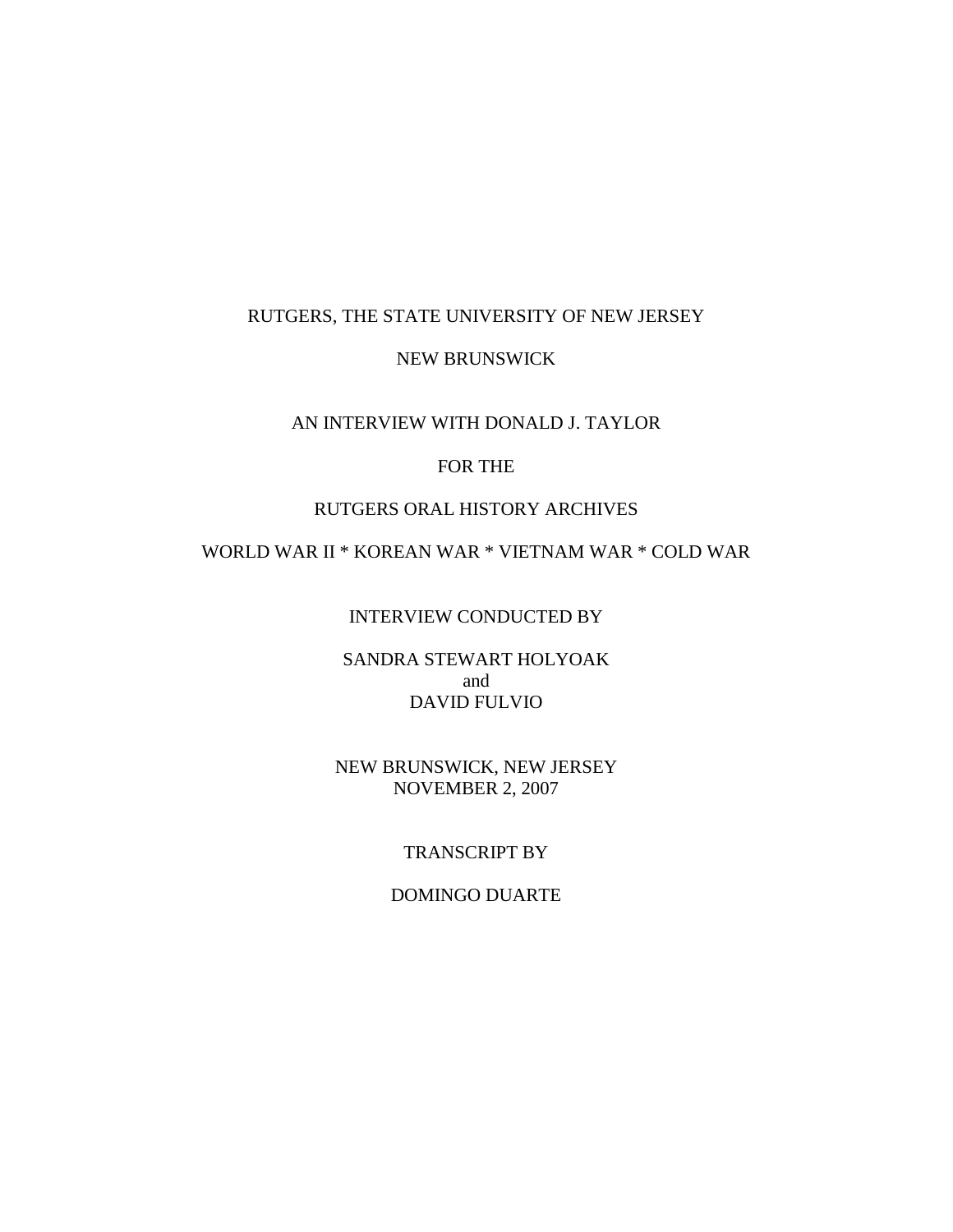David Fulvio: This begins an interview with Dr. Donald J. Taylor on Friday, November 2, 2007, with David Fulvio and Sandra Holyoak. First, we would like to thank you, Dr. Taylor, for volunteering your time for this interview. Your help is greatly appreciated. To start, could we discuss your father? Where did he grow up?

Donald Taylor: My father's name was John Ogden Taylor. He grew up in New York State.

DF: Where in New York State?

DT: He was born in Norwich, New York.

DF: Were his parents immigrants, or how long had the family been in the United States?

DT: Actually, I have, in my home, a Civil War discharge paper for John Taylor, who was in the Union Army and he immigrated from Canada, and that John Taylor was my father's father's father, so, was my great-grandfather.

DF: Your father attended college.

DT: He went to Syracuse University and graduated in 1928.

DF: What did he study?

DT: He was in premed, I believe. I'm not sure.

DF: Ultimately, what did his career ended up being in?

DT: He worked in mid-level, low-level management, mostly for the Aluminum Company of America, Alcoa.

DF: Was he in a union?

DT: No.

DF: Okay. How about your mother? Where did she grow up?

DT: My mother grew up in Brooklyn, New York.

DF: She attended college as well.

DT: She also went to Syracuse, and also graduated in 1928.

DF: I assume that was how they met.

DT: That's how they met. [laughter]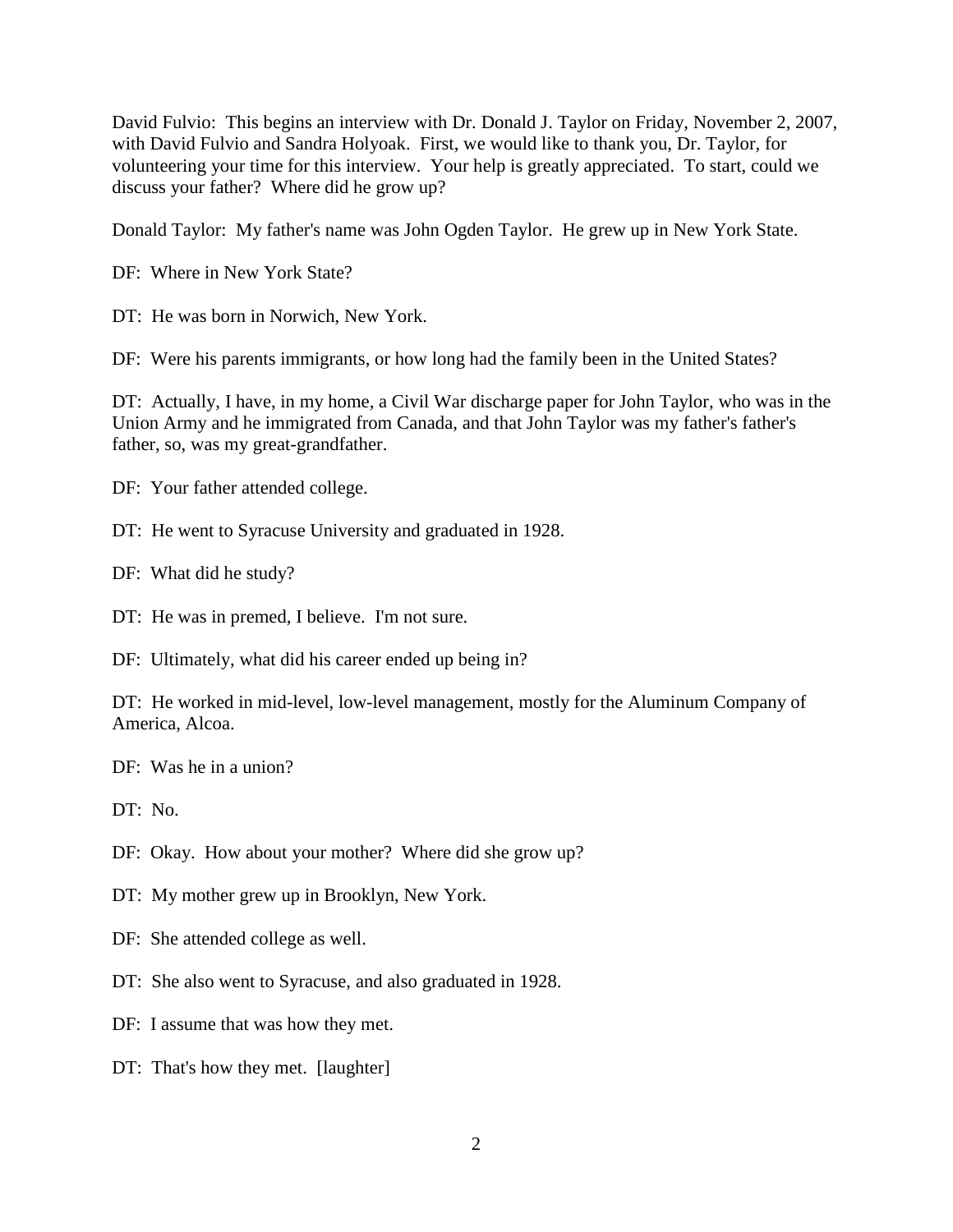DF: How long were they together before they got married?

DT: I don't know what the date of their marriage was. I was born in 1936, so, I'd guess in [the] very late '20s, early 1930s.

DF: What did she study?

DT: She was in fine arts. She was an artist.

DF: Okay. Did she have an occupation as well?

DT: No. She was generally at home, but she did do some painting, some commercial art, and enjoyed that. She was a very good artist.

DF: Her specialty was painting.

DT: Painting, yes.

DF: During the 1930s, the Great Depression, did your parents struggle financially or were they more at ease than other families, perhaps?

DT: [laughter] I'm chuckling because they began very well, because they were college graduates, which was rare back then. Up through the '30s and … early 1940s, they were well-off and, from that point on, it was downhill. My father was never able to progress in a job very well and they never had a lot of money, but, for about four or five years, they were doing great, but, then, the war came and things changed.

SH: That is amazing, because, usually, we hear of people who started to do better with the war's growth. That is quite interesting to hear that that spiraled the other way for them. Were your mother and father politically involved? What was their background?

DT: They weren't involved politically. They were both Republicans, as far as I can recall. They had good conversations with friends and relatives about politics and I always had a half an ear tuned toward them, but, no, they weren't involved in a local political party of any sort.

SH: What about the church? Was that important for them?

DT: They were both Episcopalians, as I was and am. They did what many parents did back in those days--that was to encourage my going to church, which I did dutifully until I got to high school and college, and then, I took some time off. Then, I went back. [laughter]

SH: Do you have siblings?

DT: … No, I'm an only child, which was not that unusual for my generation, during the Depression. Depression babies were fewer, which made it very easy for my generation. I don't know if you got the same kind of comment from my peers, but those of us who were born in the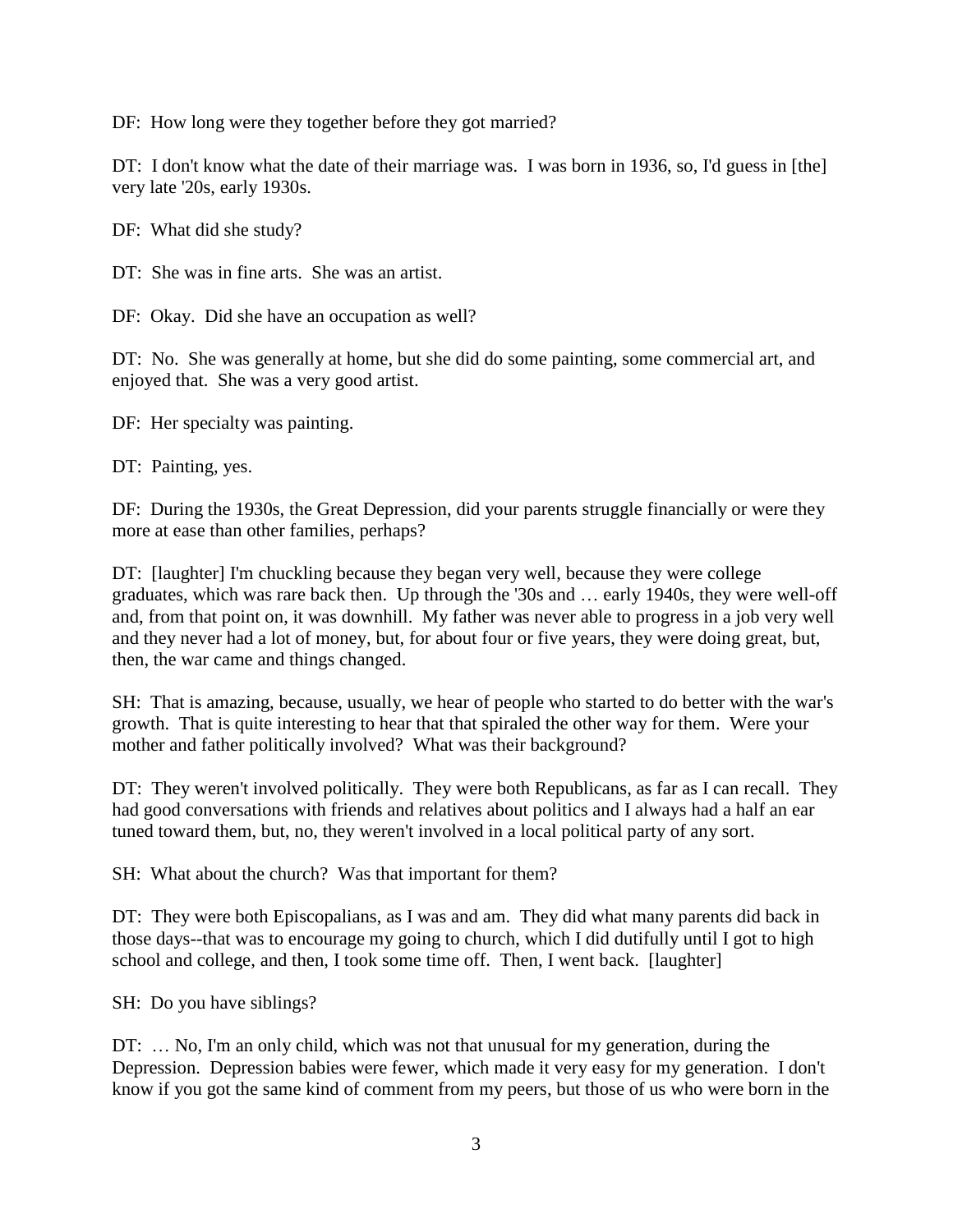'30s, there weren't that many of us, so, it was easy to be involved in organizations. It was never a problem in classes, because there was plenty of room. It wasn't until the Baby Boomers came along and, all of a sudden, you began to really worry about getting into clubs, getting into schools, getting into almost anything.

SH: You commented earlier on how rare it was in that day and age for a woman to go to college. Did your mother ever talk about that, or about how she was encouraged to go to college?

DT: My mother had one sibling, my aunt, and their father was a furrier in Brooklyn and, apparently, enormously successful. They had tons of money and, when you had a lot of money in Brooklyn in the 1920s, you sent your daughters or sons to college. So, that's why they wound up in college. I'm convinced that life is at least fifty percent luck [laughter] and they happened to be born to a family that had a lot of money and that was what you did.

SH: That answers the question, because it is something that we hear over and over again. You rarely hear of any working-class families who sent their daughters to college, or at least to a school like Syracuse.

DT: Sure.

SH: They might go to business school or something like that, for employment, but that was it.

DT: My father came from a poorer family, but he was a terrific athlete and he went on a football scholarship, of all things. They even had football scholarships back in the '20s and that's how he got to college.

SH: Did he ever think of pursuing a career in football? Was that something he wanted to do, or coaching?

DT: No, I'm not too sure he was that good. He was good, good enough to play for four years. He was proud of playing football and lacrosse, but I think he figured, "I've been there, done that and I want to do something else, want to go out and make some money." There weren't the opportunities in professional sports back in the '20s that there are today. So, … typically, if you went to college and played a sport, you did it for the joy of playing that sport, not because, once you graduated, you may make a couple of million dollars a year, because you can do something that people want to watch.

DF: Do you know what position he played?

DT: He was a lineman. He was big. He was, oh, about six-[foot]-two, two hundred-and-someodd pounds, which, again, back in those days, attracted the attention of the Syracuse football staff, said, "Here's a big kid from a New York State farming community. Let's have him play line for us." [laughter]

DF: Where were you raised? Were you raised in Upstate New York as well?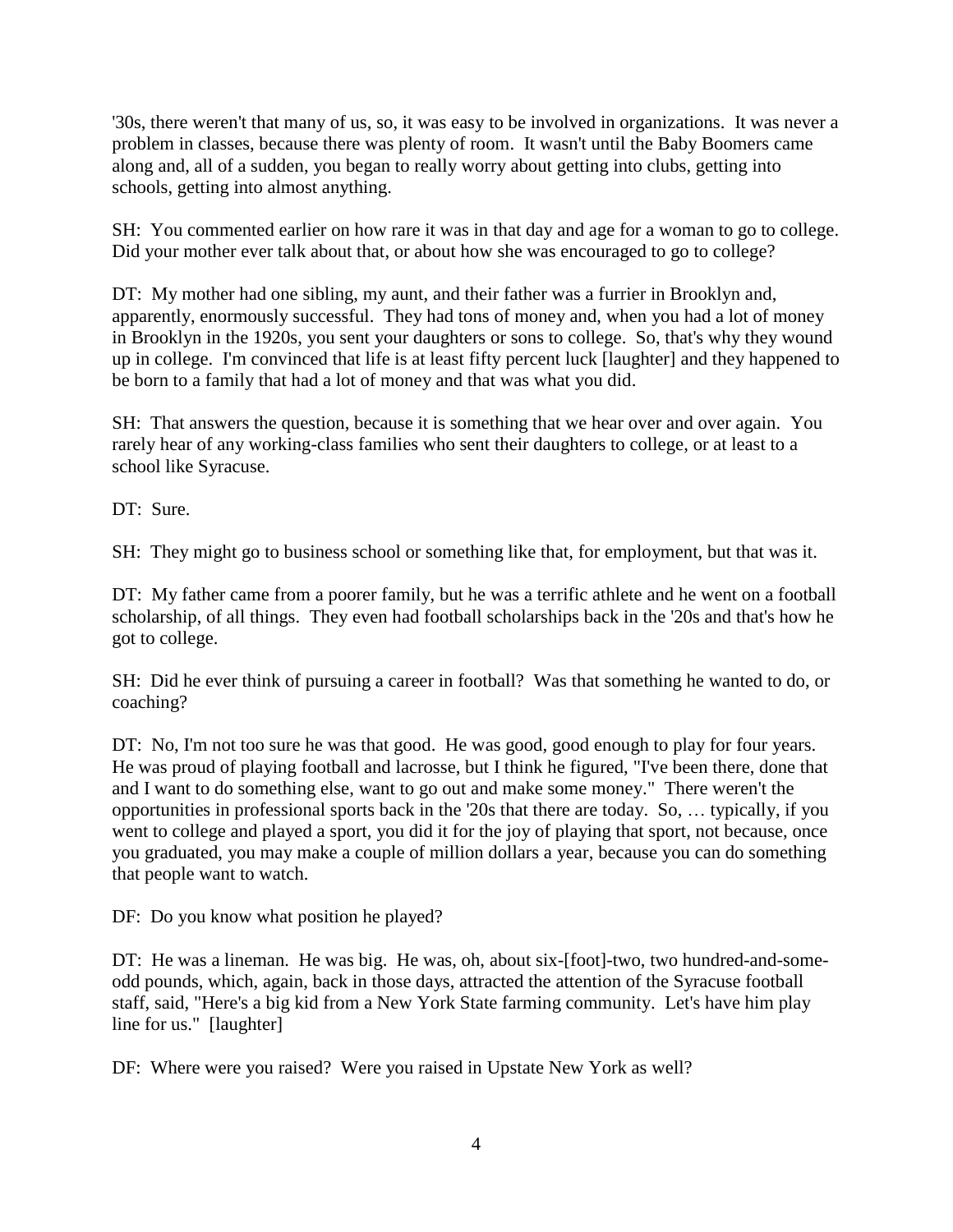DT: I was born in Brooklyn and we moved from Brooklyn when I was three or four years old to New Jersey and we lived in New Jersey until about 1940. … My father, who was then working for Westmore Cosmetics, was transferred to Dallas, Texas. So, we moved to Dallas for a couple of years, until the war came. Then, we moved back to New Jersey.

SH: Whereabouts in New Jersey?

DT: In Bergen County, Harrington Park. I spent my elementary school and high school career while living in Harrington Park, New Jersey, which is a small, probably now affluent, town in the middle of Bergen County.

DF: I know you were only six years old, but do you have any memories of Pearl Harbor or the announcement of the attack?

DT: As a matter-of-fact, I do. I'm not sure it's all my memory. It might be part of my parents retelling the story, but we lived in an apartment in Dallas, Texas, a redbrick apartment. I was playing outside--like, 1941, I was, what? … five years old, and my mother yelled from the window, "Come in the house, quickly," because she had just heard about the attack on Pearl Harbor. They didn't know, we didn't know, "Does that mean the Japanese are on the way to bomb Dallas, Texas?" So, I got into the house and I stayed there until my mother and father realized that it was far away, that the threat of an invasion was not imminent, and that was my memory of Pearl Harbor.

SH: That is great. That is the first time I have heard that someone actually brought their children in.

DT: Yes.

DF: Did you have any family members who fought in World War II?

DT: No.

DF: Did any family members take part in the war effort at home, that you know of?

DT: My father worked for Alcoa, the Aluminum Company of America, and, during the war, partly out of patriotism and partly out of the chance to make more money, … he got a job in the evening to help the war effort, which was not unusual. Many acquaintances from Harrington Park [did so]. I remember, for example, the elementary school janitor worked as a school janitor, but he took a part-time job in a nearby town, making plastic water distillers for pilots who were shot down over the water, mainly in the Pacific. … They could set up this contraption and take sea water and it would distill it. I know that because we had a school trip, because the school janitor was able to arrange that. … Let's see, 1945, have to back up a little bit, maybe third or fourth grade, we went there and we saw them actually making these things. [I] didn't understand it, but I recall the school trip and I recall the concept of, "Here is one of our school staff working part-time to help the war effort by making these distilling things," not too sure they would work very well, but it was a good effort. [laughter]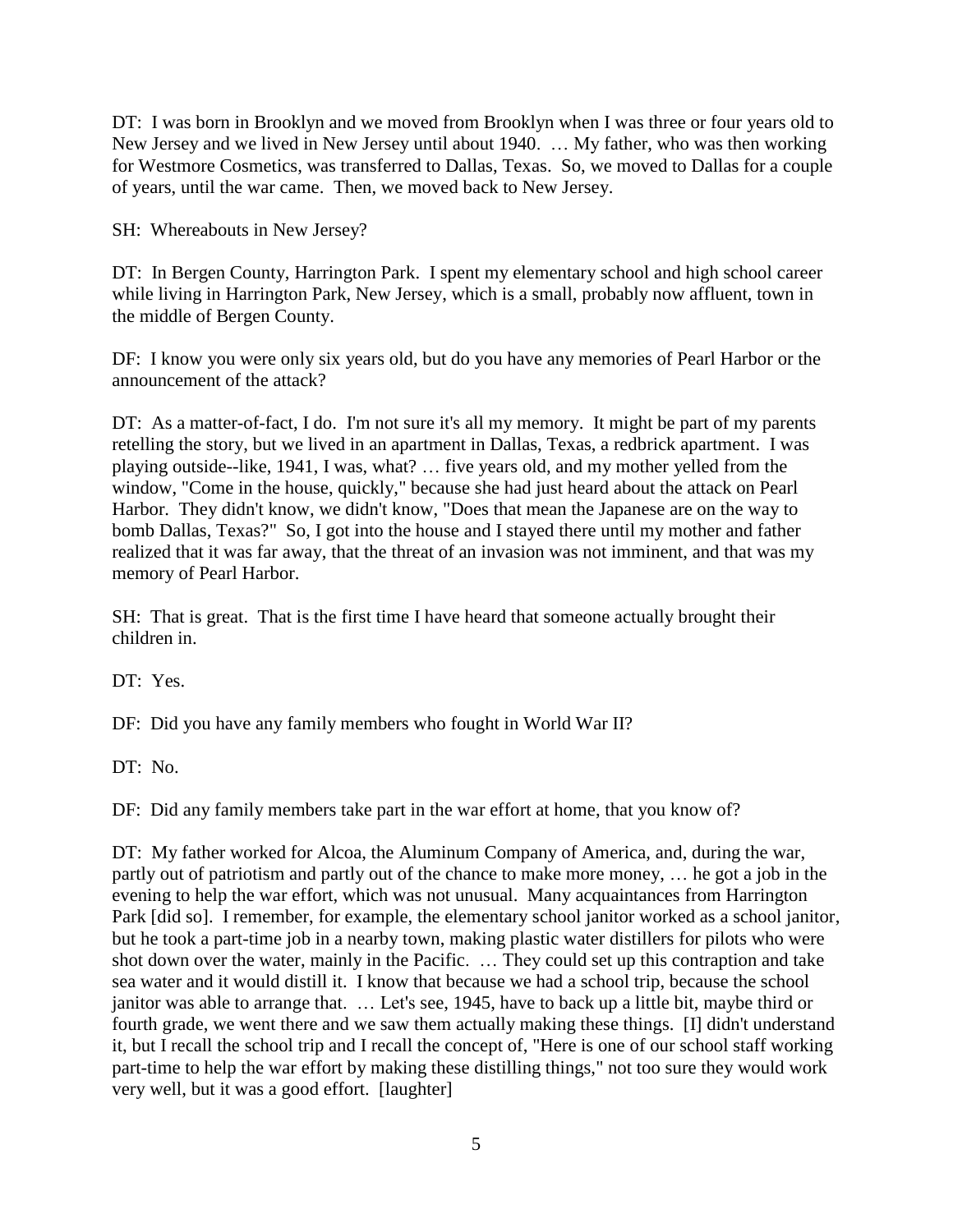SH: The idea was good. Did your family participate in the bond drives? Did you ever hear them talk about that? I know, in school, some of the students collected money for different things.

DT: Yes--thanks for the prompting. I remember buying stamps. You could buy a war bond, but for those of us, particularly kids, who didn't have the money to buy a war bond, you could go to a post office and buy a war stamp. … [With] so many war stamps, after ten, fifteen, whatever the number of dollars was, you could trade in your book of stamps to get a war bond--a rather ingenious way of getting money to help the war effort and, also, to help those who didn't have the resources to buy a war bond, but could maybe buy a ten-cent stamp once a week and work on it that way.

SH: Did you keep any of that memorabilia?

DT: Sadly, no. My mother, I think, kept a lot of memorabilia, but I, at the time, never had an interest in keeping it and probably threw it away. There wasn't even recycling back in those days, so, unfortunately, no, no memorabilia.

SH: Just curious. [laughter]

DF: Prior to your time at Rutgers, would you have classified yourself as a good student in high school?

DT: I was a good student in high school. I had a lot of fun in college. It actually took me fourand-a-half years to graduate from Rutgers. I began in engineering and realized that I could not have a lot of fun and be in engineering. So, I transferred to economics.

DF: Did you take part in any sports or extracurricular activities while in high school?

DT: While in high school, a handful of clubs, no sports. I lived in Harrington Park, which was a commuter town, a feeder town, to Dumont High School, where I graduated. Harrington Park would buy train tickets for its high school students and, for the first two years, I went to high school on a train pulled by a steam engine. Then, they converted, sadly, to a diesel engine, wasn't nearly as glamorous, but, for four years, all of us who lived in Harrington Park would gather down at the train station around eight o'clock in the morning, take a train a couple of stops to Dumont, walk from the Dumont train station to high school and back again. … That's how I went to high school, as did many others who lived nearby the [towns with] high schools, because there were fewer high schools then, or small towns, obviously, [that] couldn't afford a high school would send [students over], as they probably do to regional high schools even today.

SH: What year did you graduate from Dumont?

DT: 1954.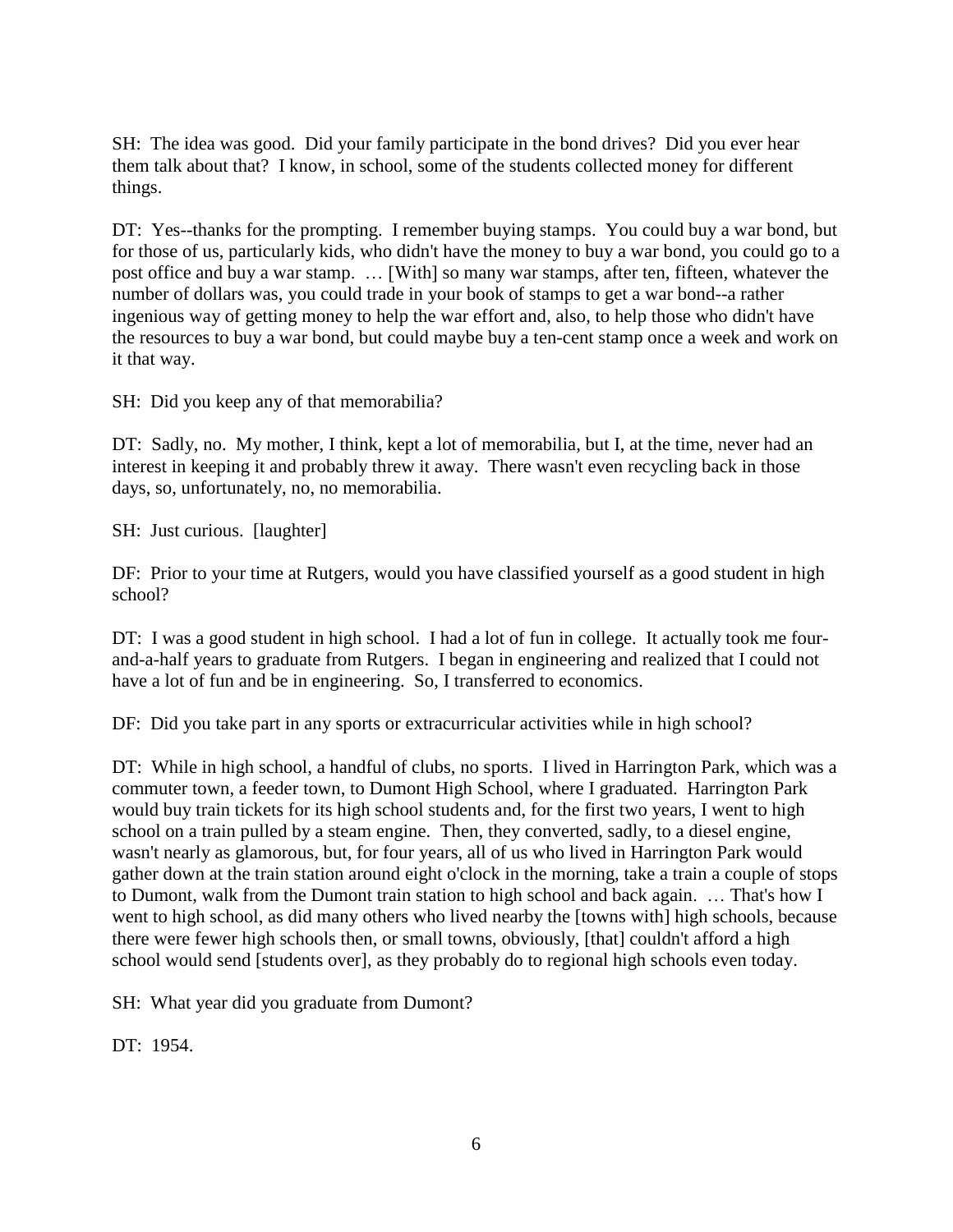SH: What were you hearing about the buildup of the Cold War and the Korean Conflict? Was there anything in the school curriculum?

DT: Surprisingly little. I just began to read David Halberstam's *The Longest Winter* [*The Coldest Winter* (2007)]. I love his stuff anyway. He wrote a book about the Korean War that I'm enjoying. The Forgotten War--I hope you have a chance to do oral interviews of Korean War vets--but it was, surprisingly, a non-issue, at least in my family, amongst my friends' families, acquaintances. We knew it was going on. The only way to learn about the Korean War was through print media, through the newspapers, and the radio. Television was just in its infancy and not much going on there.

SH: Your father was still working for Alcoa then.

DT: Yes, yes. He worked for Alcoa pretty much the rest of his life, until he retired.

SH: Did you do any traveling as a young man?

DT: No, because we were poor, relatively poor. We didn't have a car until about the early 1950s, because, when we were in Dallas, Texas, the war began. My mother called her sister Tess, my Aunt Tess, in Brooklyn, and said, "We're coming back," because my father has a job with Alcoa in New Jersey, and my aunt said, "Sell your car. There's no gasoline. Whatever you do, sell the car, come by train." So, of course, we sold our car, came by train, only to realize that there were people still driving in New Jersey, [laughter] and we couldn't buy a car, because it was the wartime. … Then, we couldn't afford to buy a car until, oh, the early 1950s.

DF: With your parents being Republican, were they strong supporters of Eisenhower?

DT: Probably. We didn't talk about politics that much--at least they didn't talk about politics with me. I might pick up a conversation on the dinner table, but that was about it.

SH: What was the primary conversation around the dinner table in the early 1950s?

DT: That's a good question. Because it was just my mother and father and me, the opportunities for conversations were kind of like, maybe, "How did school go today?" or some very light, inconsequential conversations. Where we did have better conversations was during family holidays, where we'd get together, typically with my aunt and uncle and their two kids, and then, the conversations were vigorous, wide-ranging, mostly politics, anything that came along, but we needed a critical mass, I think. … Because of the small family, we didn't have that.

SH: Where did your Aunt Tess live?

DT: Brooklyn.

SH: She lived in Brooklyn.

DT: Right.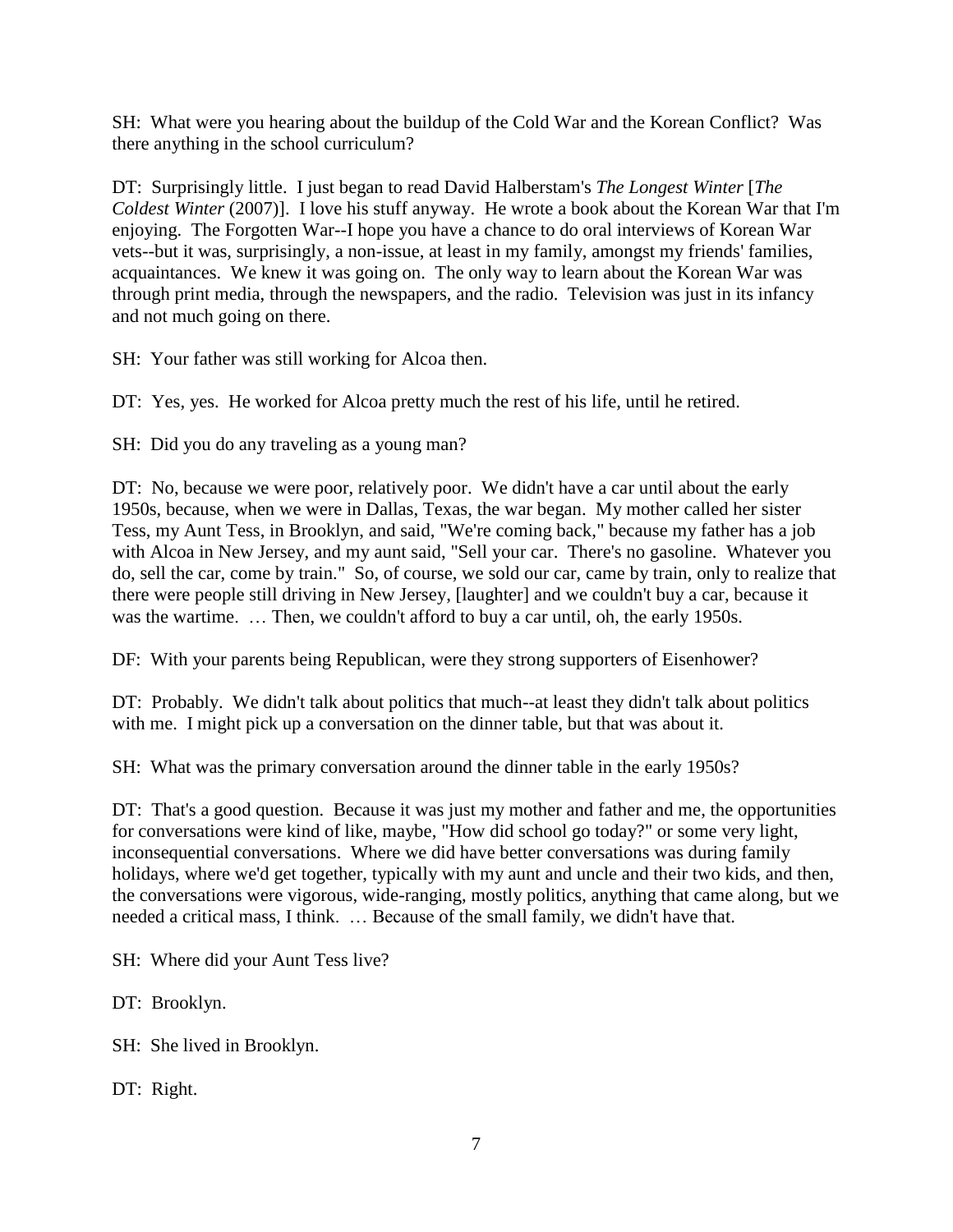SH: Would you travel there?

DT: Went there several times a year, by bus, a couple of subway stops, but, again, that was fairly common then. Even those folks who, in Harrington Park, my friends, all had cars, you couldn't drive very much because of gas rationing and the public transportation was very good. There were three bus lines, even in a small town like Harrington Park. There was a mainline railroad. Almost all of those who commuted to New York City from Harrington Park rode the train. There was train after train after train, every ten minutes, with fifty, sixty, seventy men, always men, very few women, going to New York City to work, and that's how you did it back in the '50s.

SH: What do you remember as being the hot topics as a kid in high school? What was going on in New Jersey?

DT: I lived a very ideal life growing up. Even though we didn't have a lot of money, those were the times where you could play outside all day without fear of anything, where you could go swimming in the local river, where you'd ride your bikes all day. … Somehow, we spent the entire summer happily doing nothing, playing, [laughter] and it was a very, very easy life. Even with the war on, it was a great time to be a kid.

DF: Did you have any hobbies or particular interests?

DT: Not really. I was kind of interested in scientific stuff, but not in a serious way. A lot of good friends--when you live in a small town and go through all eight elementary school grades with the same kids, you develop some real strong friendships--and we'd just, today's expression, you hang out together. … We seemed to do that hour after hour, accomplishing absolutely nothing, but enjoying every minute of it. [laughter]

SH: Were you involved in anything like the Boy Scouts?

DT: Cub Scouts, briefly.

SH: Were there things like swimming lessons or any kind of sports teams that you did?

DT: No, not that I did. There were very few opportunities for sports in the '50s. High schools tended to have football for boys, basketball for boys, track and baseball for boys. Girls weren't allowed to play sports back then. So, unless you were a pretty decent athlete, even in a small high school, you didn't play, because there weren't that many things to do.

SH: Was music important?

DT: Good question. My Aunt Tess was an accomplished musician. She graduated from Syracuse--trying to backtrack--probably six years before my mother and she majored in music and she was, for a brief period of time, a professional pianist. In fact, she was in one or two of the very first talking pictures, because she was a beautiful woman and she was classically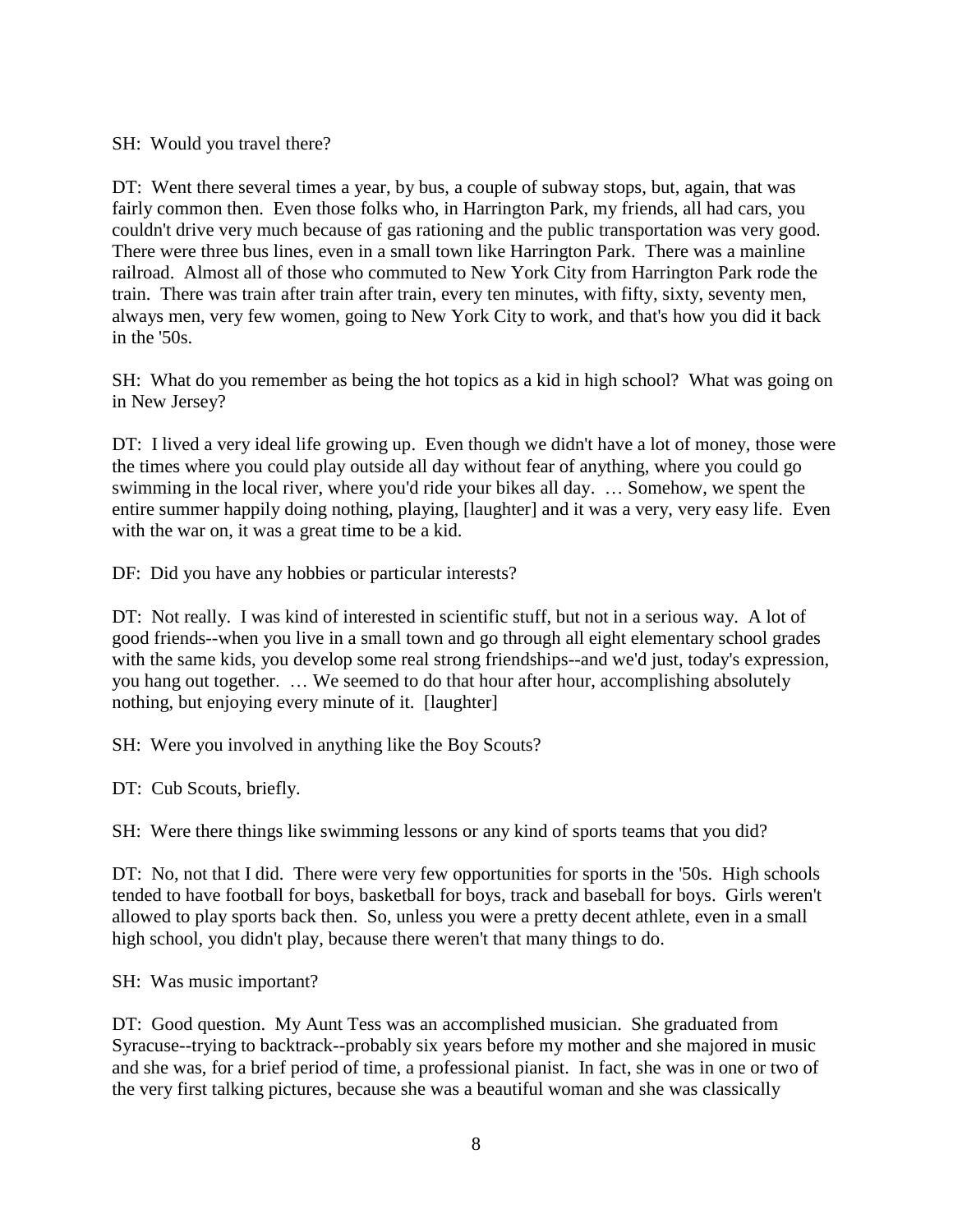trained. So, they would have a movie of my Aunt Tess playing the piano, which was big stuff back in the late '20s, because that's when sound first came on the scene. … Because she loved music, it kind of transferred to my mother and the radio was always tuned to the Metropolitan Opera broadcasts on Saturday afternoons, any chance to hear music. In those days, music, classical music, was often on radio and, occasionally, on TV. So, yes, it was a musical background that I grew up in--good stuff.

SH: What about the library? You talked about reading now.

DT: There wasn't a library in Harrington Park. My mother was an avid reader and, in those days, they had book rentals at local five-and-dimes, ice cream stores, where you would go down, you would walk a couple of blocks, to a confectionary and there would be a bookcase, with maybe fifty, sixty books, and, for five cents a week, you could rent these books and take them home and read them. ... That's how at least those who read in Harrington Park, and I suspect surrounding towns, were reading back then, no public libraries. I'm sure there were in the larger towns, but nothing in Harrington Park. So, you rented a book for a nickel a week or a nickel for three days, whatever it was.

SH: Great stuff. [laughter] Are there any other things that you can think of that are no longer practiced or in existence now? You grew up through a period in our history where things changed so quickly.

DT: Nothing specific. I might think of something later on, but, ... again, when you think back, you tend to remember the good stuff and you tend to cancel out all the bad stuff, although, probably, was very little bad stuff.

SH: What was a typical Saturday afternoon like? You talked about hanging out. Did you go to the movies? Was there a movie theater in Harrington Park?

DT: We would occasionally go to the movies, by bus, and that was a treat, but, for, you know, fifty cents, you can go to the movies and buy popcorn and snacks. We would sometimes hitchhike to save the bus fare that our parents gave us, so [that] we could even ... buy more stuff at the movies, sure, [laughter] … on Saturdays, as I got older. … An example of how things have changed--when I was in high school, age fourteen through, what, eighteen? every New Year's Eve, I would go with a couple of friends to Times Square, New York, by ourselves, with full permission of our parents. We'd go to a movie, we would eat, celebrate New Year's Eve in Times Square. Now, here are a bunch of fourteen, fifteen, sixteen-year-old kids doing this--hop the bus and come back home. You can't do that today. So, when I say it was a simpler, easier, gentle life, and maybe those of my peer group will say the same thing, it was very easy to live, at least in that particular part of the world, in the 1940s and 1950s.

SH: You talked about the class trip, that you remember going to see the manufacturing of those water distillers for the war effort.

DT: Right.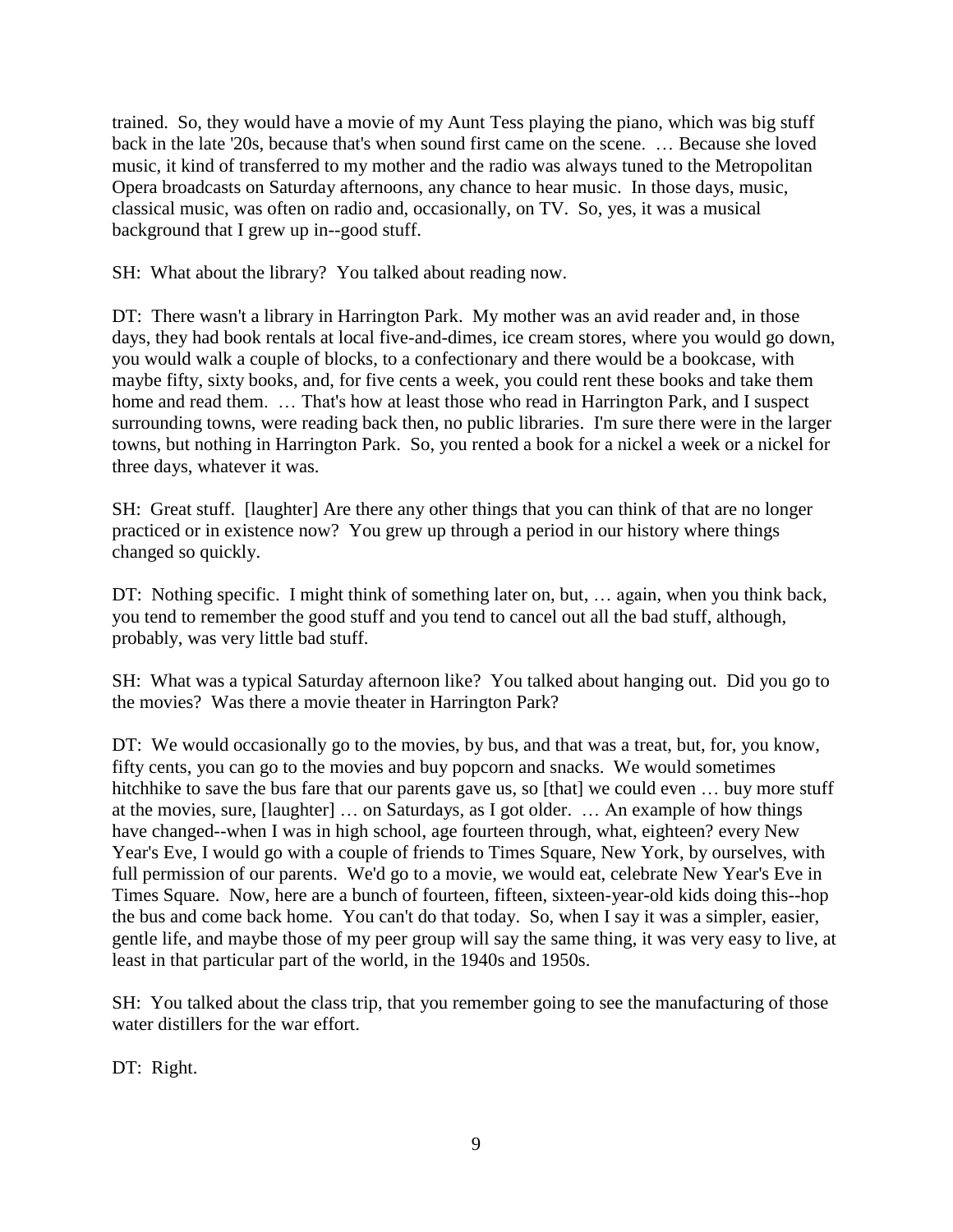SH: What other kinds of school trips would someone take from Bergen County? Would you go into New York? Would you go to a farm?

DT: Good question. We didn't take school trips; I suspect part of it because of the war. We had, in our grammar school--again, I'm going from about '42 to 1950--we had two kinds of media. We had an old-fashioned slide projector, which was huge, as big as a half of a file cabinet, with an old-fashioned, thick glass slide, which probably had been around for fifty years. That was a special treat. Maybe once or twice a month, we got to see slides and, a couple of times a week, we would have rolled in an old-fashioned phonograph, the old seventy-eight, and listen to music, and that was pretty much the excitement for elementary school back in those days. [laughter]

SH: Were there any sports teams that you followed as a high school student?

DT: My father, having been an athlete in college, was an avid sports spectator, would listen to, on the radio, and, eventually, TV, baseball games, occasionally football games, but, back in those days, there wasn't the huge, dramatic attention to sports as there is today. That, you might pick up a ballgame on the radio, and, in those days, my mother liked the Brooklyn Dodgers, my father liked the New York Giants. When they had an away game, they, the announcers, would get the results by tickertape and very clever announcers would be able to make up the game. They would be getting, on a little tape coming across their desk, you know, "Ball one. Strike one," just the bare information, and the good announcers--and the New York teams tended to have good announcers--would develop these completely fictitious scenarios, so that listening to it, about, "Well, he swung hard at that one." He had no idea he swung hard at that one, [laughter] but it was a way of getting the information from the away game, because they didn't have the technology--if they did, it wasn't available--to do it live. So, that, radio, was a very big part of our growing up, I think, in the '40s and '50s. Radio, it was our entertainment.

DF: Did you ever go to the ballpark with your father?

DT: No.

SH: What about a hero? Who would have been your hero?

DT: Good question. I'm not sure I had a hero back then. I don't [recall], at least in my recollection, certainly not sports heroes, the way they're around today. I think, during the war, those in our town who fought were heroes. I remember, the mayor of Harrington Park, name was Jay Walters, was a World War I veteran and his face was pockmarked because of getting gassed in World War I, and he was kind of a local hero. Everybody loved and admired him, because he was a real World War I veteran, but, outside of that, no, no real heroes.

SH: Okay, no heroes, fictitious or otherwise. [laughter]

DT: No.

SH: Okay.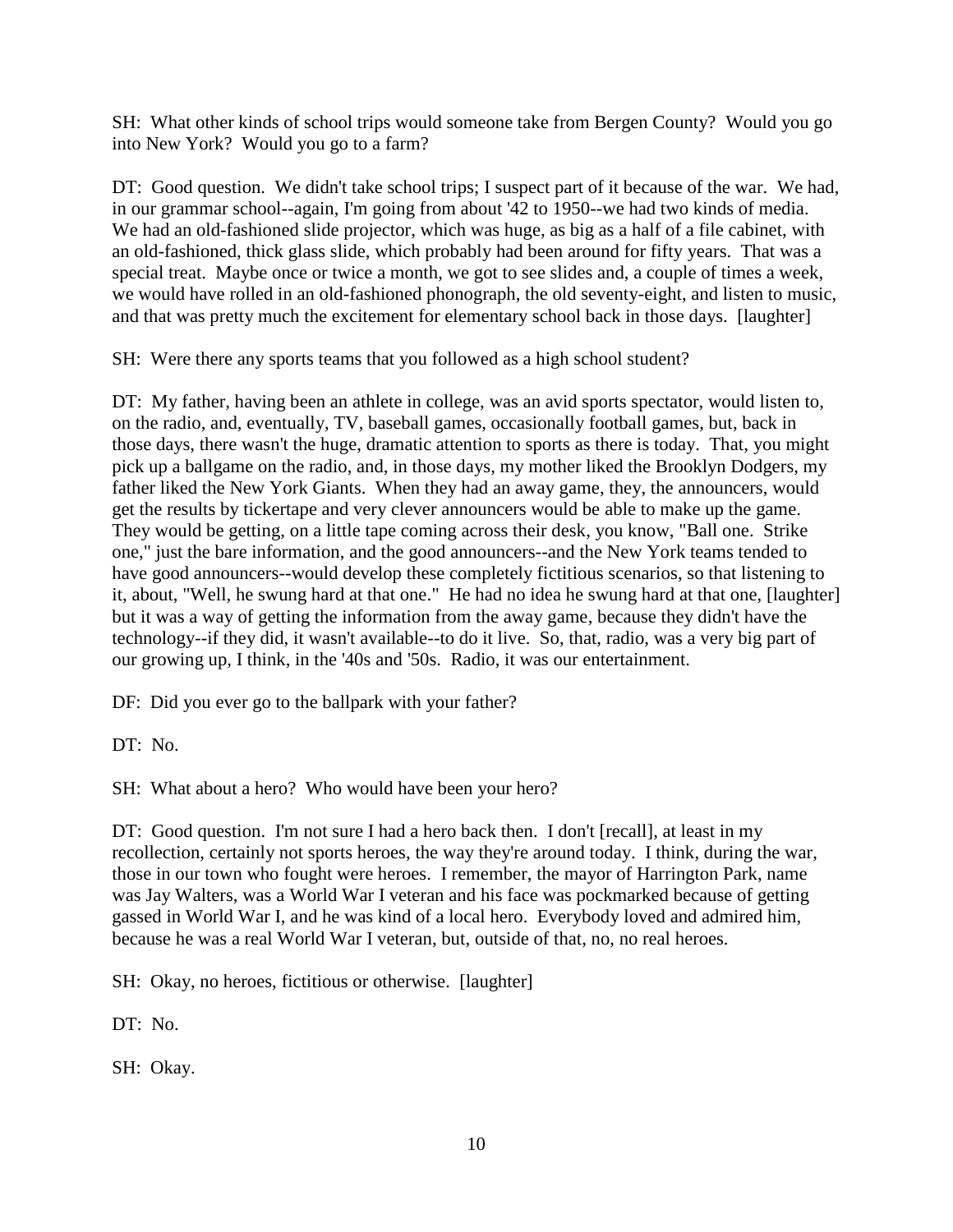DF: What made you decide to attend Rutgers?

SH: I am going to back it up before you answer that question.

DT: Okay.

SH: Tell us about the encouragement that you either got or did not get in high school to go to college.

DT: Yes. I think I was, again, very lucky, because both my parents went to college and they encouraged it, without being overly demanding. I was a good student, only child, so, that tended to help in terms of having plenty of time to do homework, and I think it was almost always expected I would go to college. … I remember, when I was a junior in high school, I applied to Rutgers and to Lehigh, and I think to Stevens. At that point, I wanted to be an engineer--at least I thought I did. My father wanted me to be an engineer. Then, I went to something called Boys State. Boys State, I think, probably still exists, was a program for high school juniors sponsored by the American Legion, where you would, at that time, go to Rutgers and have this marvelous week of a thousand-plus other high school juniors from all the high schools in the state, and that's what convinced me to come to Rutgers. When I set foot on the campus, between my junior and senior year, on the Rutgers Campus, I said, "This is where I want to be," and I applied, was fortunate enough to be admitted, got a small scholarship, which we needed, and there I went.

SH: I need you to do a little bit of what you may call bragging, but I do not think it would be- talk about how you were chosen from your high school to do Boys State.

DT: I think because I had good grades and I was active in stuff that appealed to the American Legion. I was involved. I was president of a teenage hospital auxiliary, [that] kind of thing. I kind of liked doing that and, because I looked like a fellow who wouldn't embarrass them in [the] Harrington Park American Legion, they said, "Okay, you're it," and had a great experience, good experience.

SH: Still remaining humble here. [laughter] Were you involved in student government at all?

DT: No, not in high school.

SH: Did you run for any office when you came to Boys State?

DT: No, I was kind of overwhelmed. I was the kid from a small town, from a small high school, and that was a pretty high-powered group. That was, allegedly, the best of the high schools throughout New Jersey and I said, "Wow." So, I kind of sat back and just enjoyed the experience.

SH: You forgot that you had to be of that same ilk to get there. [laughter]

DT: Well, it was from a very small pool. … [laughter]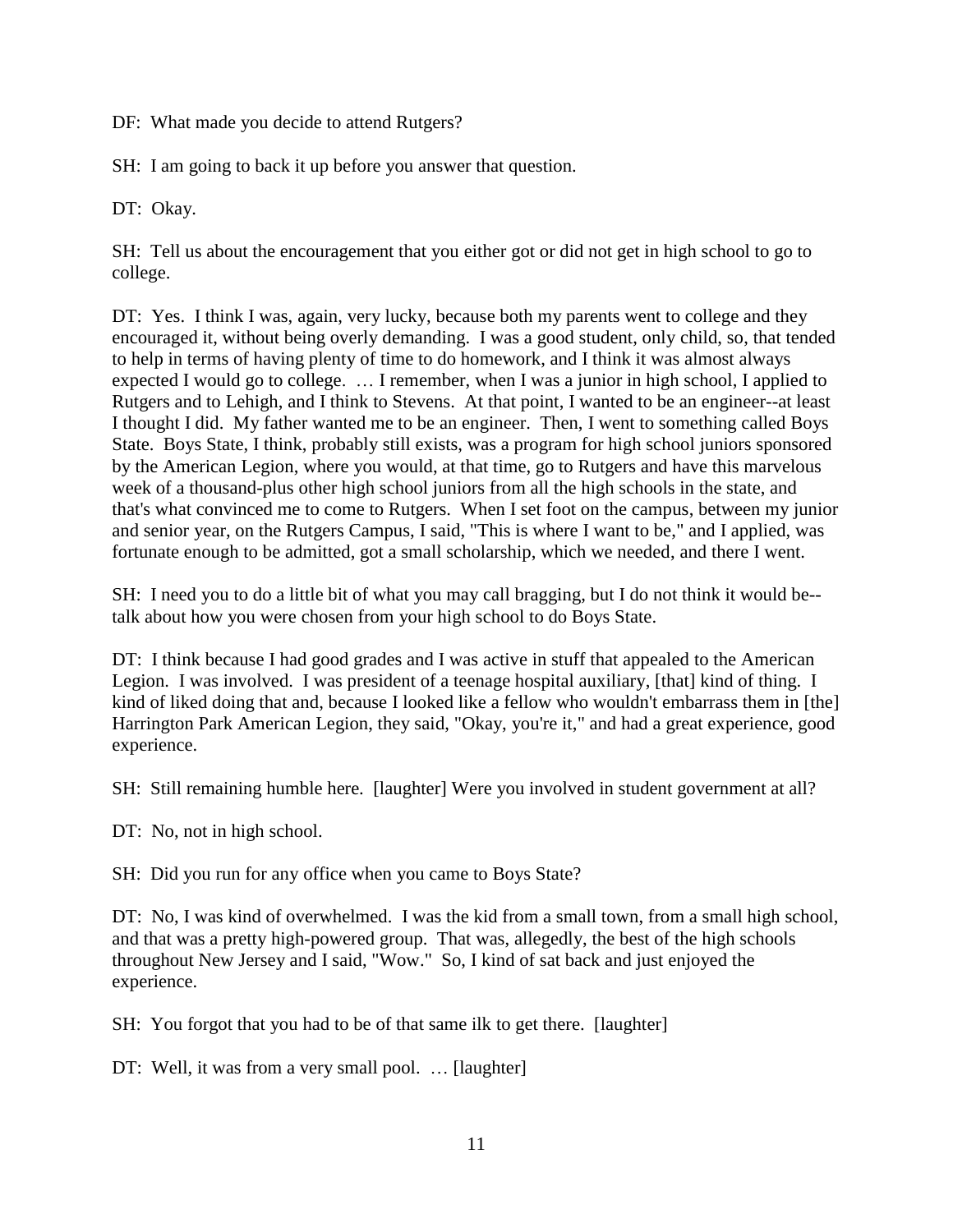SH: When you came to campus, did they show you around? Were you housed in a certain area?

DT: We were housed in Demarest Hall. I think we were all housed in Demarest Hall and the Quad, ate in what was then the Commons--Records Hall, I guess. Is it still called Records Hall? It was then the Commons, and it was just an amazing experience for a seventeen-year-old kid to see a thousand kids in their white Boys State shirts and these gods, the leaders, up on the podium, you know, directing things and just worked out well. … That's what encouraged me to say, "I want to come back here and go to school."

SH: You came here as a Boys Stater, but did you then come back for an interview or do anything else before you came to Rutgers as a freshman?

DT: No, filled out the application, you took the SATs. My rank in class was decent enough, as were my test scores, and I was admitted.

SH: Did your parents agree that Rutgers was an okay place to go?

DT: Yes, yes.

DF: You were privileged to have parents who influenced you to go to college. Did many of your high school classmates go to college as well? Was that common?

DT: Good question. I'm not sure it was a large portion of my high school classmates who went to college. Remember, I was from a small town that fed a high school from a much bigger town, with other feeder schools, so, I never was part of the larger high school population. They would stay there after school--they could walk home. I, and maybe fifteen to twenty of my Harrington Park classmates, would hop on the train and come back. So, in that respect, I never really became involved in the high school. I had a very good friend, still have a very, very close friend, from Dumont High School. We still stay in touch, but that was the exception. It was just the way the logistics worked back in those days. Again, we didn't have a car. Once you came home, to Harrington Park, you were there until the train came by the next morning. … All of us who were commuting, who were feeder schools to Dumont High School, I think, we didn't feel isolated--we felt fine, we enjoyed the high school, a lot of good friends there--but it wasn't the same kind of dynamic where you knew where they were going and could get involved in a lot of the activities.

SH: Did any of your Harrington Park friends go to college?

DT: I don't remember. I think so, but, once I got to college, ... once I graduated from high school, my parents moved, for a couple of years, to Lancaster, Pennsylvania. So, I completely lost touch with my Harrington Park friends, and then, I got very involved with my Rutgers friends and pretty much forgot about Harrington Park.

SH: When you came to Rutgers as a freshman in 1954, did you come from Harrington Park?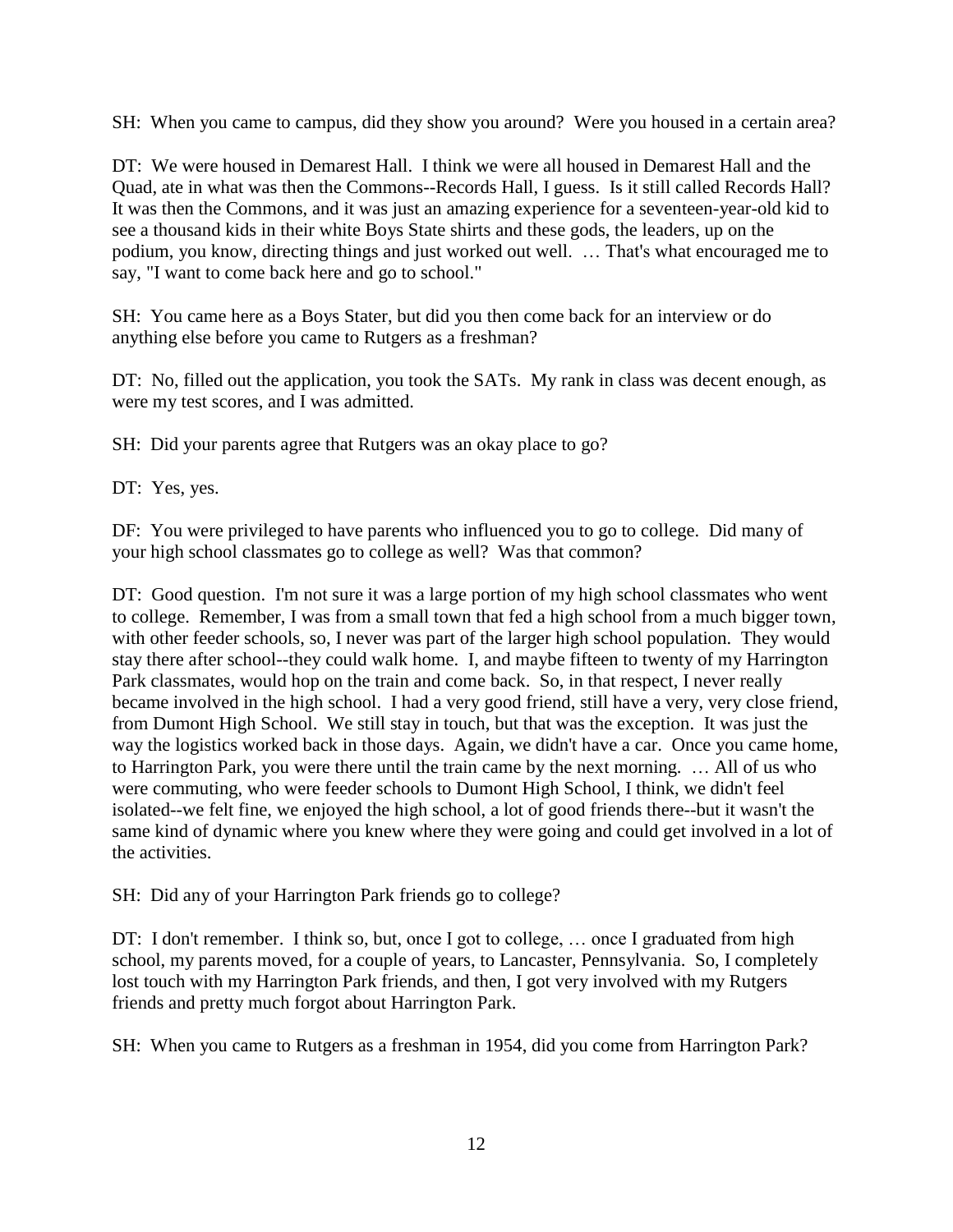DT: I came from Lancaster, Pennsylvania, by train, to the train station down here, took a taxi to the Rutgers Campus. I had no idea [where] the Rutgers Campus was, made a taxi driver very happy, probably made a lot of money on this freshman [who] didn't know where the campus [was]. "Well, I'll take you, son. Come on, hop in the car." [laughter]

SH: He did not just drive you up the block.

DT: No, he didn't, yes.

SH: Where were you housed?

DT: Demarest Hall, third floor, corner room.

SH: Who were your roommates?

DT: Bill Toth, from Carteret, and Roy Varco, don't know where he was from, good guys. Neither made it past their freshman year, but, then, in those days, fraternities were a very powerful influence, part of the Rutgers Campus, and I was able to get into the Phi Gamma Delta fraternity, which then was a very good fraternity, and that became my life here. Your life then was the fraternity, then, ROTC, and those were my main contacts throughout my four years at Rutgers, four-and-a-half years at Rutgers.

SH: When you came to Rutgers, you were aware that ROTC was mandatory for the first two years.

DT: Yes, and those were great years, because every freshman, every sophomore, with the exception of the veterans on the campus, would dress in blue or khaki and we would have a drill in the afternoon, a thousand, thousands of [students], oh, maybe about twelve, thirteen hundred, young men in ROTC. … I loved it and I kept on going.

SH: Did you do Army or Air Force?

DT: Air Force.

SH: Air Force ROTC. Why did you pick the Air Force?

DT: It seemed to be a more glamorous profession. I thought I might want to fly. I just liked the whole concept of being in the Air Force. We thought we were better. [laughter] I'm sure we weren't, but we thought we were.

DF: Had you ever been in a plane before you made that decision?

DT: No, [laughter] but I still love to fly, even today. I love to fly, any kind of a plane.

DF: What was the size of the student body overall?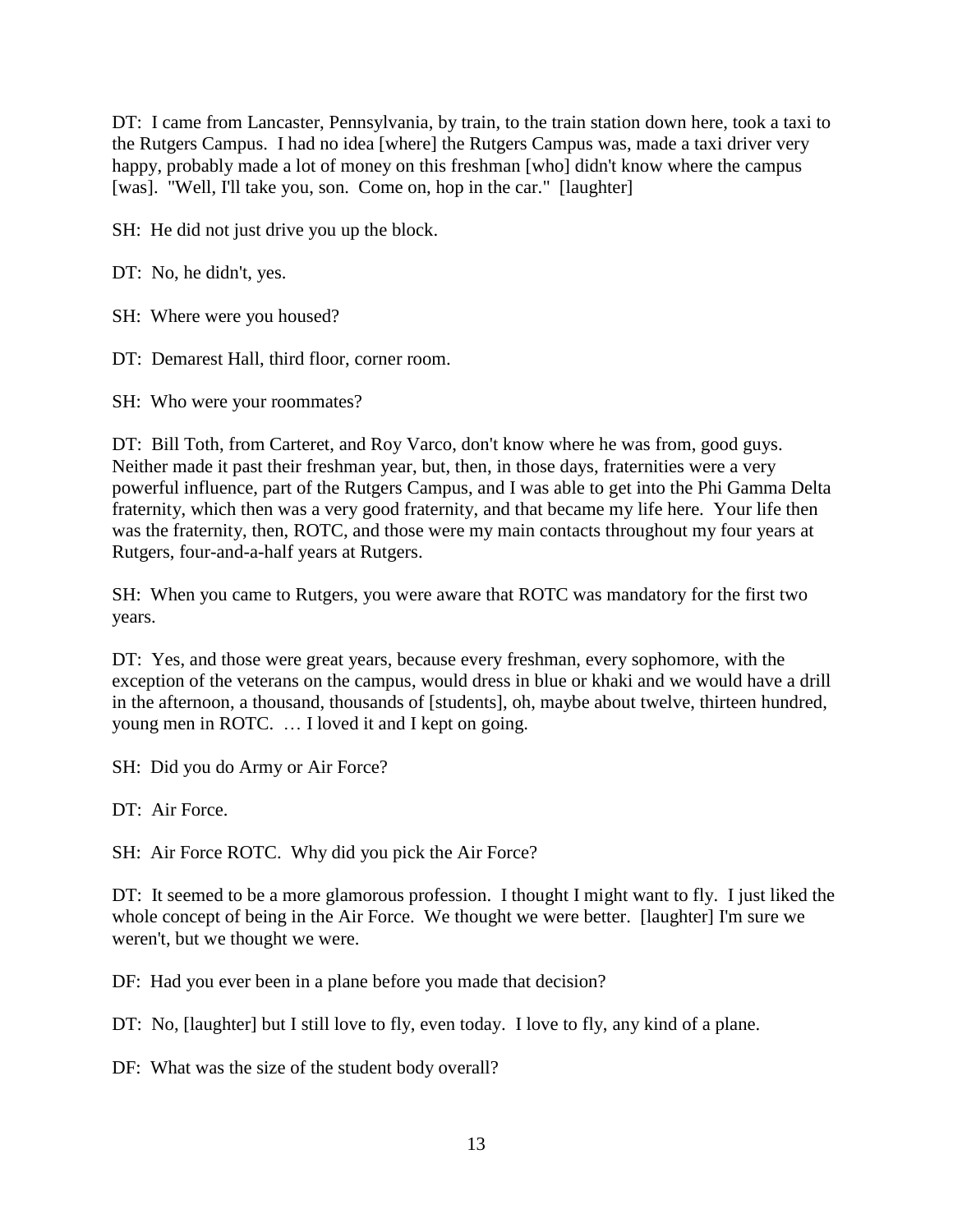DT: Our entering class, I think, was 750 and we graduated around 450.

SH: You talked about the veterans coming back from Korea when you got here. How involved were they with the campus? What kind of a presence were they?

DT: They were a significant influence in our fraternities, because our fraternities, back then, had housemothers, we wore jackets and ties, ate supper by candlelight, with tablecloths, and the housemothers and the veterans kept things under control. We would look ridiculous to today's college students. We rarely used bad language, we were polite, we thought we were sophisticated, but the veterans were a stabilizing influence, not only in fraternities, but certainly in the classroom, because they were back--they wanted to learn. They didn't want to play college pranks. They wanted to be able to get through their classes as quickly as possible and get to work. So, they were a great leavening for those of us who were in college in the early '50s, typically Korean War vets.

SH: Can you talk a little bit about the Phi Gam house? Where was it?

DT: 78 Easton Avenue. It was, at that time, the best fraternity on campus and, a year or two after I left, it was, nationally, the best Phi Gamma Delta chapter in the country. So, we had some terrific young men, just a great confluence of a great housemother, a cook and her husband, [who] lived in the house, kept it clean, fed us well.

SH: Do you remember their names?

DT: Yes, the housemother was Sudie Lumpkin, God bless her, and the cook was Beulah Jackson and her husband was Deacon Jackson. He was a deacon in the local Baptist church, and, spoiled as we were, he would make our beds, clean our rooms. … It was just a great time to go to college.

SH: Talk about the traditions, like the candlelight dinners. I know there is a lot more that today's students are not aware of.

DT: We went to football games in jackets and ties. Now, that tells you something, although if you look at some of the old newsreels of baseball games in the '30s, you'll see men in fedoras wearing ties. It was tradition among all the fraternities at Rutgers, and they were, again, the majority of the students, would have jackets and ties required to have dinner. … We did it without complaining and we did it because it was what you did, and, when you went to a home football game on a Saturday, you put on a jacket and tie and you went to the football game. It was just part of the culture.

SH: Did most people go to the football games?

DT: Yes. Football games, for those of us that lived on the campus--many still commuted, many had other jobs--would go the football games, and the current site of the Rutgers Stadium was the old stadium, and then, cheer loudly for pretty good football teams.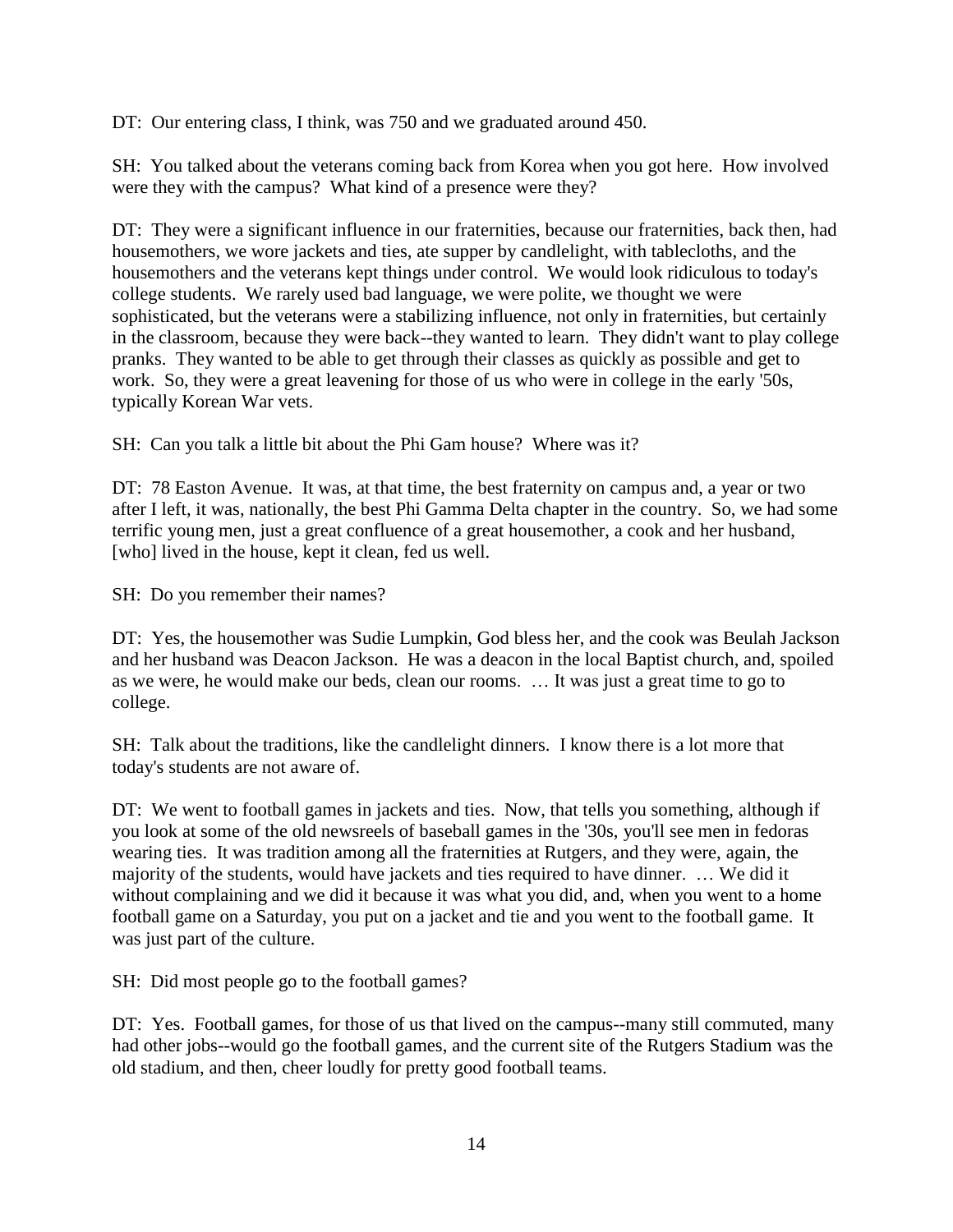SH: When you were here on campus as a freshman, was there any kind of initiation?

DT: In those days, we all had freshman uniforms. We had a freshman dink. A dink is like a floppy hat--I don't see one here [in the Rutgers Oral History Archives' office]. Ours were black with a "58." We had to wear a tie, a freshman tie.

SH: What is a freshman tie?

DT: Was a black and red repp tie, diagonal stripes, and we had to wear that tie and that dink for a couple of months, until there was a contest with the sophomore class behind the old gym, which is still there, [the College Avenue Gym]. It was some sort of a silly game involving a huge ball and, if the freshmen won, we could then take off our ties and our dinks. We never won, because it was always fixed. [laughter] So, we always had to wear our ties and our hats, I think until the end of the semester.

SH: Were there other requirements of a freshman?

DT: There were, but very loosely enforced, like you need to know the *alma mater* and some school traditions. … That was a minor part, but we could sure tell each other, with our little hats and our jacket and our little ties. [laughter]

SH: What about mandatory chapel?

DT: We had mandatory chapel, every week. During my freshman year, it was around noontime, I think, on a Tuesday, in Kirkpatrick Chapel. The trick was to get through it without falling asleep. They would, in their best effort, get some speakers there to talk to us about various things. I don't think any of us remember any speakers or any topics, but, yes, that was part of our cultural and our moral education, is to go to freshman chapel. It wasn't religious--it was just in the chapel, where they would talk to you about how you should be a good person.

SH: There was attendance taken, right?

DT: Probably. I don't think we would have gone, although we were kind of like sheep, you know. If we were told to do something, we would do it, without question, and not worrying about attendance. If you were told to show up at the chapel, you would show up at the chapel. I'm sure there were a number of my classmates who said, "Ah, forget this. I'm not going to worry about that," but most of us said, "Well, that's what you've got to do. You've got to do it."

SH: Do you remember any of the mixers with Douglass? It was called Douglass then, right?

DT: It was. Well, NJC for the first year, the New Jersey College for Women, then, it became Douglass--not mixers, but another vignette, another example of what the campus was like. We would have three or four major dances a year in the gym, where that would be beautifully decorated, professionally decorated, with a band--the bands' names you'd still recognize--where you would go in a tuxedo, sometimes. … It would be a Soph Hop and … a Junior Prom and the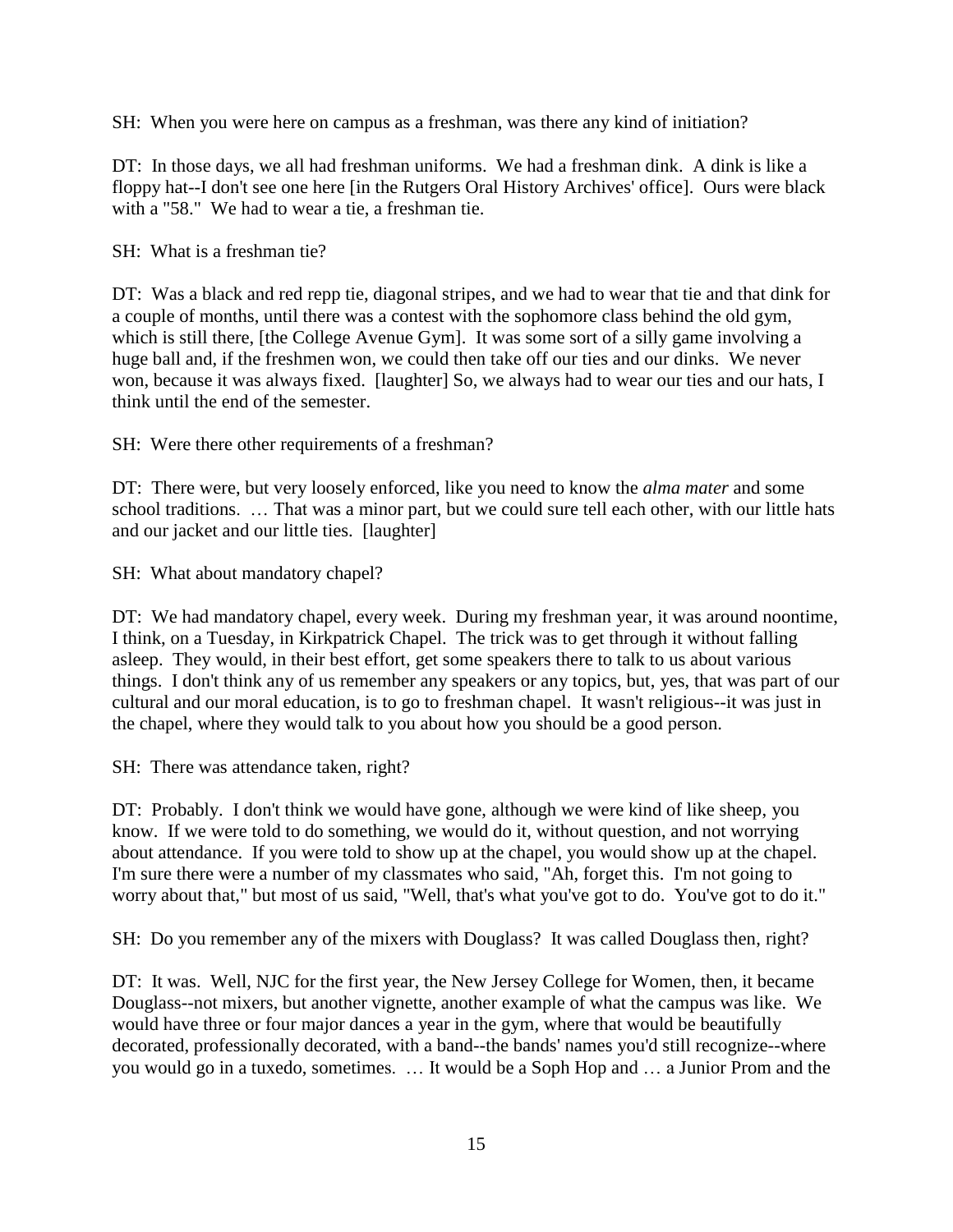Military Ball. … Those were the big, big events of the year, very formal, just like the pictures you see of college kids in *Life* Magazine in the '50s. That was us.

DF: We talked about initiations for freshmen. Were there any for when you joined the fraternity?

DT: Yes. In those days, we all went through hell week, pledge week, which was a week of interesting events to make you humble and realize how lucky you were to join the fraternity, but, when you're a pledge, you had to go through the back door and you had to do different things, but it was all easily accepted, readily accepted, because we were all part of the same group. Other fraternities were doing the same thing with their pledges. So, it was part of the culture, part of the college life.

SH: What was attractive to you about Phi Gam, rather than some of the others?

DT: The quality of the brothers. When you first began to pledge a fraternity, you went through rushing--they still have rushing--where you were able to visit several fraternities and you'd get to meet the kids there, the young men there, and it just clicked. I just thought these were a great bunch of guys and a couple of my classmates who lived in the same floor at Demarest Hall were also pledging there. It probably was a very happy accident, because there were a lot of good fraternities and that one just seemed to click, and they are working on you more than you're working on them, if they think that you'll fit. I think they pledged me because they thought I was smart, and then, I didn't get good grades. So, they didn't win that one, [laughter] but, yes, it was just, again, luck, just being in the right place at the right time. It worked out a great four years.

DF: Did your fraternity take part in any community service?

DT: No, that wasn't part of fraternities back then. Back then, we, fraternities, were very much involved in campus life. All of the major organizations were controlled by fraternities, all the athletics. So, they pretty much were the University. So, it was fun to be in one.

DF: Did you have any leadership positions later on with your fraternity?

DT: Yes. I was vice-president and treasurer.

DF: Did they have fraternity-wide elections or were only certain people in the fraternity, that had been there for a number of years, allowed to run?

DT: You mean within the fraternity or campus-wide?

DF: Yes, within the fraternity.

DT: Within the fraternity, and this, again, is across the board, in your junior year, you, the fraternity, all the brothers in there, would elect a president, a vice-president, treasurer, secretary, depending upon the fraternity, and they would come from the rising senior class. So, we would,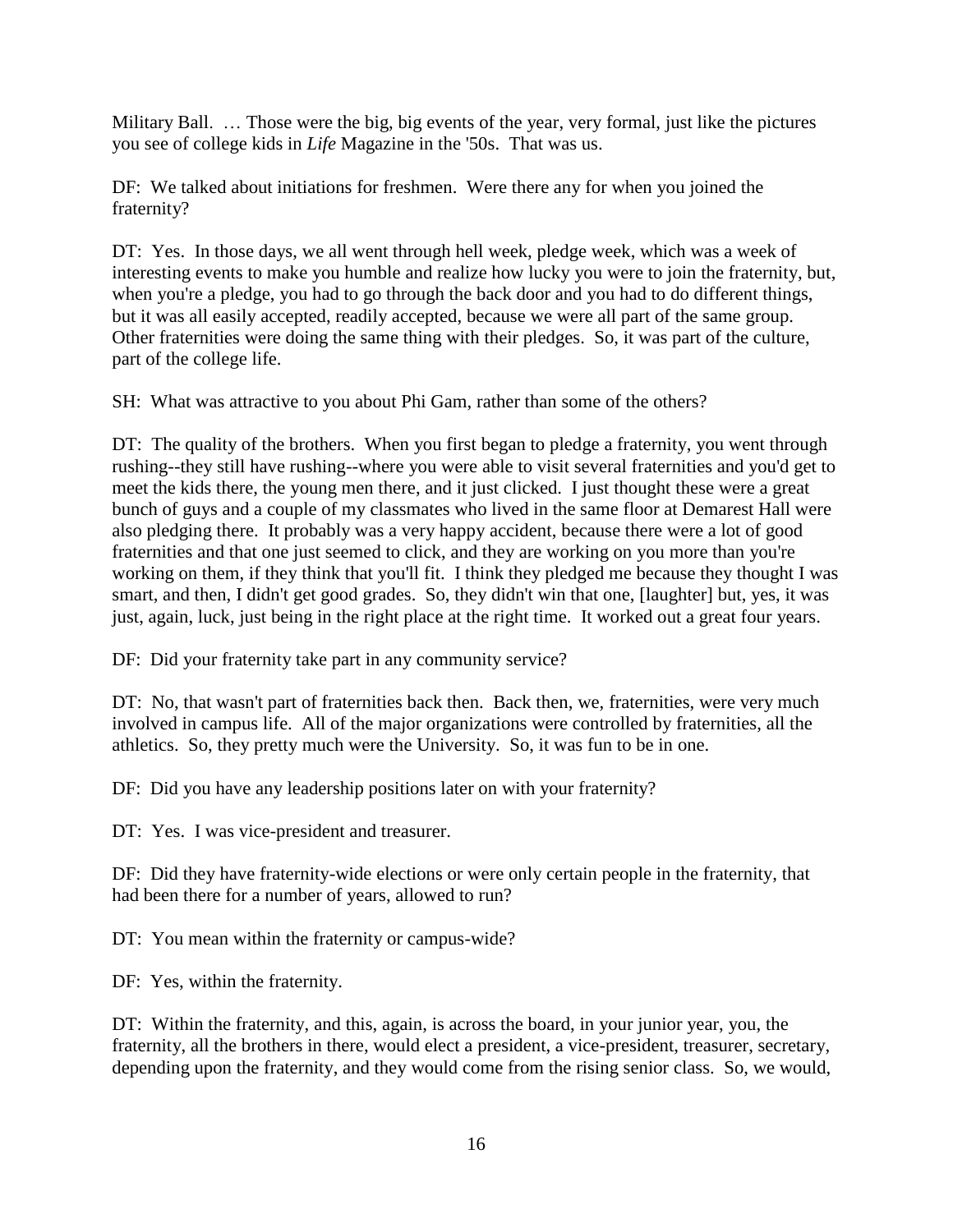the juniors would, take over late in our junior year, and then, when we came back in the fall, we would be the leadership, and it was taken seriously. It was good stuff.

SH: What did you do between your freshman and sophomore year, that summer?

DT: My freshman and sophomore year, we were still living in Lancaster, Pennsylvania, so, I worked for Alcoa. My father was working for Alcoa in Lancaster, was able to get me a job doing some very routine work, which was great, because I made some money and I could use it toward college.

DF: With your family living in Pennsylvania, did you have to pay higher tuition than when they lived in New Jersey?

DT: I don't think there was a difference in tuition. I should know that, but I don't. I don't think the differential for out-of-state tuition came until after I finished college--not sure about that, but I don't [recall]. I think it was one tuition for all. I'd have to look that up.

DF: In your yearbook, it said you were in many other extracurricular activities. Could you describe some of them?

DT: A lot of those things you see in yearbooks in my era were puffery. You just wanted to have as long a list of things as possible. [laughter] I think my major achievements were certainly in the fraternity and ROTC and Scarlet Key, which was, at that time, a sophomore honorary host society. We wore these great looking blazers that had a scarlet key on it. That was the reason you wanted to get in these organizations, because you looked good. [laughter] … You were, as a member of Scarlet Key, called upon to give tours, to greet guests, to be the wholesome, wellgroomed college kid with the jacket and the tie, to be a host to anyone coming to the campus- fun stuff.

DF: One of the things that caught my eye was the *Chicago Tribune* Medal.

DT: I have no idea what that was for--probably an ROTC award--don't know what it was for. [laughter]

SH: Talk about your decision to go into Advanced ROTC then.

DT: I think those of us in ROTC were aware that the draft was still around. This was, again, '54 and many of us felt we'd rather serve as an officer than as an enlisted man. It was a very selfish decision, and the possibility of a career was also there, although most of us would serve our three or four or five years and get out. So, sure, it was competitive. You had to apply to go from the first two years, which was required for everyone, to get into the last two years. So, you had to have good grades--you had to do well in your first two years. So, it was some recognition in just being able to get into Advanced ROTC. So, those of us who were in it were a pretty good group of guys. We loved what we were doing, we had good grades, so on, and so forth. … So, it wasn't an elite group, but almost, because you're taking a class of about forty or fifty out of several hundred. So, it was competitive admission.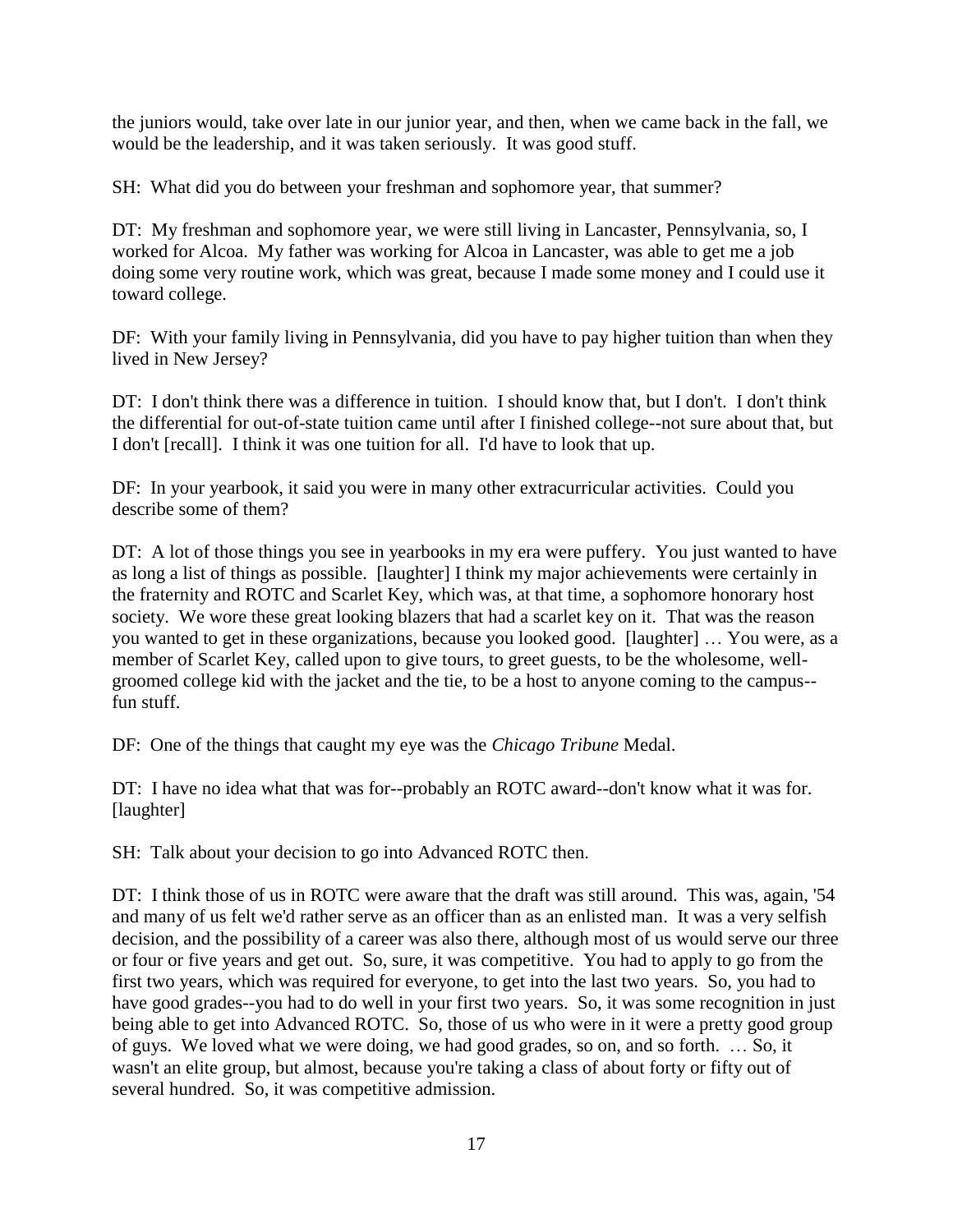SH: Was it at the end of your freshman year that you made the change from engineering or did you change mid-semester?

DT: I hung in there for two-and-a-half years, and then, one Friday afternoon, during football season, I was in the physics lab and I figured, "Now, why am I here, on this beautiful day, in a physics lab while all my friends are probably drinking beer, having a good time?" I figured, "I can't do this." I wasn't that good a student anyway in engineering. So, I figured, you know, I didn't want to do it. It wasn't fun for me. So, I moved over to something that was a lot easier.

DF: Why economics?

DT: It was the easiest thing to transfer to. It had the most liberal requirements.

SH: Did you have to go and talk to someone in the administration to make that change?

DT: Went to the Dean of Men, one of the [deans], the Associate Dean of Men, Ed Curtin, and said, "You know, I just don't like this," so on. He said, "Okay," and he made a phone call and it was done. It was very simple then. Deans could do things in seconds, said, "Okay, you're in economics. Go see Mrs. Martin in the Economics Department and you're all set."

DF: Did you have any close relationships with deans or professors?

DT: Well, yes, the Associate Dean of Men, Ed Curtin, was a fraternity brother and he was very kind to our fraternity, as was the University Librarian, fraternity brother, the Associate Director of Admissions, and they would, once every couple of weeks, come to the house and have lunch. Again, it was a different culture, different era, where they would be there talking to us, hanging out with us.

SH: Was lunch as formal as dinner? Were you still in a jacket and tie?

DT: No. Lunch was in what you wore to class, which was then, typically, charcoal grey slacks, a white button-down shirt, never jeans. You were never sloppy in the '50s. Okay, if you look at the yearbooks, now, that's the way we dressed all the time. …

SH: David was just looking at them. [laughter]

DT: Just what you do.

DF: What kind of drills did you do in ROTC training?

DT: Marching, basically, and that was kind of the fun of being in the Advanced ROTC program, because you were given increasingly responsible positions. You were a flight commander or a group commander. I was fortunate to be the vice wing commander, so, I could scream at the whole group, you know. It was just marching, marching, marching back and forth, learning how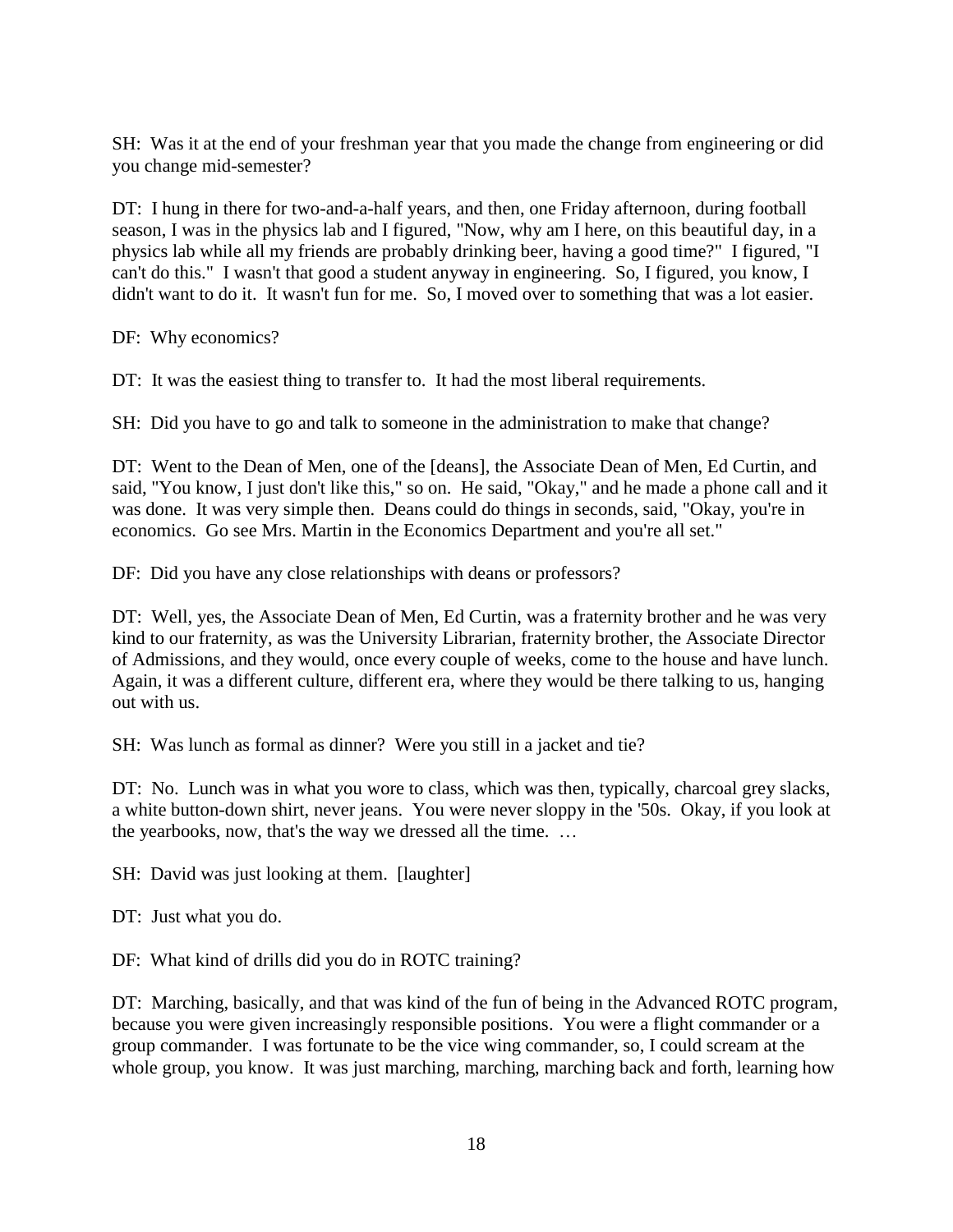to drill. When you think about it, kind of senseless for Air Force people to learn how to drill, but that's what we did, week after week after week.

SH: Was there the Queens Guard?

DT: Queens Guard. The Queens Guard was, and probably still [is] today, an elite drill team, where competitive [cadets], those who were typically good athletes, would apply to be in the Queens Guard. I was not in the Queens Guard. They were good then and, at Rutgers, for several years, was almost world-famous for the quality of their drill.

DF: These drills took place early in the morning.

DT: The afternoon, in Buccleuch Park, right over there.

DF: Going back to your fraternity, how many years did you live at the house?

DT: … Except for my freshman year, all of them. That was, again, typical. You wanted to live there.

SH: Between your sophomore and junior year, did you go back to Pennsylvania?

DT: I think I was still--I'm trying to remember if we were back in New Jersey then or not, may have been back in New Jersey--but, again, worked for Alcoa. Again, my dad was transferred back to New Jersey. So, the summers were spent working for Alcoa, as a mechanic's helper, making tremendous money back in those days. I was making about a buck-ninety an hour, which was a lot of money for a college kid in the late 1950s.

DF: Did they have a minimum wage at the time?

DT: I don't know. I don't know. You're the historian--I don't know if minimum wages were around then, [laughter] but it was a union job and the unions in the metal industries, like aluminum and steel, were enormously powerful. … Because you happened to be a part-time summer worker, you got the same pay as other folks and it was good stuff.

SH: Were you ever able to do any travel, for spring break, perhaps?

DT: No, I wasn't, and that wasn't done very much. It required money and most of us, in those years, didn't have a lot of money. Sure, there were three or four good friends whose parents had a lot of money. They might travel, but most of us, we would work in the wintertime, over Christmas break--it was then called Christmas break--for the post office then. You'd make money. Most of us worked part-time, all the way through college and through the summers and through vacations.

SH: Did you work while you were in school or only during the breaks when you were in college?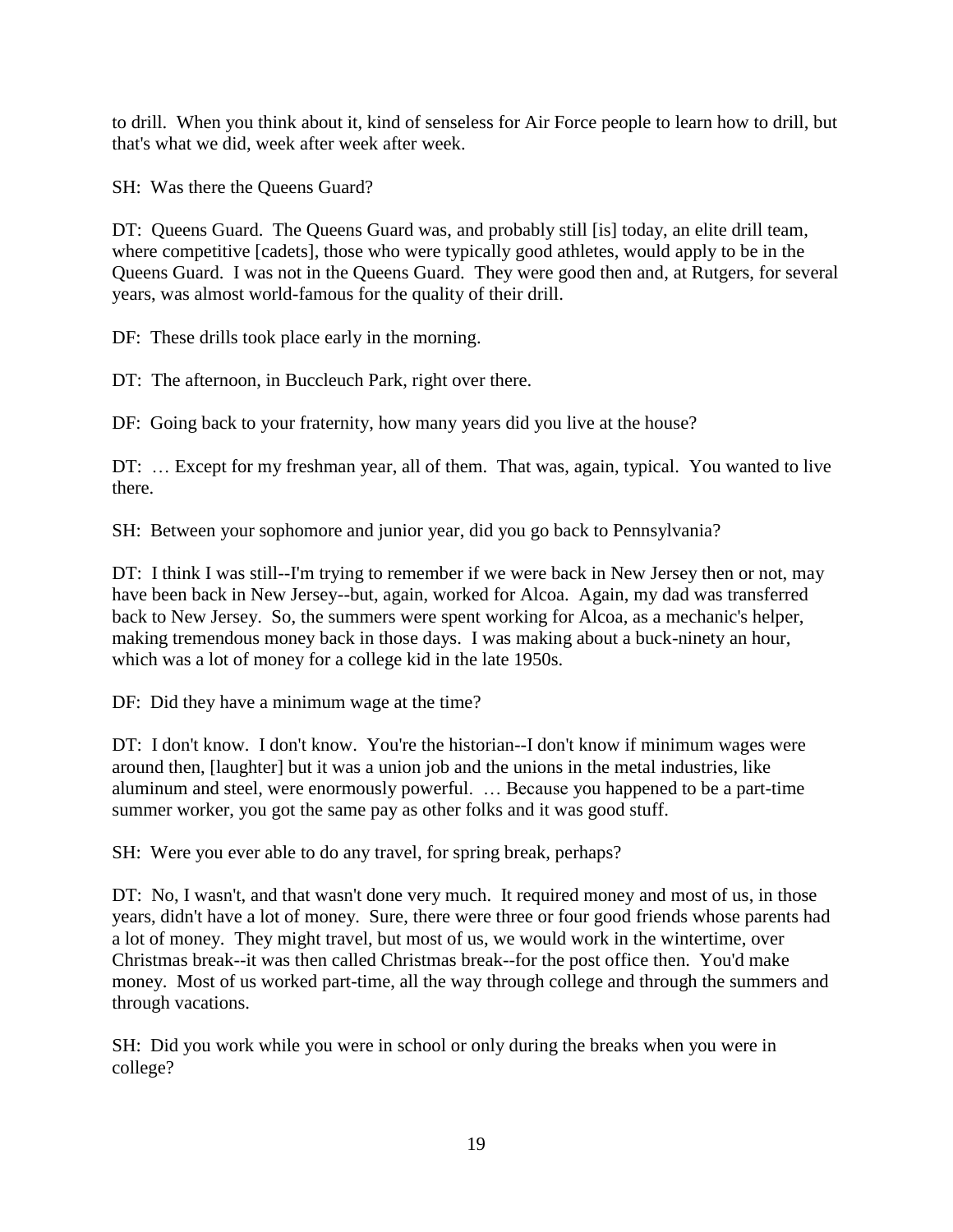DT: I worked during school as well. The best job in our fraternity was to work the kitchen crew, where you got free meals and a lot of food, … either we'd trade off washing dishes or waiting tables. It was such a good job, there was a waiting list to get on there, because you got two weeks' free food and you ate like a king, because you were working in the kitchen and all you'd do is eat and you'd wait the tables, you'd wash the dishes. [laughter] That was one way of making money, because you got half your board bill--part-time jobs in the University, things of that sort.

SH: Was there a curfew?

DT: Not for the men. There were for the women, for NJC, Douglass College.

DF: On campus, were there any pro-Communist groups?

DT: I'm sure there were, but I don't recall any.

DF: There were no demonstrations or anything like that.

DT: We were very much children of the '50s. [laughter] We just kind of followed along and did what we thought was right. Yes, I'm sure there were groups on the campus, but it was very, very low profile.

SF: Were there any political groups, like College Republicans or RU Democrats, anything of that nature?

DT: I suspect there were, but, again, low profile, low visibility.

SH: Were there "grease trucks," or something similar to the "grease trucks," at that point?

DT: No, no. The only way to get a snack was to walk downtown or walk to one of the restaurants behind the gym.

SH: They were still there then. I know they came in in the early 1960s, but I was not sure about the late 1950s.

DF: Did people often take the train to New York City or anything like that?

DT: Good question. I don't recall ever going to New York while I was in college. The campus life was a good life. Most of us lived here seven days a week, went home Thanksgiving, Christmas and Easter, because there was so much fun on the campus. You would go to the movies. There were four movie houses in downtown New Brunswick, and that was a good way of spending the weekend. You could walk downtown, go to a movie, go to a football game. We had parties Friday nights, Saturday nights.

DF: Did people go to basketball games as much as they went to football games?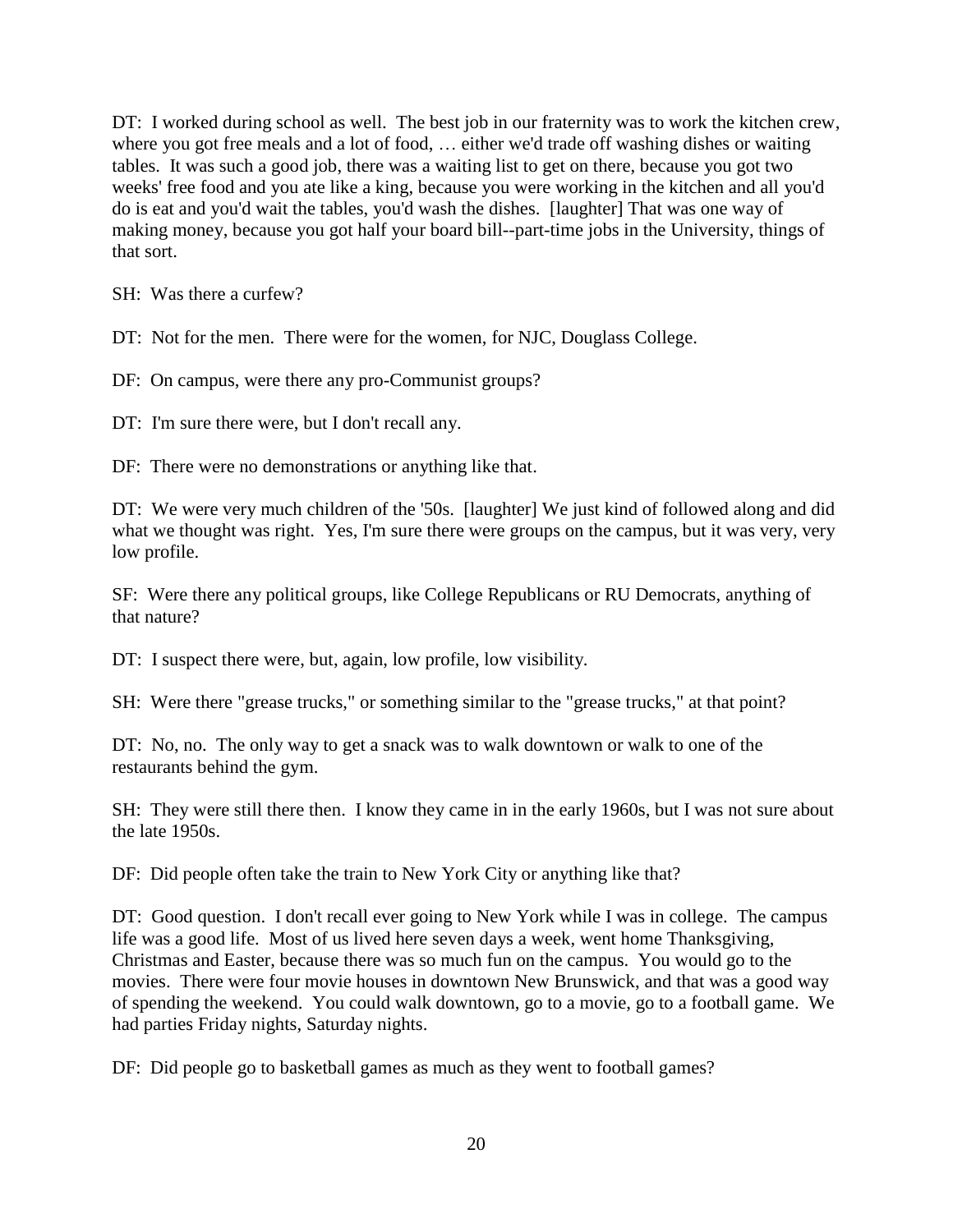DT: No, no, the basketball team was okay and there was a corps of basketball fans who went, but I don't recall ever going to more than one or two basketball games in my four years of college, whereas I went to almost every home football game. It wasn't the thing to do in the same way football games were.

SH: What about intramural sports?

DT: Yes, there were intramural sports. It was something called the Keller Cup. The Keller Cup was given to the fraternity or living group that had the best record in football, basketball or wrestling, maybe softball, where fraternities would field teams and play other fraternities, other living groups, in touch football, things of that sort. That was a very competitive venture, and I was not a good athlete, so, I was never involved in that. I cheered a lot, but never got involved in any of the activities. We also had something called the Brett Cup, B-R-E-T-T. The Brett Cup was, again, a competitive music program, to show you how things have changed, and I think in the fall, fraternities and living groups would compete to have the best singing. … The entire fraternity or living group would sing a Rutgers song and a song of their choice. We almost always won that.

SH: Did you sing?

DT: We all sang.

SH: You all sang, okay.

DT: Everybody had to sing, and people like me would stand in the back and kind of mouth the words and not try to, you know, interfere with the good singers in the group, but I remember, one time, we sang a song from *Parsifal*, Richard Wagner. … Singing was a big part of the college culture. Almost every night, after dinner, we'd sing a couple of songs. At parties, we would sing and sing and sing and sing, drink a lot of beer, but a lot of singing, too, and it was what college kids did who lived in fraternities, mainly. You would sing after supper. It sounds awful silly now, but it sure is fun. After you'd finish your meal, you're sitting around and somebody would start singing a couple of songs. We'd sing two or three songs, and that was it.

SH: No one had to play the piano. You just sang a capella.

DT: Just sang. There were enough good voices in every living group to carry it, usually a handful of Glee Club members and other talented young men who could carry a tune, and we knew the words to probably twenty or thirty songs.

SH: You talked about having parties. Were women allowed in the fraternity?

DT: Sure, sure, under the very careful shepherding of the housemother and chaperones. We had to have a couple of the guys' mothers and fathers there as well, to make sure that everything was on the up-and-up, and it was. We were so naïve, maybe, is one way of saying it. We couldn't even have women, girls, in the second floor. I remember one, one year, the big scandal was that one of the fraternity brothers tried to sneak his girlfriend, whom he later married, up a fire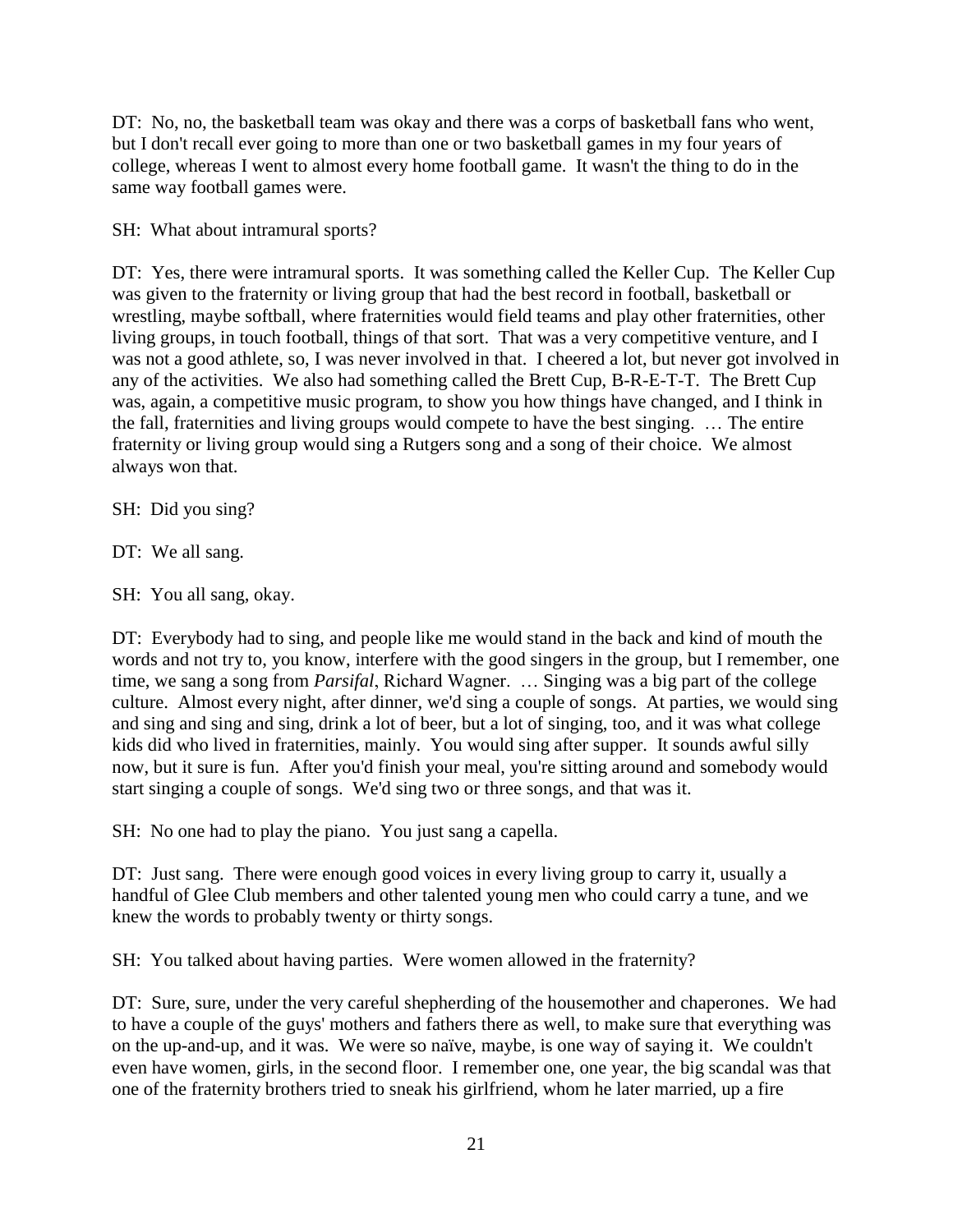escape. He was ostracized. This was horrible, "How dare you even think about [doing that]?" I mean, we had this moral code that would put an abbey to shame, and we all did it. It was just part of what you did.

SH: Did the women ever take over the house?

DT: Yes. On major weekends, Soph Hop, Junior Prom, Military Ball, all the men moved out of fraternities into their dormitories, where they could find a place to sleep, and the women would then live in the fraternity for that one night.

SH: It was just one night that they were there.

DT: Right.

SH: Were they fed by the housemother and taken care of that way?

DT: Sure, right. Well, we all took our meals there, but, when it was time to go home, we went out of the fraternity into a friend's dormitory room. …

SH: Did they resent the fact that you were leaving the fraternity to come bunk with them?

DT: We loved it, we loved it. It was exciting.

SH: Really?

DT: It was exciting.

SH: I was going to say, they were not in the fraternity.

DT: ... It was a big weekend for us. A big weekend meant that we moved out of the fraternity for one day, one night, and our dates would move into our rooms. Now, that, that's good fun.

SH: Even if they went to NJC, they would stay over.

DT: Sure, sure.

SH: Where did the dance itself take place?

DT: The gym, the old gym.

SH: The gym. You said all of them took place there.

DF: Did you have your classes in one particular building or were there a wide variety of buildings?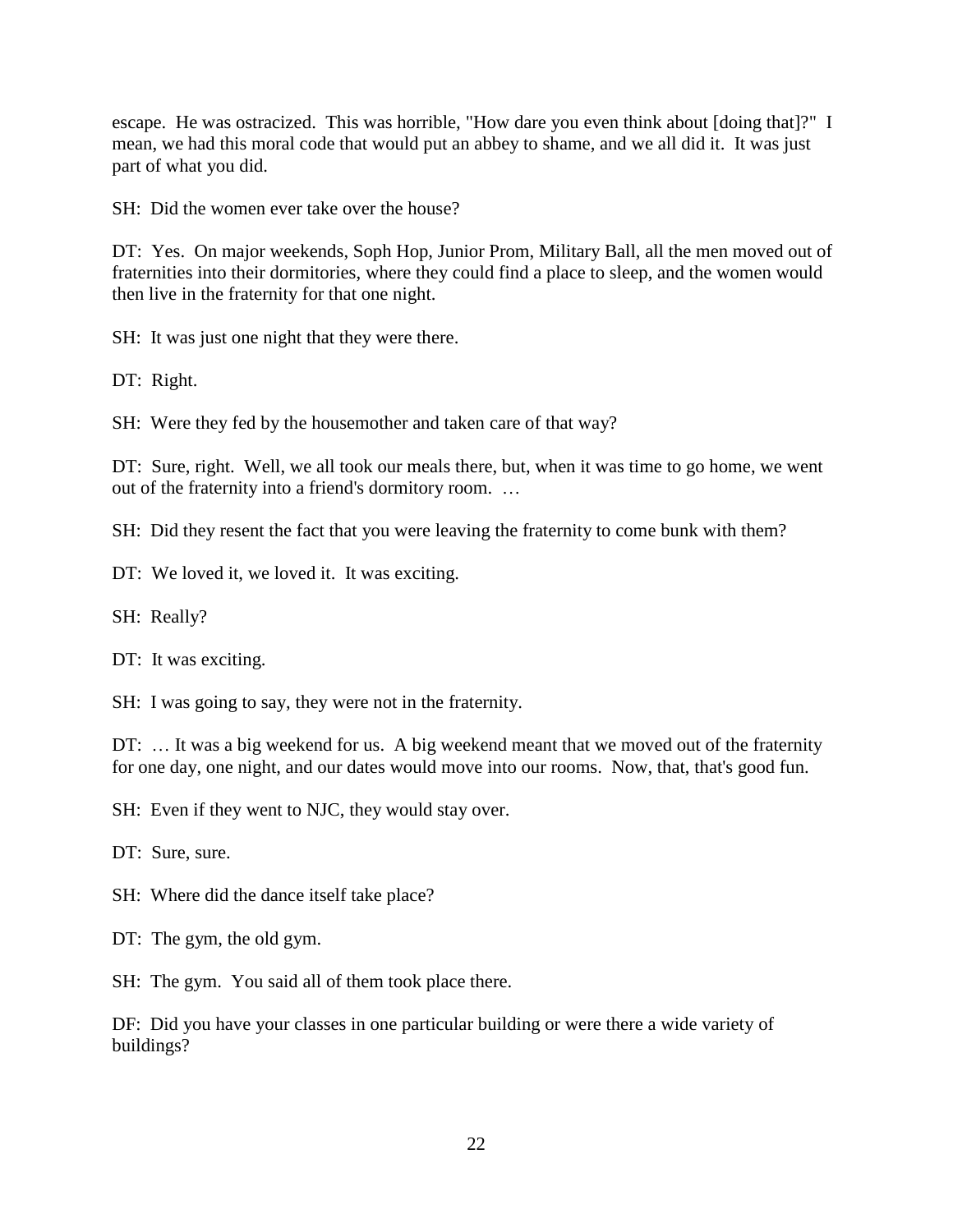DT: No, pretty much the way it is today, all over the campus, almost all on this campus. Those in science and engineering would have classes over on what is now the Busch Campus--we called it the University Heights Campus--where there was the Chemistry Building, Microbiology and some engineering temporary buildings, but most of us were on this campus. Those who were in the College of Agriculture would be across town, in the College of Agriculture.

SH: Were there busses, like today?

DT: Not really. You had to kind of find your own way back and forth. There were busses, but maybe one bus [for] the afternoon. If you missed it, you walked or you hitched a ride. A lot of hitchhiking back then--you'd just put your thumb out and grab a ride.

DF: Was there a highway next-door to campus, like there is now?

DT: The campus hasn't changed that much. Route 18 is the only big change, but there was still a road there, and the Landing Lane Bridge was the only bridge to, now Busch, then University Heights. The other bridge, the Lynch Bridge, was not built then. So, you got there. Walking was not that difficult. You could walk to the Stadium from this campus and took you maybe a half-hour, wasn't that bad. You hitched rides.

DF: Did they provide busses for the football games or did people just walk?

DT: No. "The game is in the stadium. You know where it is--you get there."

SH: Where did the homecoming parade take place? Did your fraternity have a float?

DT: I don't recall homecoming that much. I suspect we were involved, but, for some reason, it never stuck in my memory. I know we did it for a number of years in the '50s, and maybe the '60s, around the College Avenue Campus, big competition, fraternities, the living groups, to build the best float, but don't have much of a memory of that, for some reason.

SH: What about the interaction with the townies?

DT: Very little, very little. When I first came to Rutgers, in 1954, the Korean War was on. [Editor's Note: The Korean War began on June 25, 1950, and lasted until a ceasefire between Communist and United Nations forces went into effect on July 23, 1953. Due to the tenuous nature of the ceasefire, significant numbers of US forces remained in South Korea over the ensuing year-and-a-half in anticipation of renewed fighting.] Camp Kilmer was a very busy place, so, it was almost a military town. If you go downtown New Brunswick, in '54 or '55, you'd see a lot of soldiers there who were based in Camp Kilmer, who had had a day off or were on leave or had a pass, that were down there. Then, when the Korean War was over, Camp Kilmer kind of got smaller and less active and it was a much different city than it is now. It was certainly a safe city. You had a Sears Roebuck, Arnold Constable [an early department store], major stores down there, four movie houses, a couple of restaurants. So, we would walk down there, but except to go to a movie, no real reason to.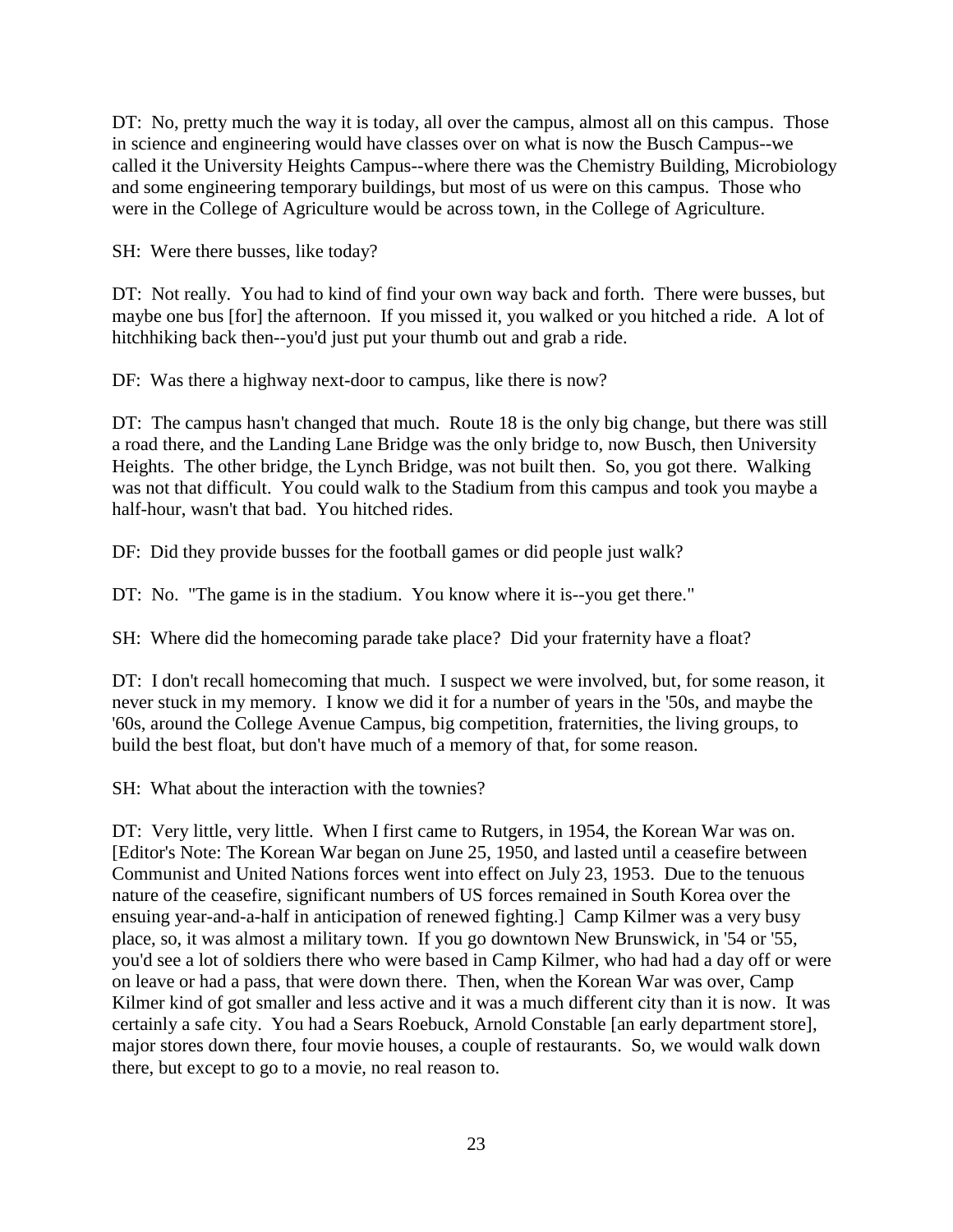SH: Do you know if Kilmer was still an embarkation point then?

DT: Yes, I believe it was, I believe it was.

SH: Was there any interaction with the military there and the ROTC here?

DT: Not that I recall, no.

SH: No speakers?

DT: No.

SH: Between your junior and senior year, you had to go to …

DT: Summer camp. All of us in Advanced ROTC, Army and Air Force, went to summer camp. I went--I got lucky, I'm a lucky guy--I went to Burlington Air Force Base in Burlington, Vermont. Now, what better place to spend four weeks in the summer? My friends were in places like Texas and Florida, dying of the heat and miserable conditions. I was in this beautiful New England town for four weeks, where I got to fly a jet plane twice.

SH: Did you really?

DT: Pilot flew it, I flew in the back seat, but it was a good four-week program of learning everything about the Air Force, drilling, shooting, typical military kinds of activities--difficult, challenging, but we all got through it in good shape.

SH: Were you the only one from the Air Force ROTC who got to go to Burlington?

DT: Yes. They pretty much spread us out. I don't know if--no, wait, no, there were two others from Rutgers who went with me, I think Bob Bonja and Phil Burger, but there were at least three of us from Rutgers, but they were across the country. Every, not every, many Air Force bases, many Army posts, would house an ROTC summer camp.

SH: Were you paid for that?

DT: Yes. In fact, you were paid. Another advantage to being in Advanced ROTC was that you got a paycheck every month. It wasn't very much, but, back in those days, every dollar was helpful.

SH: You were still working in the kitchen at the fraternity.

DT: Whenever I could, yes.

SH: When you were finished with the camp up in Burlington, did you then come home or did you come back to campus?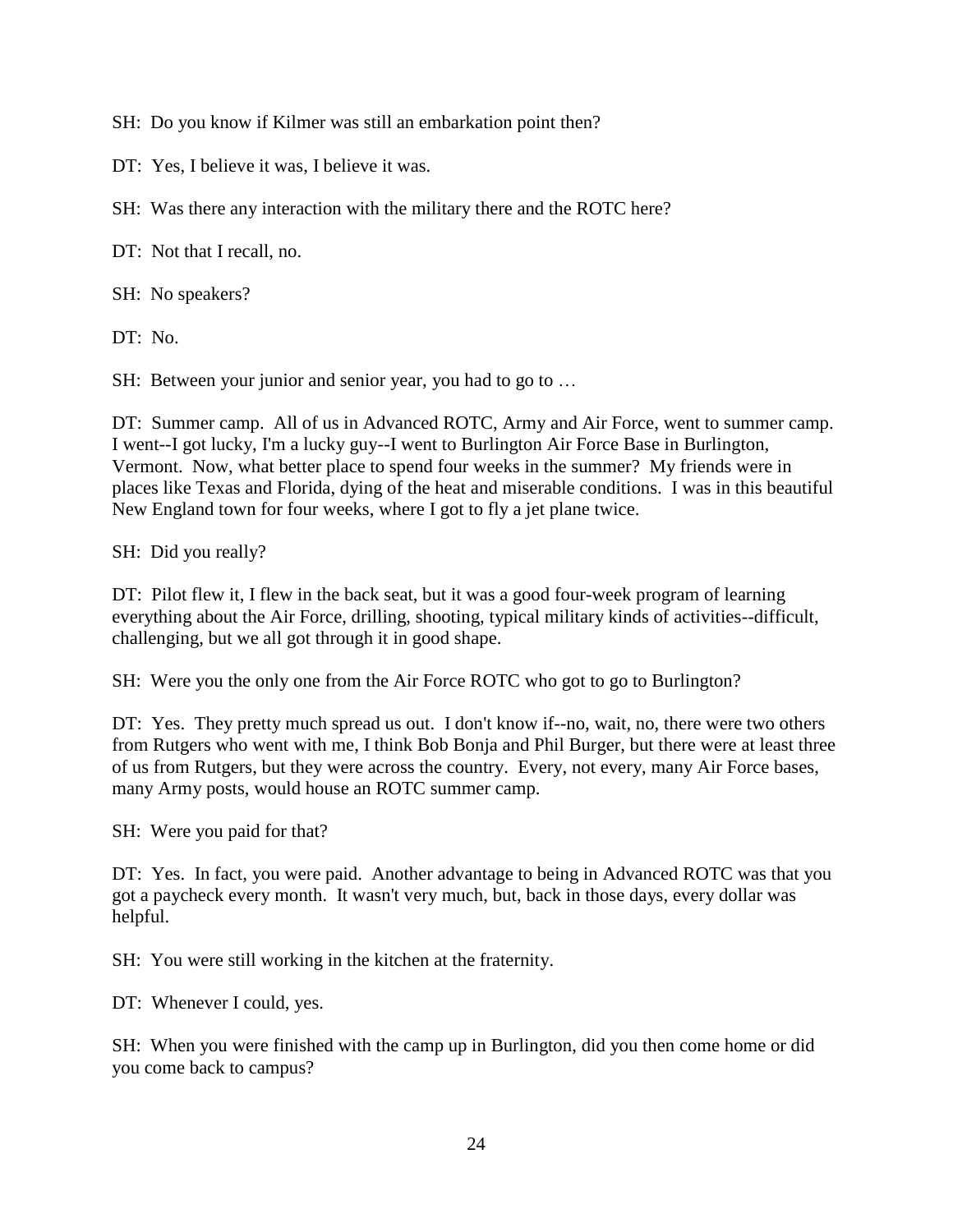DT: Depending upon when the camp was, I think I probably came home and worked a little bit, don't recall where, but any kind of part-time job, making a couple of bucks.

SH: Going into your senior year, what kind of plans were you making for after graduation? What were you looking at?

DT: It was easy. That's a good question, because those of us who were in Advanced ROTC, we knew we had the next three or four or five years mapped out and that was a wonderful advantage, because unlike those of my classmates who were worrying about finding a job, we had it all planned for us. You'd graduate, get commissioned and the Air Force or Army would say, "Okay, you're going to go to this place." I was sent to Biggs Air Force Base in El Paso, Texas. So, it was very easy to spend your senior year knowing that, "Just get decent grades, enjoy the time, enjoy the place, and then, go off, be an officer in the Air Force for a few years."

SH: Talk about your senior year and if things had changed for you on campus at that point, in 1957 and 1958.

DT: I think the one part of my senior year [that is critical is]--again, it took me four-and-a-half years to graduate--but toward the end of my four-and-a-half years, I got a job as a mail boy, again, part-time job, through the University, working in the Admissions Office. … The Admissions Office was then in Old Queens and my job was to come by around three in the afternoon and pick up all the mail and take it to Voorhees Hall, which was then where the what was called the duplicating and mailing operation was, where I'd run all the letters through the postage meter and do that kind of stuff. Well, after about a year of doing this, part-time, you get to know some of the admissions staff and I kind of liked what they did. I kind of liked them. I said, "Gee, this is kind of a fun job." You know, you sit around all day, talking to high school kids, and don't do very much hard work. … Because one of the admissions officers at Rutgers then, his name was Don Amick, was in Harvard for a year, working on his doctorate--he had to be in residence for a year--they had to fill his position with someone to do some of the work and I was one of those who did that. So, … after graduation and before entering the Air Force, I worked in the Admissions Office for six months, and so, I began Admissions as a mail boy--it's a true story--and then, worked there for a few months, filling in. … Then, to show you how easy it was for me--my kids tell me I never applied for a job in my life and I didn't [laughter]--when I left the Admissions Office, they said, "Good-bye, have a, good luck, great career," and I said, "Well, maybe I want to come back," and he said, "Well, if you do, write me a letter." This was the Admissions Director, George Kramer. So, about a year to go in the military, I'm in El Paso, Texas, had a great time there, too, wrote to George, "Dear George, I'd like to come back and work," you know, never thinking there was a process involved. He wrote back, "Sure, come on back. Your salary is 5,600 dollars a year and you start when you show up." See how simple things were then? no interviews, no long applications. So, I came back and did that for forty years.

SH: Amazing. Let us go back into your senior year; you said it took you five-and-a-half …

DT: Four-and-a-half.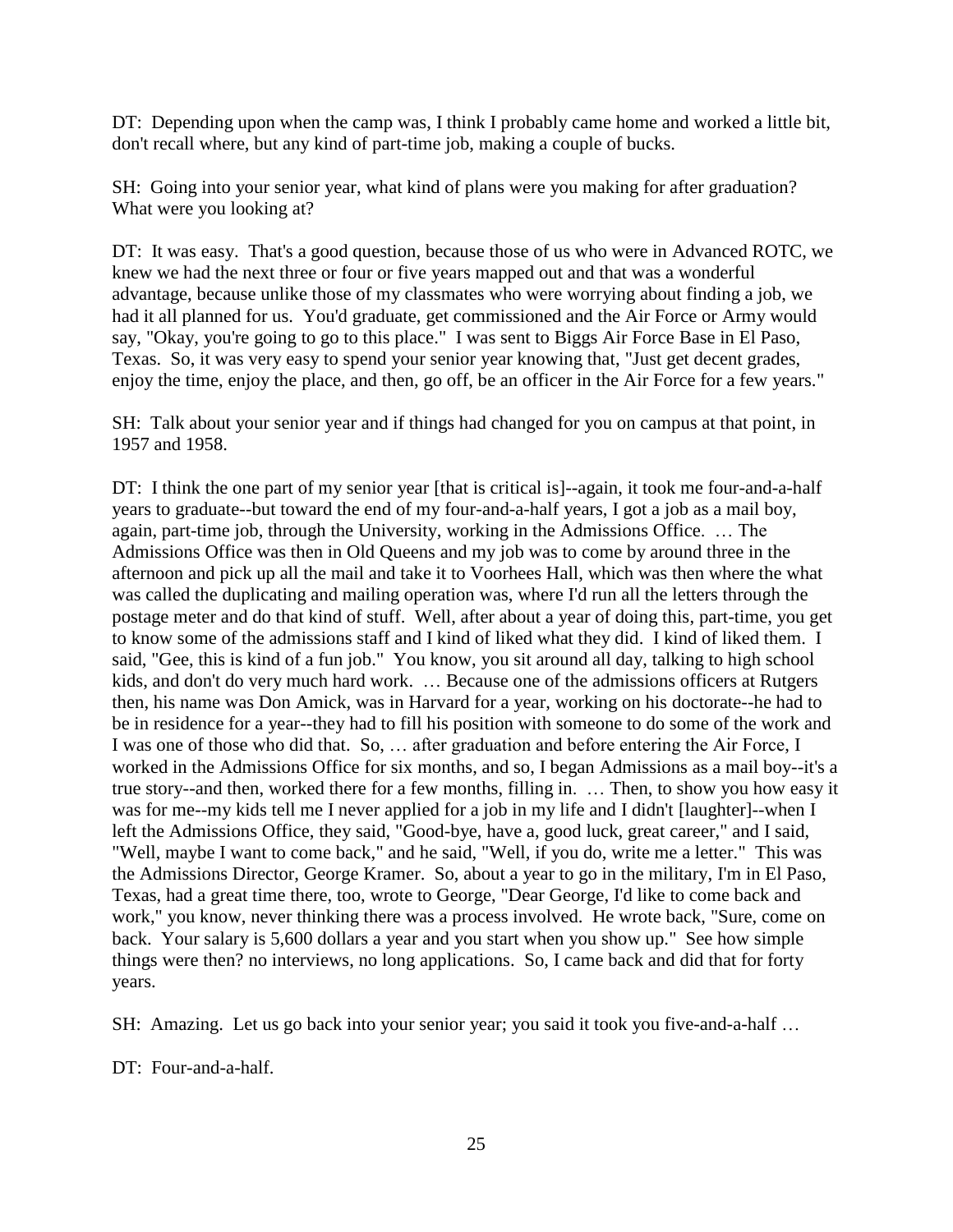SH: Four-and-a-half, I am sorry--I gave you a whole extra year. Where did you do that extra six months? How did that work?

DT: ... After summer camp, I came back for a full senior year, because it was important that I serve a full year as a senior in ROTC, and then, I came back for one semester, fall semester. All of my friends, except a couple, had graduated and gone on, but I came back for September, October, November, December, to finish up four courses. That was fun. … By then, you knew how to do it. You take four courses; you were involved in the campus life. Then, I worked for the Admissions Office for about a semester, then, in July of 1959, went into the Air Force.

SH: Did you stay at the fraternity when you came back?

DT: Yes. Oh, it was great, great stuff.

SH: When you were working for Admissions for those six months, did you live in the fraternity?

DT: Yes, yes, sure did, lived there an entire year.

SH: When did you get your commission, that December, mid-year?

DT: I got my commission, unlike most of my classmates, personally from the then President of Rutgers, Mason W. Gross, because I worked in Old Queens and because my boss, the then Director of Admissions, George Kramer, was a very good colleague of Mason Gross. Once I finished my extra semester and I got my diploma, I was then eligible for commissioning. So, one morning, George says, "Come here. Go upstairs and see the President." I said, "Oh, wow." So, I had my diploma given to me personally by Wherry Zingg, the University Registrar, and my gold bars pinned on me by the President of the University. Now, not many people can tell you that kind of story, but it was, again, right place, right time. It just worked out well.

SH: What kind of regrets did you have that you were not going to graduate with the rest of your class in May of 1958?

DT: Surprisingly, none. Maybe I should have, but I was just on a roll then. Things were going my way. … Again, the point [is] that I hadn't really thought about it before, until you asked the question, because we had our life pretty well planned out. It was stress free. I knew Air Force would be three years and all I've got to do is get through some classes and work for Admissions, which I enjoyed, easy stuff; yes, no regrets.

DF: You said you had your life planned out, but had you not worked at the Admissions Office and realized that was something you wanted to do, what would have been your plan after the three years of service?

DT: Good question. Like most of us who went into the military--maybe not most of us, many of us--you always had the thought of a career in mind. Indeed, many of my classmates who went into the military stayed for careers--most did not, and that was typical. You served your threeyear requirement, or four years or five years, depending upon what you were doing. Because I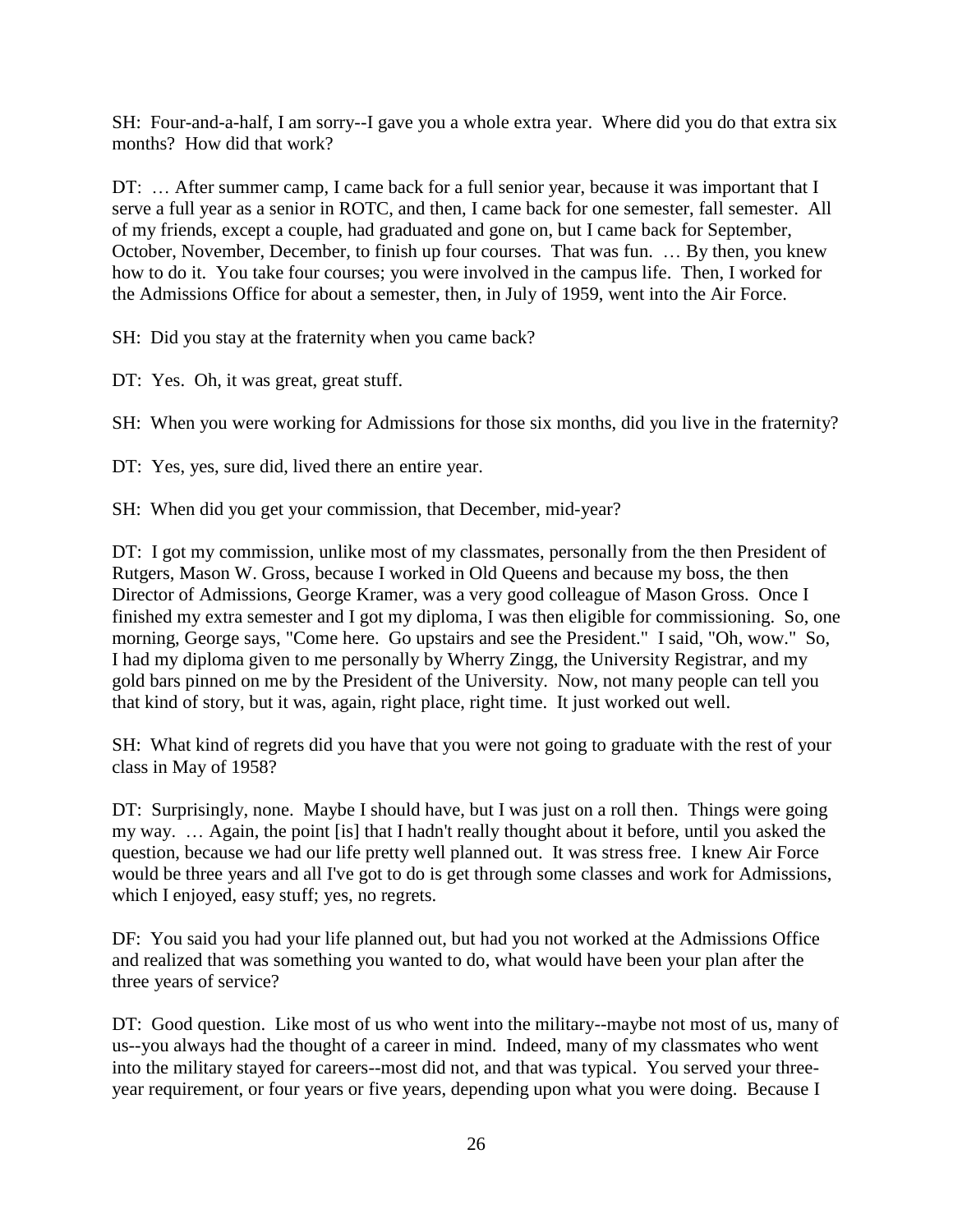had Admissions in the back of my mind and because I was convinced I was going to go back there, I never thought about that. I suppose I may have thought about staying in the Air Force as a career, which wouldn't have been a bad thing to do, although I would have gotten involved in Vietnam. So, in retrospect, my getting out probably saved my life, or may have saved my life- don't know what I would have been doing. I never had to really think about that; … no challenges in my growing up, actually, kind of fell into things. [laughter]

SH: When you did finally get your orders, did you still want to be a pilot?

DT: No, I decided, I think, before I actually made the final decision, because you're asked, "Well, do you want to go to flight school or do you want to do a shorter tour and stay on the ground?" If you went to flight school, it was a five-year mandatory tour. If you didn't fly, it was a three-year tour. Well, when you're twenty-two years old, there's a big difference between five years and three years, and even though, yes, my life was planned, I figured, "Well, five years is a long time to commit myself. Three years is certainly doable, probably enjoyable." So, I, for probably the wrong reasons, said, "No, I'll do the three-year route."

DF: How long was flight school, if you were to have gone?

DT: About a year-and-a-half of flight school, but a good friend and classmate, Martin Kravarik- probably has been here, if not, he will be--went to flight school and had a good career, but it's a decision you make probably with very little solid information. It's a subjective decision that, "Well, I think three years is better than five." I think, basically, it was the time commitment, that, at that age, I just thought three years was a lot shorter than five years, which, when you're twenty-two, looks like a long, long time.

DF: Did you just go into a standard training program or did you have to pick your position beforehand?

DT: They assign you to a specialty. The Air Force has different specialties, and because, I guess, I was an economics major, they assigned me to be a supply officer. I guess there's some connection, not too sure. … At first, I went to Biggs Air Force Base in El Paso, without any training, and was just kind of learning on-the-job, and then, after about three or four months, I was sent to a school in Amarillo, Texas, for about four months. It was a supply officer's school, where they actually teach you what you're supposed to do.

DF: Could you describe in detail the role of a supply officer?

DT: I was in what was called base supply and I was at a base that was a SAC base. SAC is the Strategic Air Command. It was then the elite part of the Air Force, because that was the peak of the Cold War, when Curtis LeMay was the commanding general of SAC and really brought SAC into what it was, and then, became Chief of Staff. [Editor's Note: General Curtis LeMay commanded the Strategic Air Force from 1948 to 1957, when he was appointed Vice Chief of Staff of the US Air Force. He became Chief of Staff of the US Air Force in 1961.] Because SAC was "the fair-haired boy of the Air Force," we lived in near luxury, because you were in SAC. Now, again, I just happened to luck out. I got in the right unit. My job was in something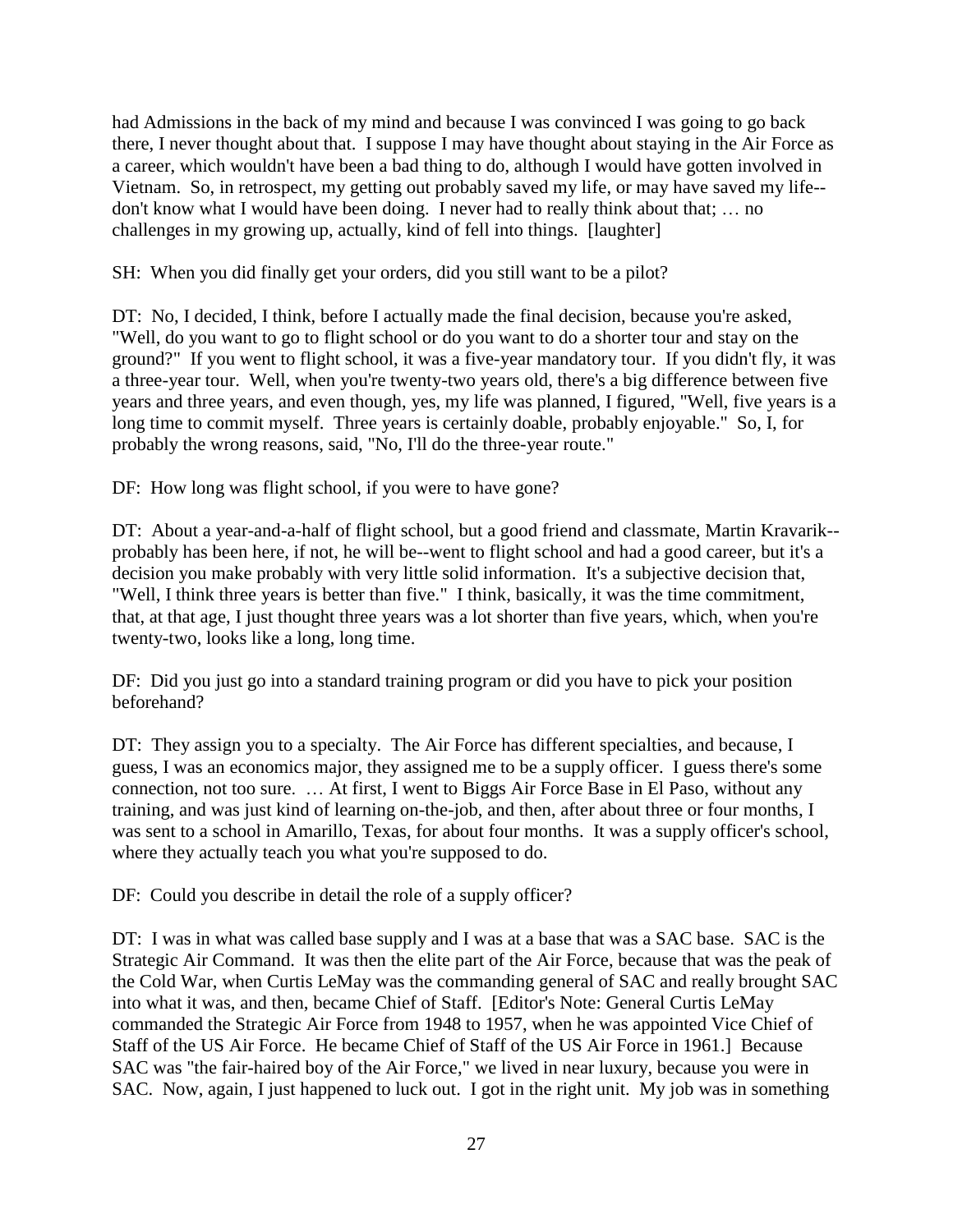called materiel facilities. Base supply is a unit on an Air Force base. We had heavy bombers, B-52s, which are still flying today, and the base supply is to provide all the parts you need to keep the planes flying, and then, base supply had two main parts. There was accounting, the folks who were pushing papers and trying to keep track of things, and warehousing, which was what I was doing--it was called materiel facilities--involving delivery of parts and storage of parts and receiving parts. There were about 150-plus in my unit, some civilians, mostly uniformed, and a twenty-two-year-old second lieutenant was in charge of this huge group. It was great stuff, had a good civilian assistant, Pete Rodriguez, who really ran the thing. I had some terrific NCOs, noncommissioned officers, very senior, experienced sergeants. We got along beautifully, and I spent three years doing that.

SH: As you say, SAC was the fair-haired boy, but it was also our first line of defense. What kind of security did you have there?

DT: It was probably less security, at a major Air Force base, with nuclear weapons, than there is today at an airport. You had a fenced-in base, you had minimal guards, the air police. You had to go through a fence to get onto the base, and then, to get onto the flight line, where the bombers were and where the munitions were, you go through a second checkpoint, but it wasn't very rigorous. If they saw you had the right sticker on your car, they'd let you in. I remember, one day, driving on the flight line, because, since men in my unit were on the flight line, delivering parts, I would sometimes go there to make sure things were going well. I was following this yellow ammunition truck carrying atomic bombs, with a sign saying, "Stay back one hundred feet." I figured, "Well, that's really going to protect me," but the idea was, there might be something going wrong. … I went inventorying the nuclear arsenal, a couple of times. You go out there and you [count], "One, two, three--okay, you got them all? Good."

SH: You would just count. [laughter]

DT: But, it was secure. I mean, I'm making light of it, and it was a very well-run organization, but, again, it was military. We were kind of in a remote part of El Paso. We were near Fort Bliss, Texas, an Army post, which was then a huge, huge base. So, there was some protection. Because of the Fort Bliss presence and because we were kind of on the outskirts of El Paso, it was almost secure by virtue of its location in the middle of the desert.

SH: Was there ever a scramble? I know there are drills, those kinds of things.

DT: Sure, never because of a threat, but, in those years, we had B-52s in the air all the time, very challenging, expensive, in terms of both men and fuel. We would have B-52s flying from El Paso, Texas, up toward the Canadian border, kind of playing with the Russian border, because we never knew, "Are they going to fire at us or are we going to fire at them?" … One way of having that nuclear deterrence is by having your planes in the air, because the Russians knew that, that if they did strike first, those dozen or so B-52s flying near their borders would then get their orders to go in and bomb them.

DF: Were they actually armed with nuclear weapons?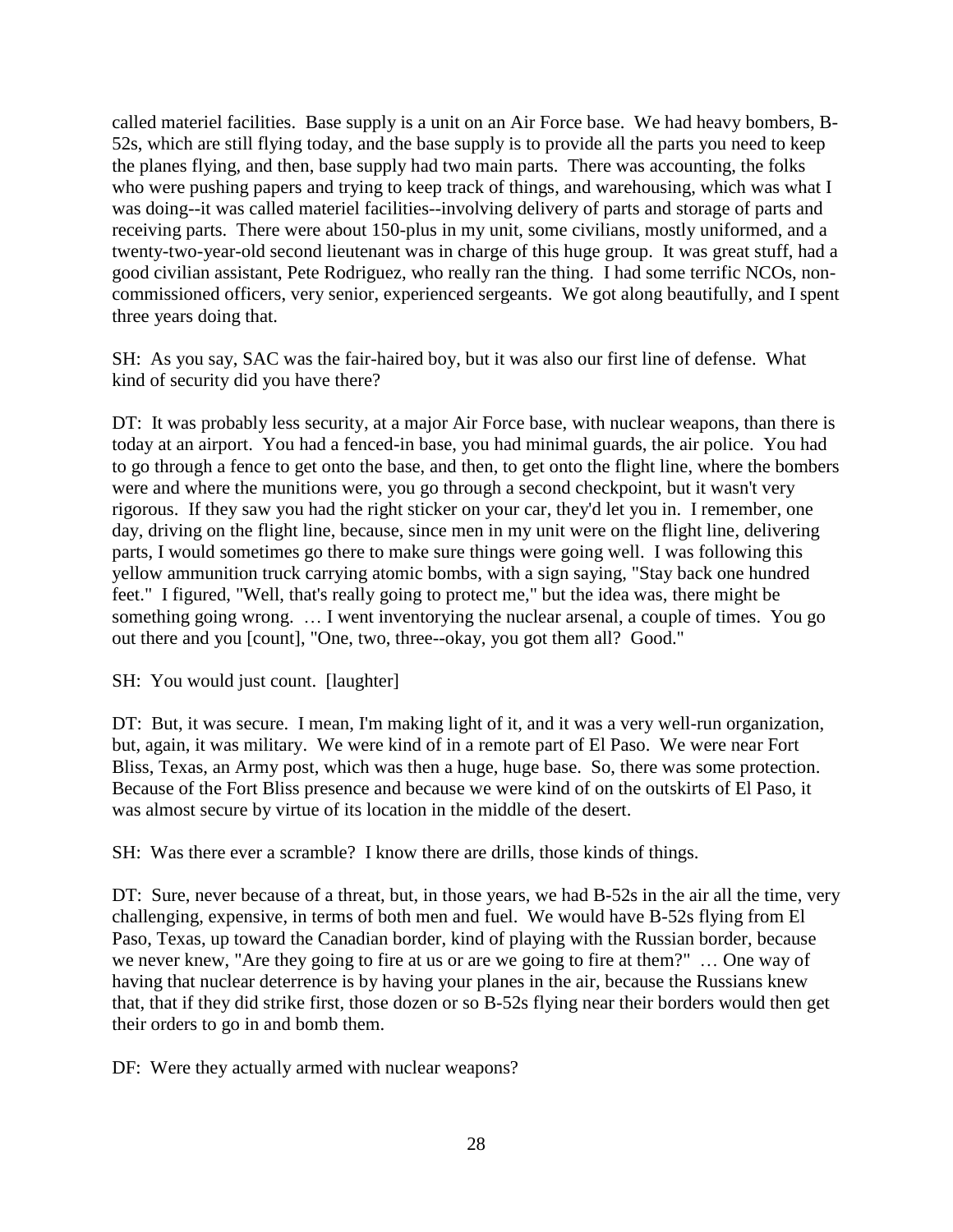DT: Absolutely, yes. They were always carrying nuclear weapons.

SH: Were there any accidents, refueling accidents or anything like that, that you were aware of?

DT: Yes. I lost two good friends through accidents while I was at Biggs Air Force Base. They were both flying a plane called a KB-50, which was a version of the B-29, the one that bombed Hiroshima, but it was a tanker and it was filled with fuel. There was a … midair accident and it blew up and two of my friends [were killed], not close friends, but because we were all bachelor officers living together in the same BOQs, bachelor officer quarters, we got to know each other. … So, over the course of the three years, I lost two friends in two separate accidents. It was a

dangerous profession--still is. You're flying planes that are laden with fuel and carrying real weapons, and, sometimes, despite the best training and the best skill of the pilots, you don't make it.

SH: Did you ever go up, to get flight pay? Was that something that you could do as part of your job?

DT: No, I was not eligible for flight pay. You had to be either a pilot or a navigator-bombardier or a doctor. Doctors who were flight surgeons got flight pay, but I did fly in the planes, just because, "You want to go along in a plane?" "Sure." "Hop onboard. We'll go for a mission."

SH: Did you go overseas at all?

DT: No, no, spent the entire three years in El Paso, except for, I think, four months in Amarillo, Texas, for training.

DF: You said you lived in a barracks.

DT: Called bachelor officers' quarters. Again, one of the reasons you want to be an officer is because you live in luxury. You live in an apartment. The rooms are cleaned for you, every day. You have a bedroom and a common living room and kitchen. If you're enlisted, you would tend to live in an open barracks area with a couple of dozen bunks. We didn't do that. We did things a lot better. [laughter]

SH: Was the officers' club the center of the social life?

DT: Absolutely, yes, officers' club, spent a lot of time there, drinking beer, having fun. El Paso was a great city. It was right across the Rio Grand from Juarez, Mexico, where they had lots of activities, bull fights, some good restaurants.

SH: There was no problem going back and forth across the border as part of the SAC group.

DT: No, no. ... Juarez welcomed the military presence in El Paso, because it helped pay their way.

SH: Yes. [laughter]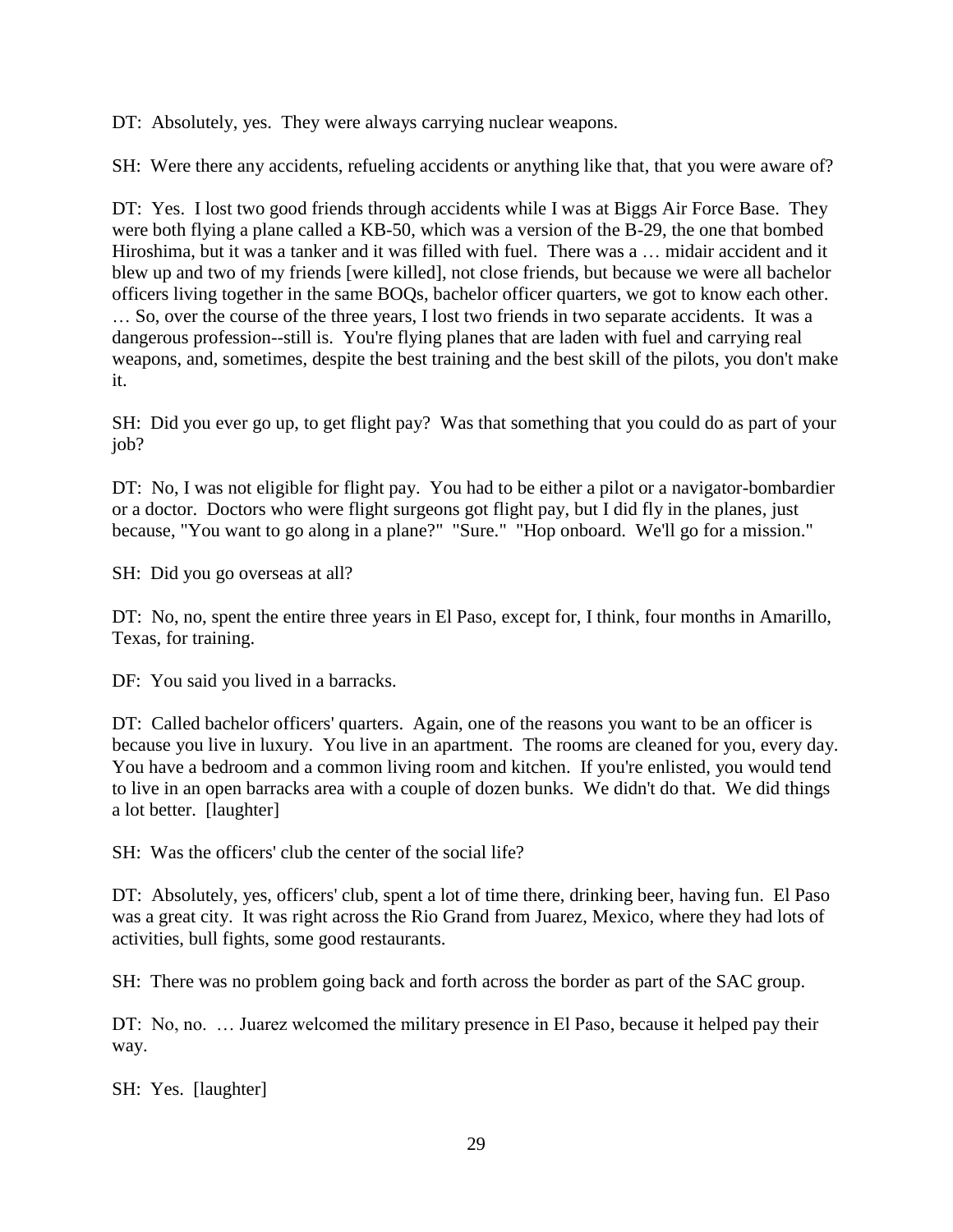DF: Did you interact with the local Army personnel? You said there was an Army base nearby.

DT: Interact militarily, no, but socially, yes. We would be--we, the Air Force officers, would be--welcome at their officers' club, which was huge, and, likewise, they would be welcome at our club. So, you would, from time to time, sit with an Army officer and just chew the fat and, you know, share stories. Fort Bliss had three movie houses--we only had one. So, we'd sometimes go there, to the movies, watched a couple of polo matches, of all things, but this was the Army in the 1950s. … They had polo matches, and you'd sit out there at the officers' club at Fort Bliss in lounge chairs--I'm not making this up--being served drinks while you're watching the polo match go before your eyes. It was not hard duty. [laughter] Most of my colleagues had it a lot tougher than I did. They were doing a lot more dangerous and more challenging work.

SH: Were there other dignitaries or celebrities that were brought on the base for entertainment?

DT: No. Good question--I think because we had a small base and because Fort Bliss was mainly a training base, meaning that there was a relatively small cadre, group of permanent officers, most were there from training, including men from NATO countries, which is kind of interesting. I don't think we were the kind of base, as either Fort Bliss or … Biggs Air Force Base, that would merit a Bob Hope coming by, for example, or something like that.

SH: Talk about the NATO forces that were training there. Were they also coming to Biggs?

DT: Fort Bliss was the principal training base for the Army in the 1950s for antiaircraft missiles, basically, and NATO countries, Germany, the rest of the countries, would send over their officers to Fort Bliss for some period of time--not too sure how long--to learn how to use antimissile missiles, how to use antiaircraft missiles.

DF: Did they speak English well and interact a lot?

DT: Didn't interact that much with them. I do recall, a couple of times, going to the Fort Bliss officers' club, watching the German officers drink beer. That's a sight to behold. They know how to drink beer and how to enjoy themselves, [laughter] but one of the units at Biggs Air Force Base was a tow target squadron. A tow target squadron are planes that actually tow targets, targets that the Fort Bliss antiaircraft training groups could practice [against], and we had B-57s, which was a twin-engine bomber made by Martin, a British model, and F-100s, a fighter. … They would either actually, physically, tow targets or electronically pretend to be the enemy and have them practice that way.

DF: Did you prefer life in Texas or New Jersey? Could you talk about how it differed?

DT: I think three years was perfect. [laughter] ... For a kid who had almost never been out of New Jersey, except for a couple of years in Pennsylvania, to go from the lush greenery of New Jersey to the desert--and El Paso is a desert, it's flat--but because it was so different, because of the friends you make in the military. Military tends to be enabling of friendships. Because you're all away from home, you're all doing similar things, you're all in this together, you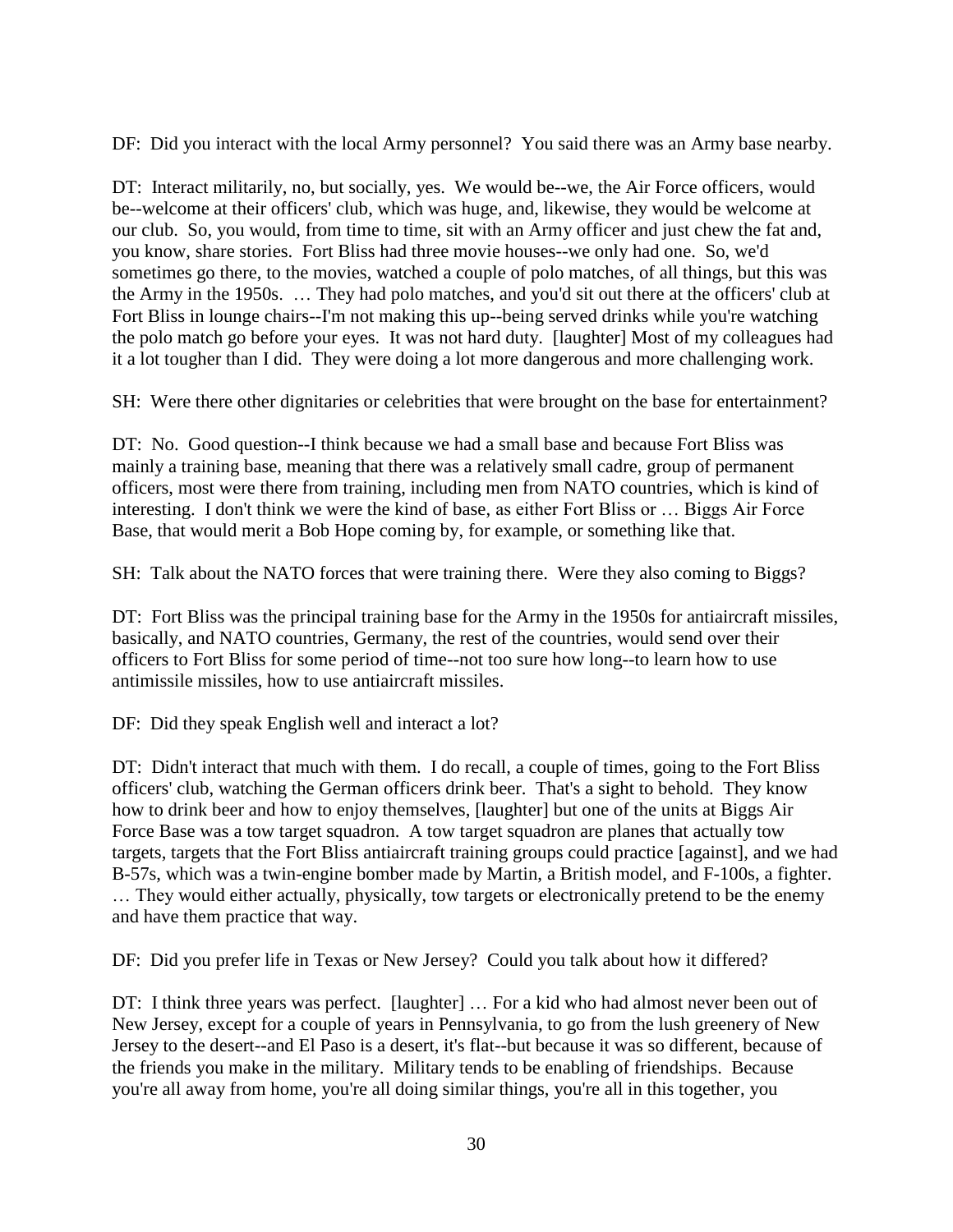develop some really good friendships, have an awful lot of fun together. You work hard, sometimes, but, after three years, I think I was ready to get back to New Jersey.

SH: What did you do on leave?

DT: Came back home, came back to New Jersey, visited my family, visited some old Rutgers friends down here in New Brunswick.

SH: What would a typical day be like for you when you were working? What kind of duty did you have?

DT: A typical day would involve my getting on my scooter, because it was scooter heaven-everything is flat, you'd fill your gas tank for twenty-five cents for the week--and I would putt from the bachelor officers' quarters down to the base supply building and would probably start the day with a cup of coffee with the senior non-commissioned officers, the sergeants, and discuss what to do. I don't think I did a heck of a lot while I was down there, but I'm sure I accomplished something, but it was mostly a management/leadership job, where you're worried mostly about personnel problems, "Which airman is in trouble? Which units aren't functioning well? How do we get this to work better? Where do we have a morale problem? Where are there discipline problems?" So, you're basically in that kind of job, which is a great thing about being a young officer--you learn fast how to be a manager, how to administer, how to be a leader, because you have to. You're thrown into it. You say, "Okay, here, this is your unit. Make it work," and, if you screw up, you get in trouble--so, make it work.

SH: Did you have good senior officers over you?

DT: Yes. I worked for a Major Philip D. Osborne, who was trained as an architect, but flew in World War II, flew P-38s. A P-38 is a fighter, twin-engine fighter, but like some of the World War II vets, he got called back, and so, he put his career in architecture on hold. Because World War II ended in 1945, Korea began in 1950, that's a short period of time, so, an awful lot of those men going back in 1950 had just finished living World War II, and Major Osborne was one of those. So, once he was called back, in … the '50s, he figured, "Well, I may as well stay and get my twenty years in," because, after twenty years, you can retire as half pay. So, a fair number, maybe most of the senior officers that I worked for while I was in the Air Force, were World War II officers who came back for Korea and stayed on because they would be able to retire, you know, after twenty years--rather common.

DF: When you socialized, did you ever socialize with the senior officers?

DT: Rarely. You just didn't do that. You tended to hang out with other lieutenants, because they were your age, most weren't going to stay in for a career and we were like being in college all over again. There was a distinction between being a lieutenant and a major and a colonel. They were very, very different, in age and responsibility and outlook. They were certainly friendly, … but, no, you didn't socialize.

DF: There was never really a time when they discussed their experiences in war.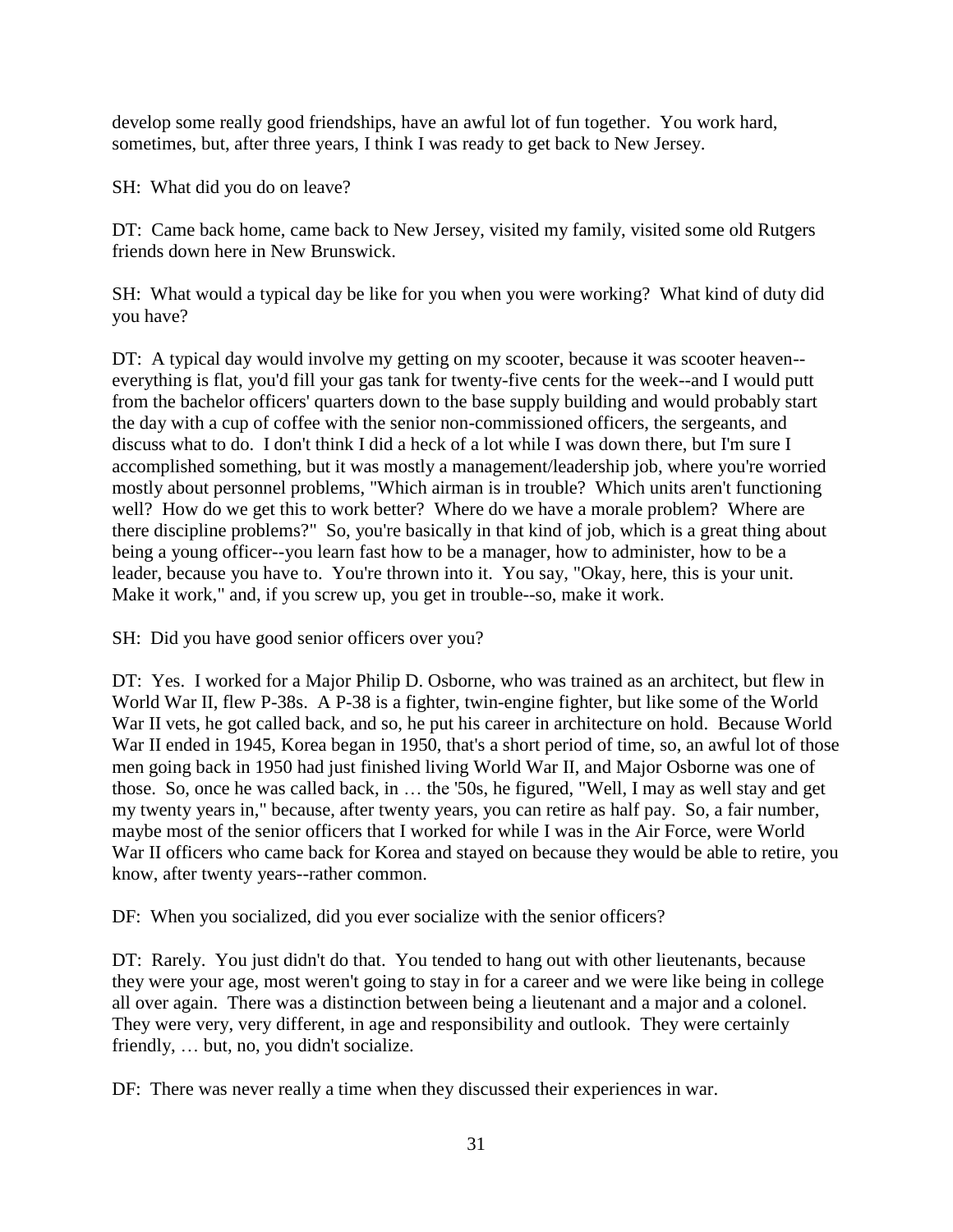DT: No. I don't think they would have, not wanted to, but you didn't go up to a lieutenant colonel who's having a cup of coffee and say, "Hey, Colonel, can I talk about the war with you?" No, you didn't do that. [laughter] I mean, … you were very aware of rank in the military then and you were okay with other lieutenants, but even captains. Well, captains, they were your senior officer and you don't speak unless you're spoken to, that kind of distinction.

SH: What about the NCOs? The Air Force was relatively new. Had they all been in the Army Air Forces, because you said you had some older NCOs?

DT: Good question. I think the senior sergeants that were working for me had to be World War II veterans, because this is 1959, or, rather, I'm sorry, Korean War veterans at least. They were nearing their twenty, so, '59, '49, yes, I would think most of them were probably World War II or perhaps had served in World War II, gotten out and come back to Korea. Extraordinary group of men--again, I was in SAC, Strategic Air Command. Think of Curtis LeMay, who ran the Air Force--he would always make sure the best got into his SAC and this country said, "Fine, because SAC is protecting us from the Russians. So, if you want to, you know, cull all the best NCOs from other branches, do it." So, we had some superior, superior people working in SAC.

SH: I know it was extremely competitive to get into SAC.

DT: Yes, yes.

SH: Did you ever entertain the thought of staying in?

DT: A couple of times. I was asked to stay in, but I just, at that point, didn't feel that serving in the Air Force as a non-rated, meaning not a pilot, was in my best interest, because, if you see any senior officer in the Air Force, he, or she now, is a pilot. You just don't get very far in the Air Force unless you're a pilot. So, if I wanted a career, I would have needed to go to flight school, if I could have even gotten through that, and I figured, "Well, that's not worth it." It was great. In fact, I went back for three years in the Reserve, about early '60s, I guess, McGuire Air Force Base, weekend kind of stuff, a lot of fun, as a captain, but that was about it.

SH: You stayed in the Reserves when you got out.

DT: I volunteered. My college roommate, Bob Max, who was in the Reserves, said, "Why don't you come in, join me, as a Reserve [officer]?" I said, "Sure." So, I did and spent three years, and then, my obligation was up and they needed to reduce the number of officers in that unit and I said, "Well, I'll volunteer." I mean, I did it because it was kind of fun for three years and I got out, but that was my only other Air Force experience, but it was a good one. It was a good one.

SH: Did you do this during the Vietnam War?

DT: It had to be from about 1968, '69, '70, '71, in that period, where I would do that, but I was then raising a family and I was working. It was increasingly difficult to go a weekend a month, really, away to McGuire Air Force Base, and two weeks in the summer away to McGuire Air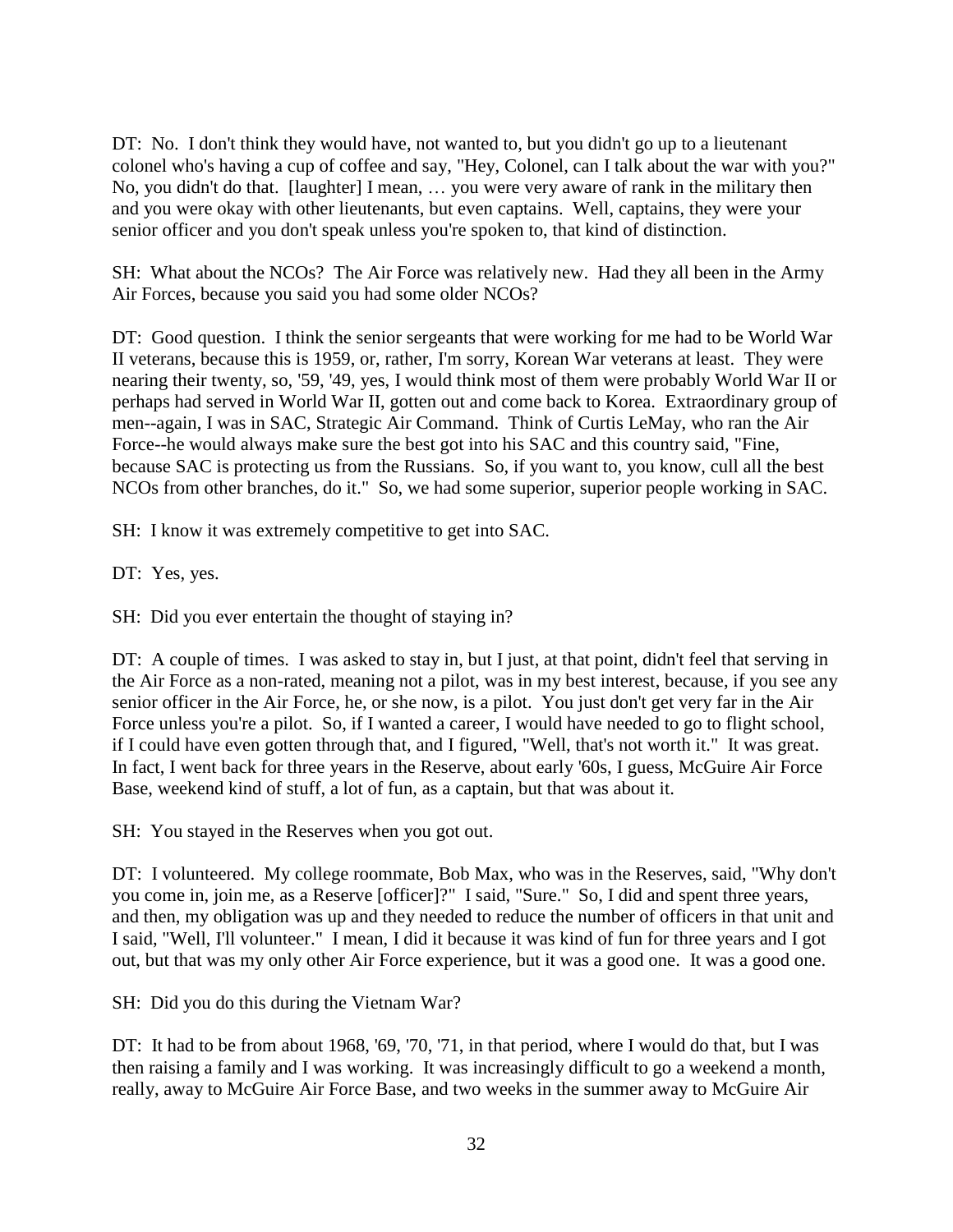Force Base, and do that and do that well. My roommate did it, became a full colonel in the Reserves, had a great career, but I just didn't feel it was something I could do well. So, I said, "Okay, I did my three years. It was enjoyable, but I have too many other responsibilities right now to keep it up."

SH: Would there have been any chance that you would have been called to serve in Vietnam? I know there was such a buildup.

DT: What were the years of Vietnam? I should know that, but I don't.

SH: It starts building up in 1964 and 1965.

DT: Okay. I got out of the regular Air Force in 1962 and I didn't go back in until '68, '69, '70. So, I missed it, not by design, but just by happenstance. That's just the way it worked out.

SH: Did you see a difference from the military that you had served in in El Paso, Fort Biggs?

DT: Yes, in El Paso and in regular active duty and Reserve duty? not really, but I think that's because when you're on active Reserves, serving a weekend a month, you do it with your own unit and you're kind of uninvolved with the other units on the base, and your two weeks in the summer, again, with your own unit. It was a good unit. It was an aerial port squadron that was designed to operate bases. If there were a need to have an Air Force base go to the middle of Africa, an aerial port squadron would go there and set up everything from the terminal to the control towers, things of that sort. I didn't really see any difference. We were all Reservists and that made us kind of unique. We're all regular people working a regular week, that on one weekend a month, we would go down there and "play army."

SH: You talked about Curtis LeMay as the head of SAC. Did you ever meet LeMay? Did he ever inspect the base?

DT: No, no. He was kind of a mythical, godlike--you didn't want to meet him. [laughter] We knew he was there and the stories are legion, and, sometimes, on History Channel or Discovery Channel, you'll see a little bit on Curtis LeMay, and an amazing man. He was the right man in the right place at the right time.

SH: An icon, I guess.

DT: Yes, absolutely, yes, good description.

SH: You talked about making the decision to come back. It was so easy.

DT: Right.

SH: Did you have a family then to move, too?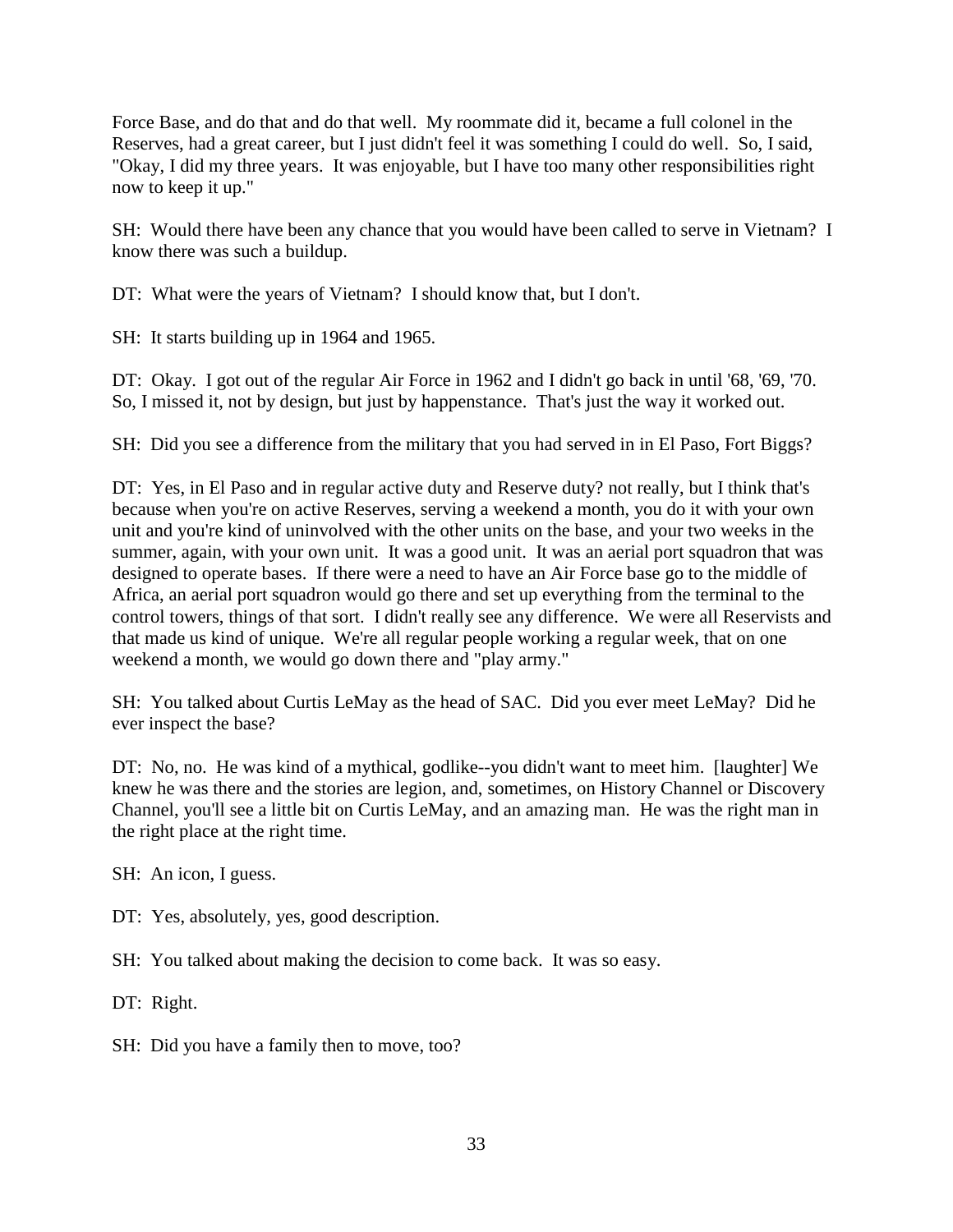DT: No, I didn't get married until 1964. So, I came back here, I got an apartment on Easton Avenue, 85 Easton Avenue, and lived there while I was working in Admissions, until we got married, then, moved to, actually, married student housing on the Busch Campus for a couple of years, and then, Dunellen, and then, Kendall Park.

SH: I know, from the pre-interview survey, that you have two sons.

DT: Two sons.

SH: They both came to Rutgers

DT: Yes. By, again, coincidence, both my sons and both my daughters-in-law all went to Rutgers and that was, well, partially by design with my two sons, because they were terrible students in high school. They began to wake up late, went to Middlesex County College and, eventually, got to Rutgers, and my two daughters-in-law did it the right way, went from high school to college, but a good Rutgers family.

DF: What did your sons study at Rutgers?

DT: Greg graduated in '93, was an English major and Matt, same year, had a dual major in criminal justice and philosophy.

SH: Were they twins?

DT: No. … Greg's forty-two, Matt's forty. They began college very, very late, because they were going nowhere out of high school. They had terrible grades, no interest whatsoever in college and it took awhile for them to begin to realize that this is where you ought to go if you want to keep going forward in life.

DF: Did they serve in the military?

DT: They both served in the Navy, in a Reserve program, which was the best thing that ever happened to them, helped them mature and get their heads on straight. It was like a nine-month Navy active duty experience, and then, a four or five or six-year Reserve experience, but a good one for both.

DF: Did they enlist at the same time?

DT: They were two years apart, although Greg took five years to graduate from high school- goes to show you how he was doing. So, they were about a year apart, and then, Greg went into the Navy first and liked it and Matt said, "Gee, I'll do the same thing."

SH: Obviously, you stayed involved with Rutgers because of your employment with Rutgers, but have you stayed involved as an alumnus as well?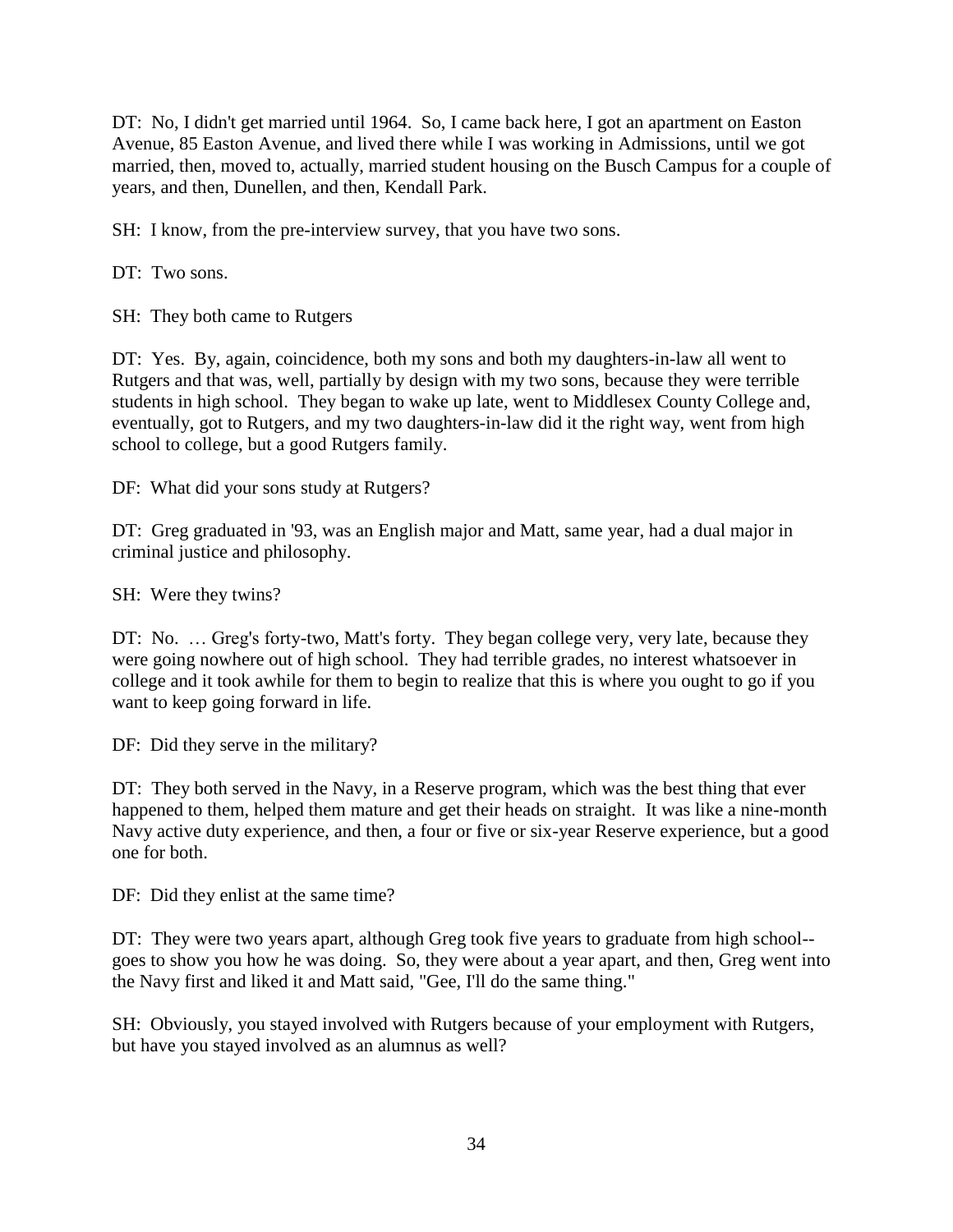DT: Very much so. I've been involved with my class, '58. I'm president of the class and been so forever, so, very much involved in reunion planning. We've got a great class, very active class. We have a little mini-reunion at homecoming every year. An example, I think, of the importance of fraternities in my era--at a recent football game, Navy game, this fall, there were five of us fraternity brothers, same age, same class, still hanging out together at a football game, almost fifty years later.

SH: I think that is great.

DT: That's the kind of draw and friendship we have--a couple of roommates, two roommates, three roommates, yes.

SH: You talked about getting your commission from President Mason Gross.

DT: Mason W. Gross, right.

SH: When does he become President of the University? He was not the President when you came here in 1954, was he?

DT: Mason--when I came to Rutgers, Lewis Webster Jones was the President and Mason Gross was the Provost. In that era, the Provost was kind of a senior executive vice-president and President Jones retired and Mason Gross became President--my guess is '57, '58, '59, somewhere in there--and then, served as a great leader for a number of years, until he retired, and then, Edward Bloustein became President, and then, Francis Lawrence and, now, Richard McCormick. [Editor's Note: The years of service for the Presidents of Rutgers University named above are: Lewis Webster Jones, 1951 to 1958; Mason W. Gross, 1959 to 1971; Edward J. Bloustein, 1971 to 1989; Francis L. Lawrence, 1990 to 2002; Richard L. McCormick, 2002 to 2011.]

SH: You have seen the whole change.

DT: Yes.

SH: As a student, as an alumnus and as an employee, you have lots of memories, I will bet, of these different administrations and their impact.

DT: Yes. Now, it's as so often happens with leaders--we seem to get the right President, with the right qualifications, at the right time. Mason Gross was a brilliant, charismatic President who built Rutgers from a small, sleepy school in the 1950s to a much bigger, much better [institution], more buildings. Then, Bloustein kind of moved further and built us up academically, got Rutgers into the Association of American Universities, the elite group that you want to be in to be a good university. So, we saw that kind of growth.

SH: A tremendous time to be here and be involved with this.

DT: Yes, yes, but it's much, much different today than it was.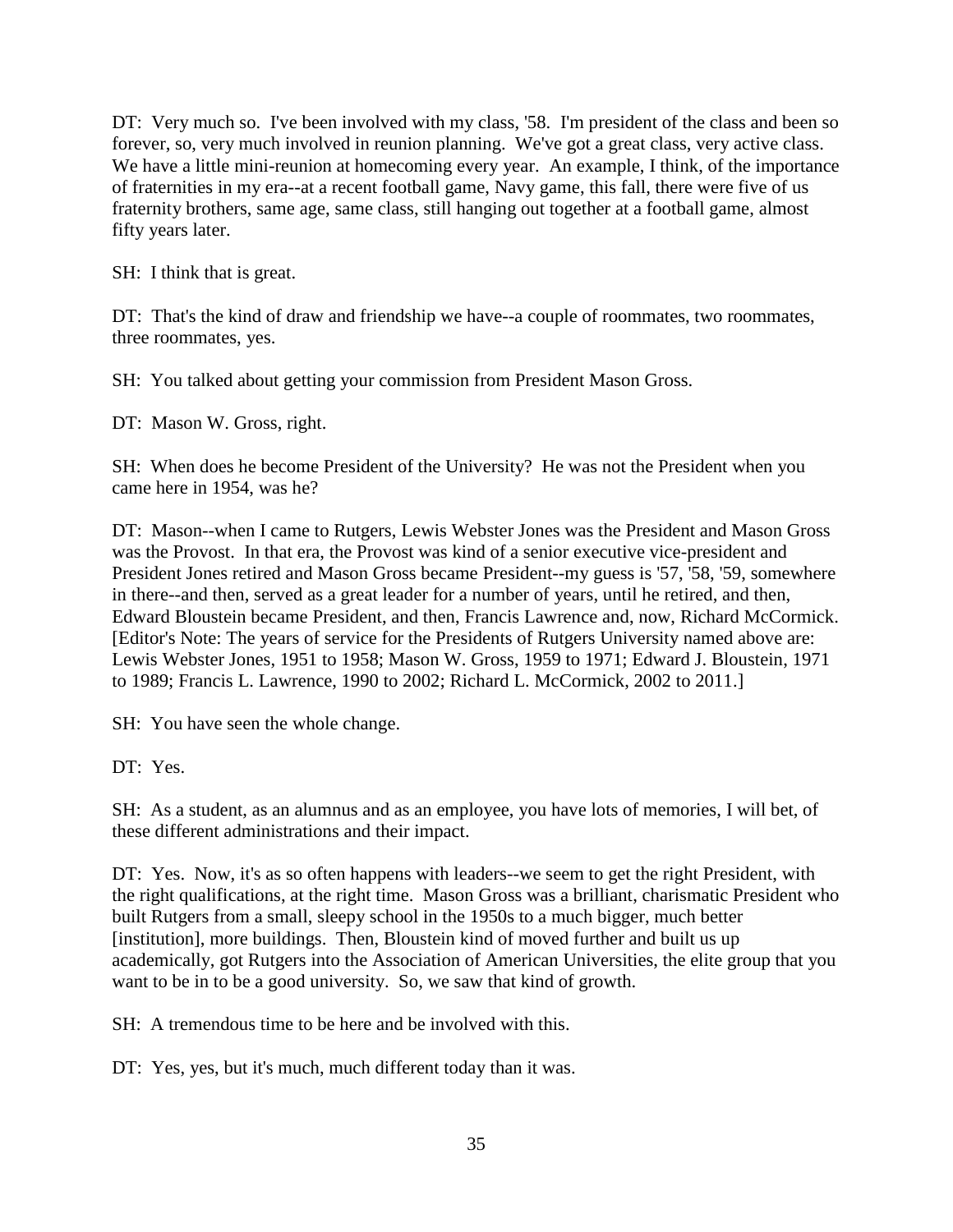SH: Not just in numbers, I am sure. [laughter]

DT: The students are better now than they were. Going back to my point about being a Depression baby, it was easy to get into Rutgers in 1954 because there weren't that many high school graduates who wanted to go to college. Now, today, you know, there are waiting lists and you apply to three or four or five or a dozen schools and it's a great deal of pressure. It wasn't that way … in 1954. You kind of applied and got in.

SH: When you were here as a student, who was your favorite professor?

DT: Sidney Simon. Sidney Simon was a professor of accounting, arguably the most difficult professor on the campus, but also probably the best loved, because he was so tough and so good. He taught accounting, not an easy subject, but he had a gift, a natural gift for teaching, and you didn't miss his class because he knew if you were there or not. He would constantly call on you at random, and pity you if you weren't prepared. He would go, "Mr. Taylor, number six, please." So, you learned--he made us learn, made us work. Don't know if a lot of students mention him, but I think [among] those who were taking accounting courses, Sidney Simon stands out. I have to confess that some professors I took, because they never took attendance, one course, "Comparative Economic Systems," I went three times in the semester, but that was then.

SH: You must have passed.

DT: I must have passed. Well, there are ways of getting through a course with a "B" without attending.

DF: Now?

DT: You can't do that now. ... Things are more serious.

DF: Would most professors interact with the class or would a lot of them just lecture?

DT: Well, remember, all the professors wore shirts and ties and suits, as they did in high school, all the males. I'm not sure that's changed that much. I think, in the larger classes, professors simply had to lecture the best they could. When I was taking the basic history course, it was then called Western Civilization 101, 102, they began then, which was a great way of teaching--they got their four best professors, Peter Charanis, Richard Schlatter, Dick McCormick, the first Dick McCormick, and McConnell, and they were each specialists in a certain part of history, Charanis in early history, and they would spend a half a semester lecturing, in the Engineering Building. Now, these were the best of the department back then, great lecturers, and then, you would break out into two recitation sessions. We went three days a week, remember, for fifty-minute hours. So, it's Monday, Wednesday, Friday, for example, from eleven o'clock until ten minutes to twelve. Well, one of those hours, Professor McCormick would lecture on relatively modern history. The other two hours, on say a Wednesday and Friday, you would meet with a graduate student in a smaller group and discuss it, but it was a way of exposing us to really quality [lecturers]. Rutgers has always had a terrific History Department, even way back then, and these men were just gifted lecturers and you would actually sit there and take notes, because they were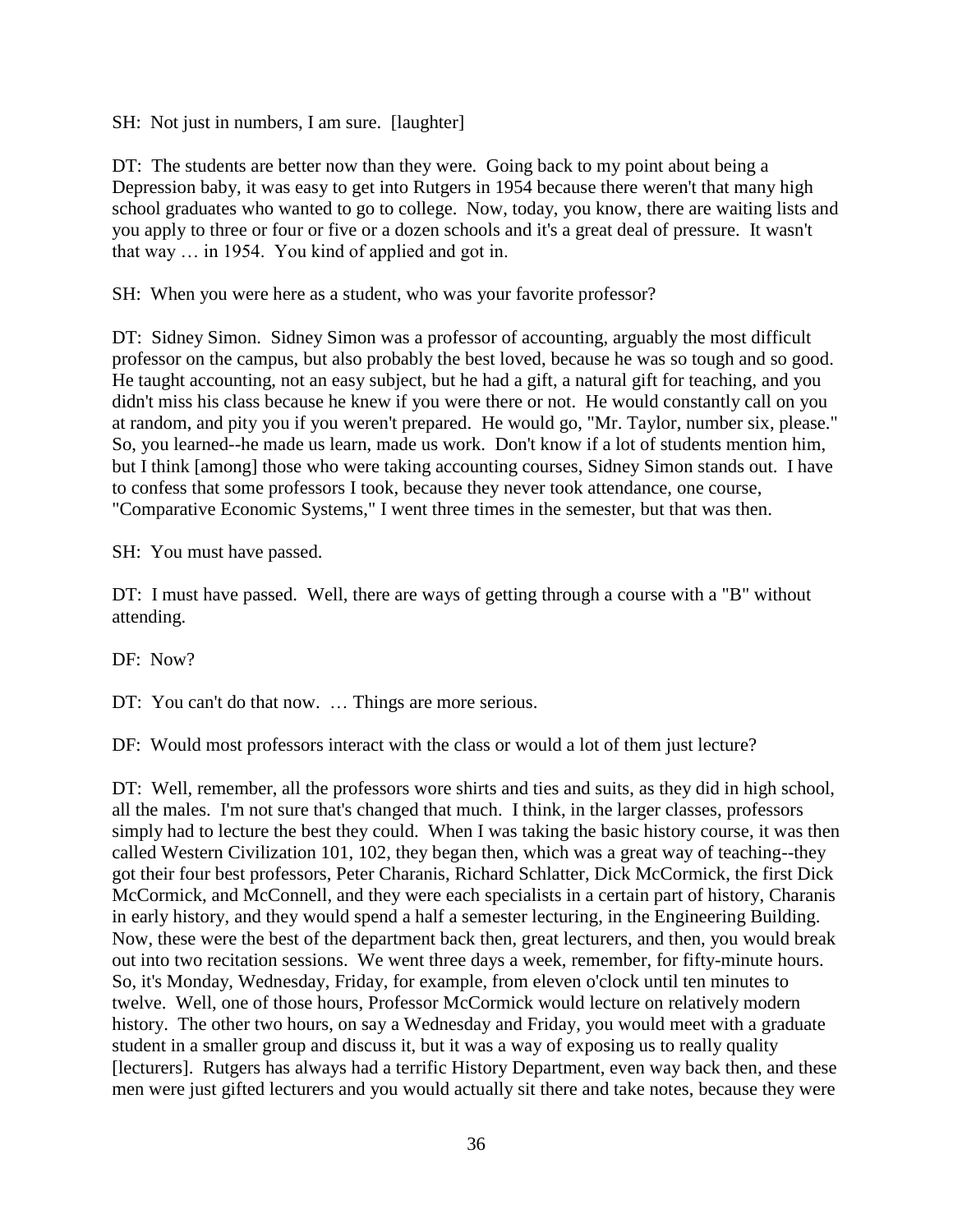so good. Interaction, no, to go back to your first question, because they were [above us]. You could always see them, they were approachable, but you didn't do that. They were kind of held in awe, that unless you were really in trouble or you were really a good student, you tended to go to class and take your notes and go back and study.

SH: We read in the yearbook about a reception that the President would hold. Were you ever at a reception at the President's house?

DT: No, not as an undergraduate, no. That was typically for the student leaders, Student Council, things of that sort.

SH: We talked about some of the traditions at Rutgers, mandatory chapel, mandatory ROTC.

DT: Jackets and ties. [laughter]

SH: Jackets and ties, right.

DT: Candlelight dinners.

SH: Yes. Are there other traditions that we have not asked you about?

DT: Not that I recall.

SH: Was there a rivalry with Princeton when you were here? We hear about it in the 1930s and 1940s.

DT: Football rivalry, yes--they always beat us. Princeton was a part of many of us at Rutgers back in those days, because they had terrific parties then--still do--and they would serve hard liquor at Princeton parties. Rutgers would permit beer at its parties, but that's it. Of course, there was other stuff available, but you'd go down the road to Princeton and, if you knew someone- one of my fraternity brothers had a brother who was at Princeton, so, we'd go down there a couple of times a year and crash one of their parties. … That was a much different world to a Rutgers kid. Princeton in the 1950s was wealthy, white, upper-class, privileged, where college students would have bottles of the finest alcohol available with their name on it, on a bar served by, you know, dozens of waiters, but that was Princeton in the 1950s. So, we were very much a middle-class, working-class college, which is, I think, why I liked it, because that's what I was, basically, but down there, then, very different. They dressed beautifully, oh, did they dress well down there, oh, their Brooks Brothers jackets. …

SH: You talked about Princeton being very white. What about Rutgers? How diverse was your class at that point?

DT: By today's standards, not very diverse at all. John Cash was a classmate, Jesse, forget his last name--we had three or four black students.

SH: Were they veterans or had they come to Rutgers from high school?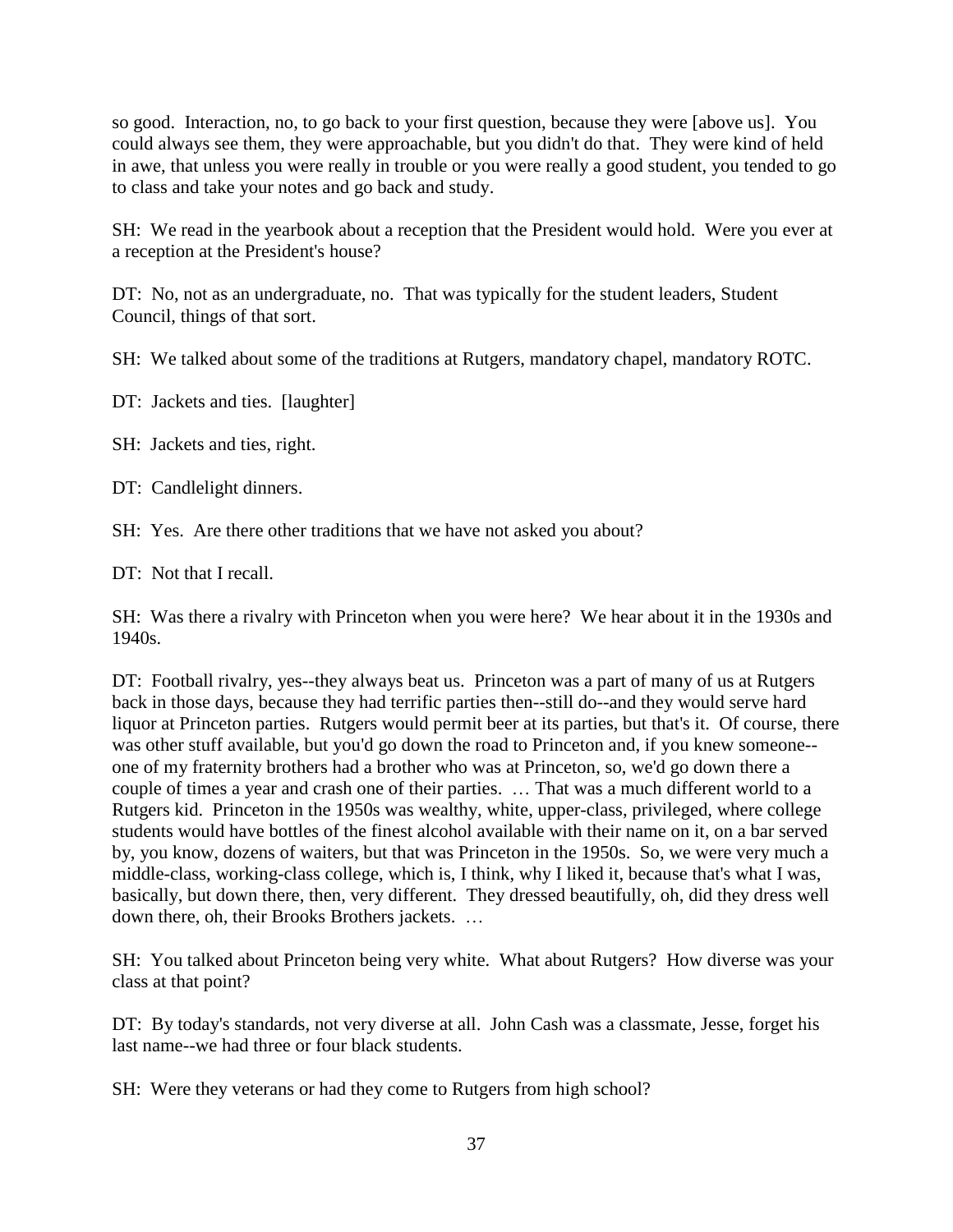DT: No, no, they were, I think, quite frankly, they were almost token blacks, but, back then, the Rutgers Admissions was pretty blind. … If you did well in high school, because I worked in Admissions and I knew what the records were, if you had a good high school record and did well in the SAT, we didn't really know what your ethnicity was. … So, these were kids who were probably from families or situations where they were encouraged to perform well in high school and encouraged to go to college. They were just like us. I mean, … you didn't really, unless you thought about it, realize that they were a different color. They were kids, just like us. They spoke like us, acted like us, they thought like us.

SH: Were they admitted into the fraternities?

DT: No, and that was probably one of the blots on fraternities then. We also had a distinction among Jewish fraternities and non-Jewish fraternities. It was very subtle. We probably didn't know what we were doing, but I think there were always one or two who felt that, "Well, you know, our tradition is to have these kinds of kids." Now, because you're choosing your own fraternity brothers, when you're going out looking for freshmen, you looked for kids like yourself, and I think, almost subconsciously, you tend to invite kids that are like you, and probably the same religious background and ethnic background. There were four very strong Jewish fraternities on the campus and that was kind of okay. I mean, the Jewish kids, they were good friends and good pals, all hung out together, but they kind of liked going home to their own house, their own family, as it were, where they were Jewish. No, there may be a dozen or so black kids in our class, if that.

DF: When you returned from the Air Force, did you go to graduate school at Rutgers as well?

DT: Yes, because it was free. Staff, I guess, still can go [with] free tuition. It just made sense, that I realized that the two senior people in my office had doctorates, that it would make sense if I wanted to go further in college administration, I needed to get graduate work. So, you did it easily, part-time, at night. I was at the Graduate School of Education and just chipped away at it over a number of years, night classes, summer classes, early mornings, doing reading and research, [that] kind of thing.

DF: How much had the campus changed in that period of time, from when you first went a decade earlier until when you came back for graduate school in the 1960s?

DT: That's a fair question, but, because I was living it every day, I didn't notice it. It's like when you're growing older--you know, we all grow older together--you can't really tell the difference. Sure, we knew that it was getting bigger and we knew, in Admissions, the quality of students, we knew the challenges of admissions as the years went on, but it was not discernable. I think, unlike a classmate who would come back after five or ten or twenty or thirty years, would say, "Wow, this place has really changed," I would say, "Oh, it has? Oh, yes, I guess it has." … When you're on the campus every day, working, you don't sense the changes in as dramatic a way as you would if you were visiting once every couple of years.

DF: People were still wearing shirts and ties. Everything was still formal.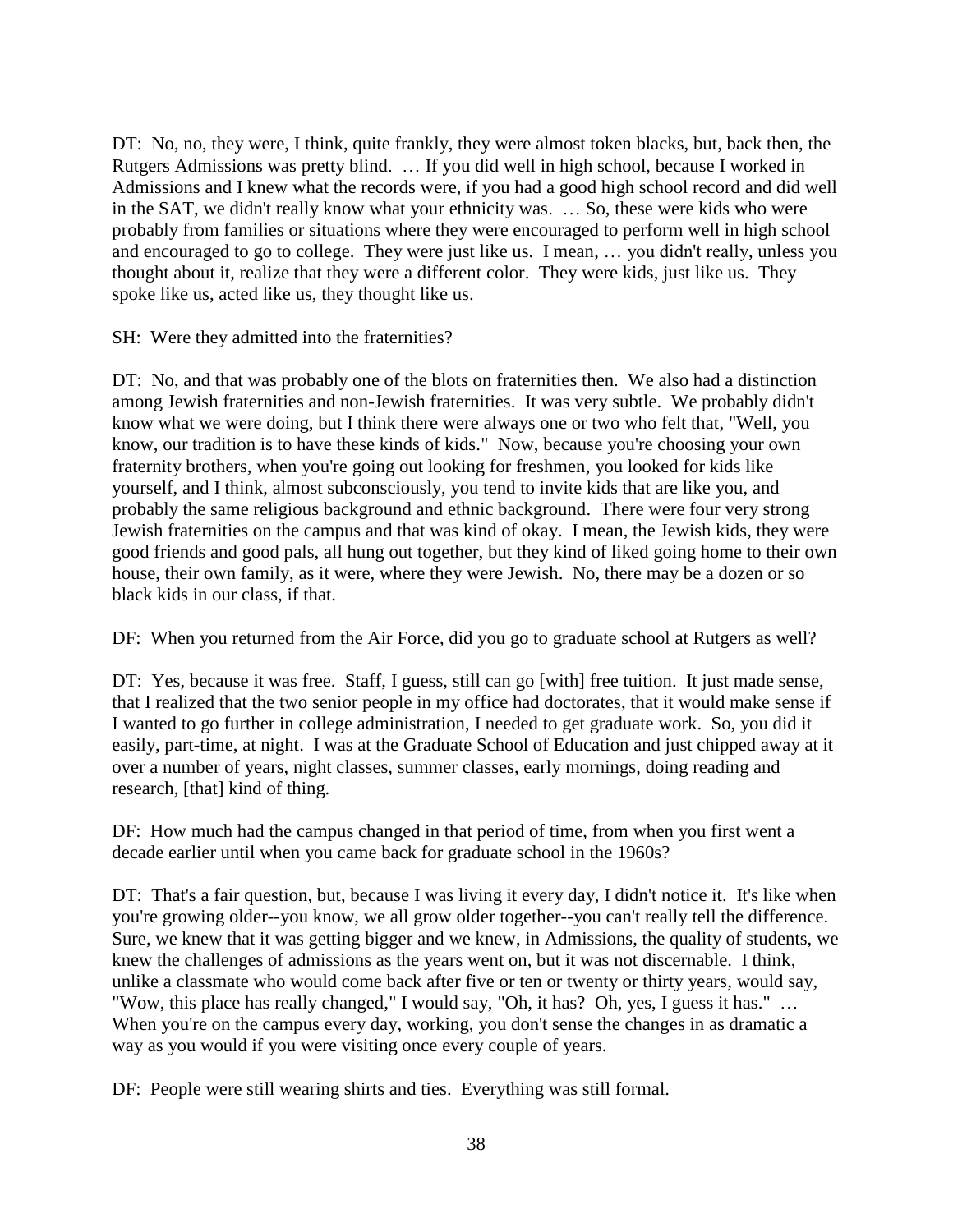DT: That, the '60s changed everything in America, changed everything--not always for the better, either. … There were rough times here in the '60s. We had the Newark riots, we had the sit-ins here--it was a tough time for all of us. I think, because I worked here, it was easier for me to tolerate and to understand than for my classmates, who might be seeing it from a distance, who were saying, "What are you doing at Rutgers? Why are you letting that go on?"

SH: Can you talk about that at all? Are you comfortable discussing that?

DT: Sure. I think because I was influenced so strongly by a happy '50s experience, as many of us were, although I knew it wouldn't go on forever, you kind of hope that some of the values and some of the attitudes that we had in the '50s would extend, but, of course, they can't. Things change, history moves forward and the kids in the 1960s were very different in many respects from the kids of the 1950s. I think as soon as the whole concept of *in loco parentis* [Latin for, "In place of a parent"], where deans and housemothers controlled the campus, was removed from the campus--housemothers left, deans of students didn't have the same authority or power--I think faculty began to struggle with how their classes were running. Because it happened on my watch, I kind of said, "Well, yes, I kind of saw both sides. I saw the unhappiness of the kids, the anger of the kids, the enthusiasm of the kids, the unhappiness with Vietnam, the unhappiness with authority." I never really liked what they were doing, but I understood why. I understood that they had to do it, and we had a great leader in Mason Gross, who invited the students to his office, saying, "Don't take over Old Queens. Come to my office, hang out. Yes, you're part of the University." He handled it very well, as he did with the Newark riots, but it was difficult. [Editor's Note: The Newark riots began on July 12, 1967, lasted six days and resulted in twentysix deaths.]

SH: What did they do and what was the policy during the Newark riots? Did it affect you in Admissions?

DT: Directly, because ... the Newark riots happened, I guess had to be late '60s, but [it affected] two of my Admissions colleagues, Bob Swab, was Director of Admissions for Newark, and C.T. Miller, was the Assistant Director of Admissions in Newark. These were the times when the minority populations, the black populations, were increasingly dissatisfied with their life and frustrated with an inability to move forward, and they were right in many respects. They took over the buildings on the Newark Campus and it was a very dangerous, volatile situation and Mason Gross, then President, went up there. [Editor's Note: Robert Swab and C.T. Miller were relieved of their duties as part of the University's agreement with the Black Organization of Students in response to the February 1969 takeover of Conklin Hall on the Rutgers-Newark Campus.] The demands of the students were, "You've got to fire the two Admissions people, because they're white and they're not sensitive to our needs," and Mason Gross--he later met with us privately and said, "When you have a gun to your head, you give in," and he felt he had a gun to his head, because, had he not done that, who knows? So, he made the best decision he could and he told my two colleagues, "You're out." Now, they weren't fired. They had other make-up jobs, they still got their salaries, but it deeply hurt Bob Swab, the director, and, for the rest of his life, he suffered from that. He died many years ago, but he saw the injustice of that, that he was doing, he thought, a good job, and he was. They were admitting as many black kids as they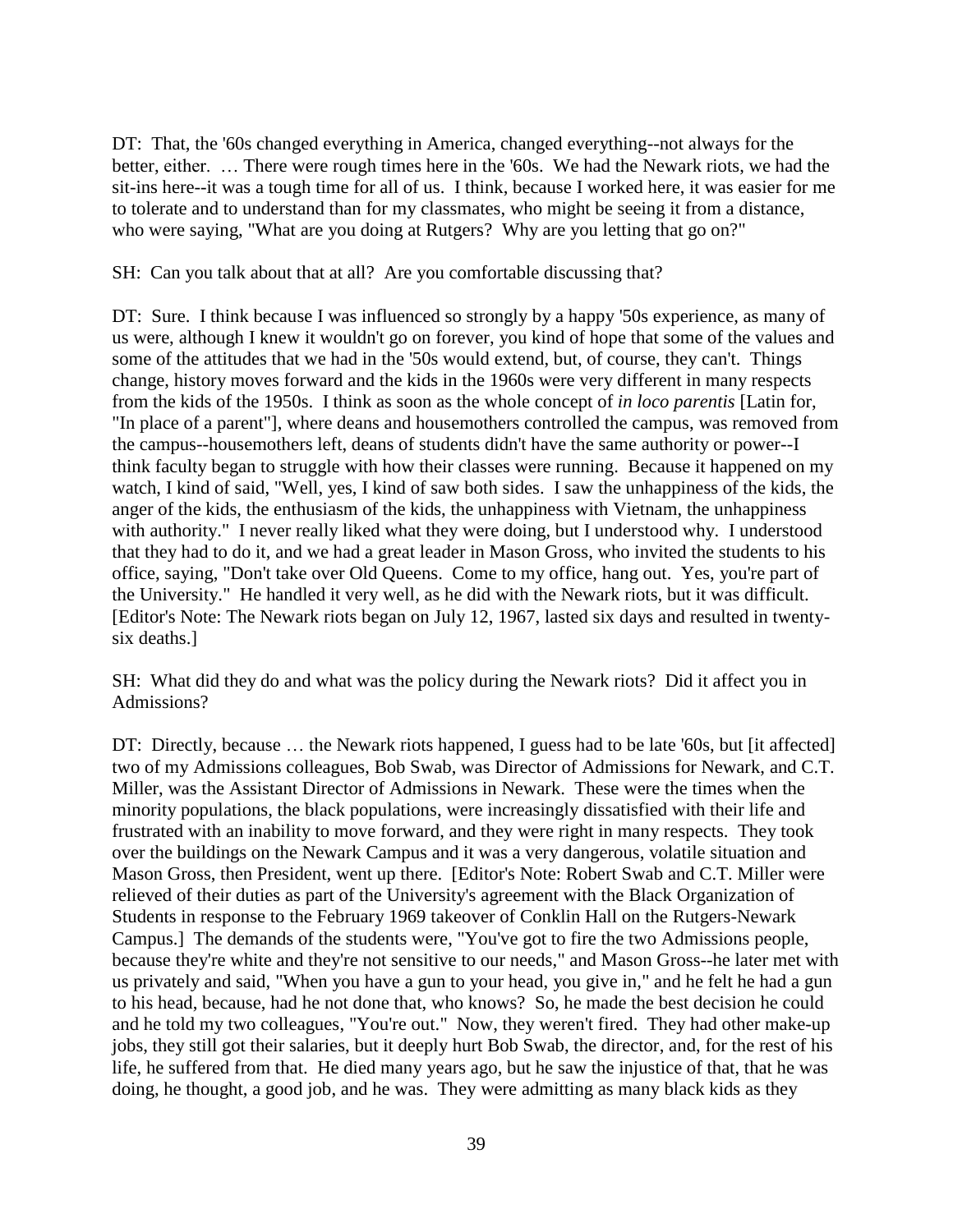possibly could, but Newark then, … and possibly now, had terrible, terrible high schools and as much as you wanted to admit more black kids, they simply didn't have the ability. … We learned the hard way, to admit any kid, black or white or some other color, who wasn't prepared is even worse than saying, "No, you're not ready. Go to a community college, go learn how to be an academic, and then, come to see us." So, that was a very, very real part of my career at Rutgers. It was a part of the era where we had riots in Detroit, we had riots in Newark. This country was in bad shape. Civil Rights Movement was barely getting going and I still recall, to just go back some number of years, when I drove back from El Paso, Texas, in 1962, I went to Alabama to visit an Air Force colleague, a physician, pediatrician, because we were good friends. I said, "I'll stop by on the way home. I'll say hello." As I drove across Texas and Mississippi and Alabama and I would stop at a service station, this is 1962, I would see water fountains, "Whites Only," "Colored Only." I'd go, "Holy mackerel." Now, New Jersey didn't have that. We were pretty progressive, compared to the South and the Southwest. I went to a hotel and it was, "Yes, sir, yes, sir, you're in the air-conditioned section over there for whites." The hotel, which probably only recently let blacks stay there, no air-conditioning, nothing, and I said, you know, "It's a different world." So, yes, we had to have something happen in this country to stir things up, and that was all part of the '60s, Civil Rights, Plainfield riots, Newark riots, Detroit, where else?

SH: Watts.

DT: In Watts, oh, yes, sure, of course.

SH: Being here at Rutgers, as you say, Gross did what he could with what he had.

DT: He made the right decision, absolutely. He probably saved lives.

SH: You were also here when they started Livingston College.

DT: Yes. One of my colleagues, Tom Madsen, was the first Admissions Director for Livingston. He was the Assistant Director at Newark and moved into that position.

SH: Were you here when it was still under discussion and when they discussed how to get the faculty and the students?

DT: It was clear, obviously, for those of us in Admissions, because we had more applications from good students than we had room, we had to get bigger. … The thought was, "College Avenue Campus is pretty much hemmed in geographically. The Agricultural College and Douglass College are pretty much hemmed in where they are. We have this huge hunk of property across the river--why don't we develop it?" and that began Livingston College. There were a lot of mistakes with Livingston College, the biggest one being [that] we opened a year too early. We opened before we were really ready, physically, academically, socially, but because of the need to get students here and the need, I think, to demonstrate that Rutgers was doing everything possible to admitting a more diverse population, Livingston was seen as a college that had different admissions standards, that would reach out very strongly to the underprivileged, to minorities, to non-traditional students. … We just jumped the gun a year too early. … If we had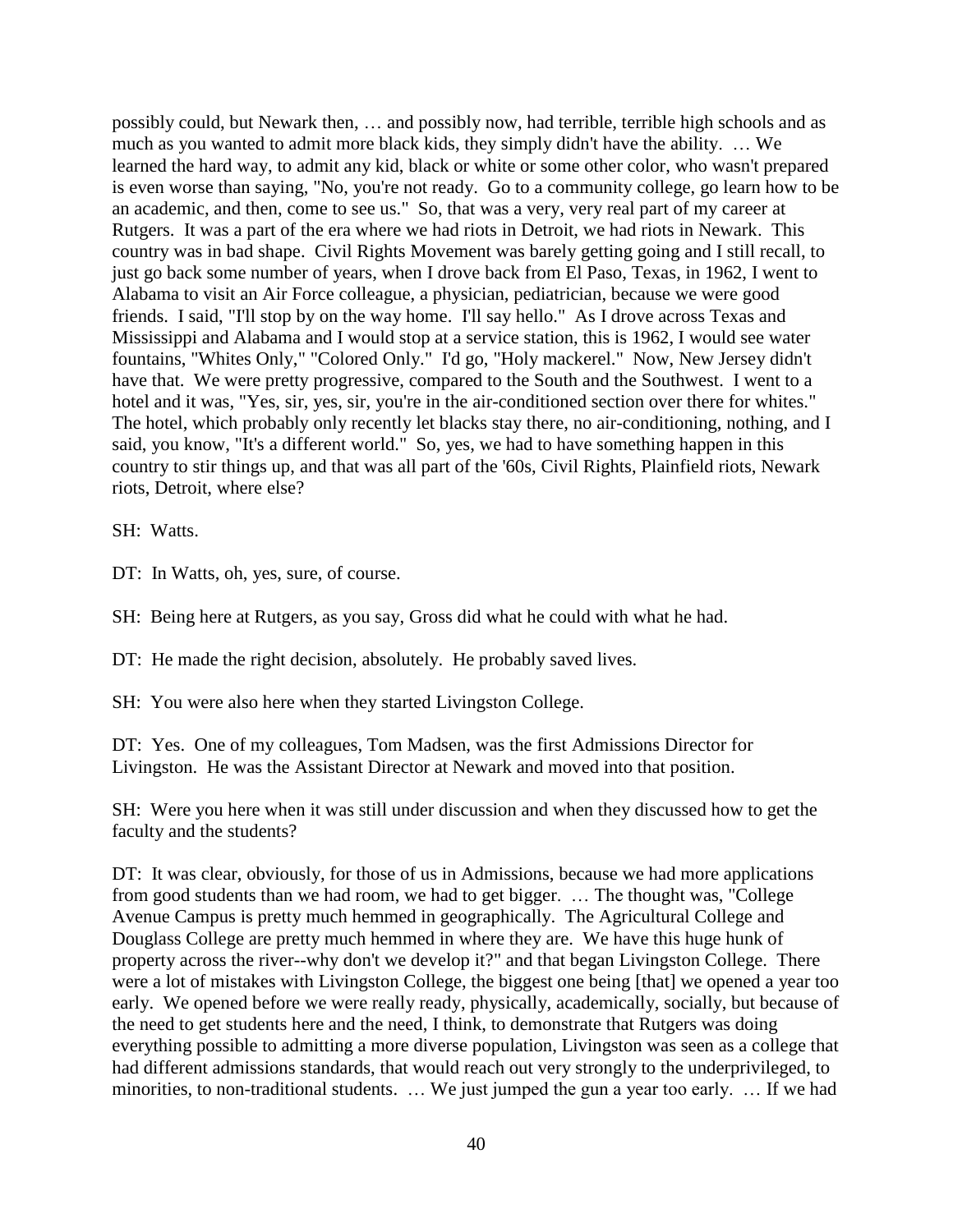our druthers, we would have waited until we were really solidly in place. We didn't have our druthers and we opened too soon and we suffered for that, for a number of years. We got leadership and faculty at Livingston that bought the premise of an open, liberal, progressive school, almost an experimental school. It was, and I think Livingston, to this day, is still suffering from that. Like so much in our lives, like so much in history, it was the right decision at the time. Nothing annoys me more than second-guessing, drugstore quarterbacking, "Well, you shouldn't have done that. Truman shouldn't have dropped the atomic bomb." "What? Let me sit down with you for a half hour and explain that to you." [laughter] There's all this looking backwards with 20/20 hindsight. Yes, it was a mess, took us a long time to recover, but, at that time, the best and the brightest of this University, with a considerably talented administration, said, "We have to do this," and the Board of Governors said, "We have to do this. Let's give it our best shot."

SH: What about University College? How did that coalesce and become part of the University?

DT: University College was always an evening adult division and a very good one, a very admirable one, but very much a separate entity. They didn't take part [in] any of the campus life. These were working adults who were--still admire them--working, raising families, somehow making it to the campus at night, sitting for three and four hours in the class, going home, doing homework--great, great school. They, University College, began to integrate with the undergraduate colleges, I think, back in the '90s. So, it became almost an invisible difference, that students could be from Livingston or Rutgers or Douglass or University College. Now, it's all one campus, which is great, but they were very much a separate division, almost a separate school, separate faculty. You remember, back in those days, each college had its own faculty, that there was a department of French at Rutgers, a department of French at Douglass, a department of French at University College--talk about a ridiculous way of running a university. You're spreading out your talent. There was no interaction. The faculty sometimes didn't even speak to each other, hated each other. So, Bloustein, and part of his genius was, "Look, let's have one French department, one history department. Let's use our talent together. Let's have the symbiosis of good minds working together," and that's when we became a really great university, but, back then, they were just little faculties. Each college dean hired and fired and ran his or her own little faculty.

SH: You were in admissions for all of that.

DT: Yes. Well, graduate admissions was university wide.

SH: When did you go to Graduate Admissions?

DT: About mid-'70s, I think. I think I worked in the undergraduate area for, well, maybe late '60s, but they had just an opening kind of thing. We're all in the same office and my boss probably said, "Hey, do you want to do graduate stuff for a while?" I said, "Sure, why not?"

SH: Was Admissions handling it for all the different "fiefdoms?"

DT: Yes, yes.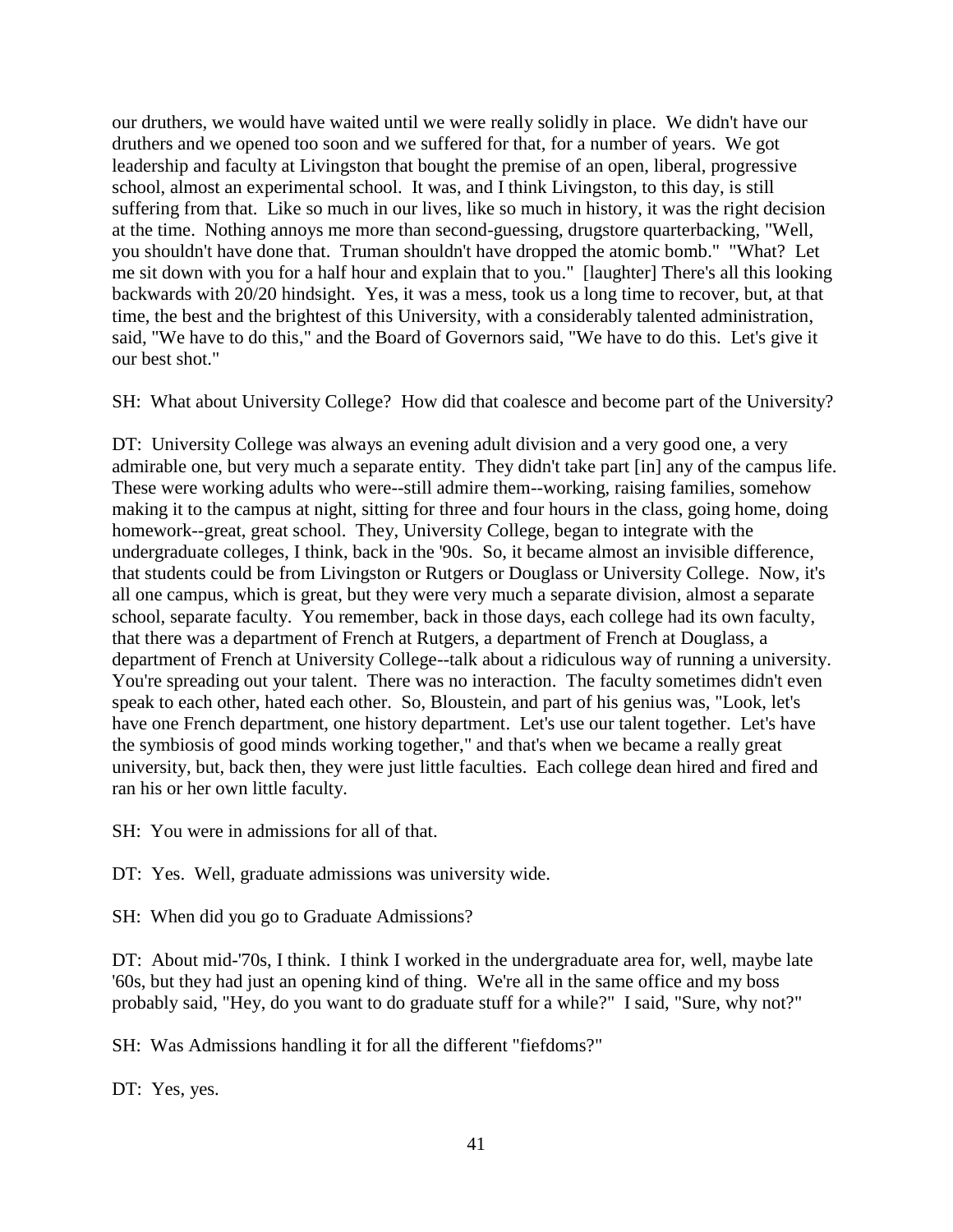SH: There was one central admissions office for all the colleges.

DT: Yes, yes. Well, Douglass had its own admissions office, I should say. Let me backtrack; Douglass had its own admissions office until--not too clear about the dates, I'm sorry--maybe the 1970s, as did University College, the evening division, have its own admissions office, and the other office handled all the men's colleges, basically. That was before coed for Rutgers College. … We brought them together, too, which, again, was a great thing.

SH: When was this reorganization? Did that coincide with Rutgers College becoming coed in 1972? Which came first?

DT: Right. I wish I had my dates better, but I was here. It was [the] '70s or '80s when the Admissions Office, almost baldly, said, "Let's have one office, even though there were individual colleges." So, we all had one office, one common application. Remember, back in those days, there were separate applications. It was like having separate colleges, for admissions, for faculty, student life, for deaning. They were all kind of contiguous with each other on the campus, but very much separate, and so, over the years, we've kind of become as we did just this past year, finally, one, one freshman class, one curriculum--only took us two hundred-and-someodd years to do that, but here we are. [laughter]

SH: Did the reorganization under President Bloustein include the reorganization of Admissions? Was that part of the plan or was it something that just happened?

DT: I think Admissions, I'm not too sure how they were connected, but I know Admissions began to do it, because we saw the wisdom of having one common application, we saw the wisdom of sharing resources, instead of having a Douglass admissions officer and a Rutgers admissions officer and a University College admissions officer all go to the same high school. That makes no sense. Let's all be one office and have an umbrella to work on all the different colleges. Now, when the colleges came together on the graduate level, I don't recall, but it was basically on the graduate level that President Bloustein really made the difference. By combining all these small, sometimes tiny, faculties together, you begin to get the critical mass to have, as we do today, some, you know, world-class graduate programs, instead of having your colleagues all over the place, you know, to speak to them, [that] kind of thing.

DF: I just have a question about the procedure. Did you personally examine applications?

DT: Yes.

DF: If someone had an outstanding grade point average and SAT scores, would they just move that application along or would they still look at everything else?

DT: In the undergraduate area, at least when I was doing it, and I suspect it's still true today, it was basically based on your high school record, and we understood that high schools are different. A "B" in a first-rate high school is better than an "A" in a poor high school, so, you made adjustments, and your SATs. On the margin, where a student might just be neither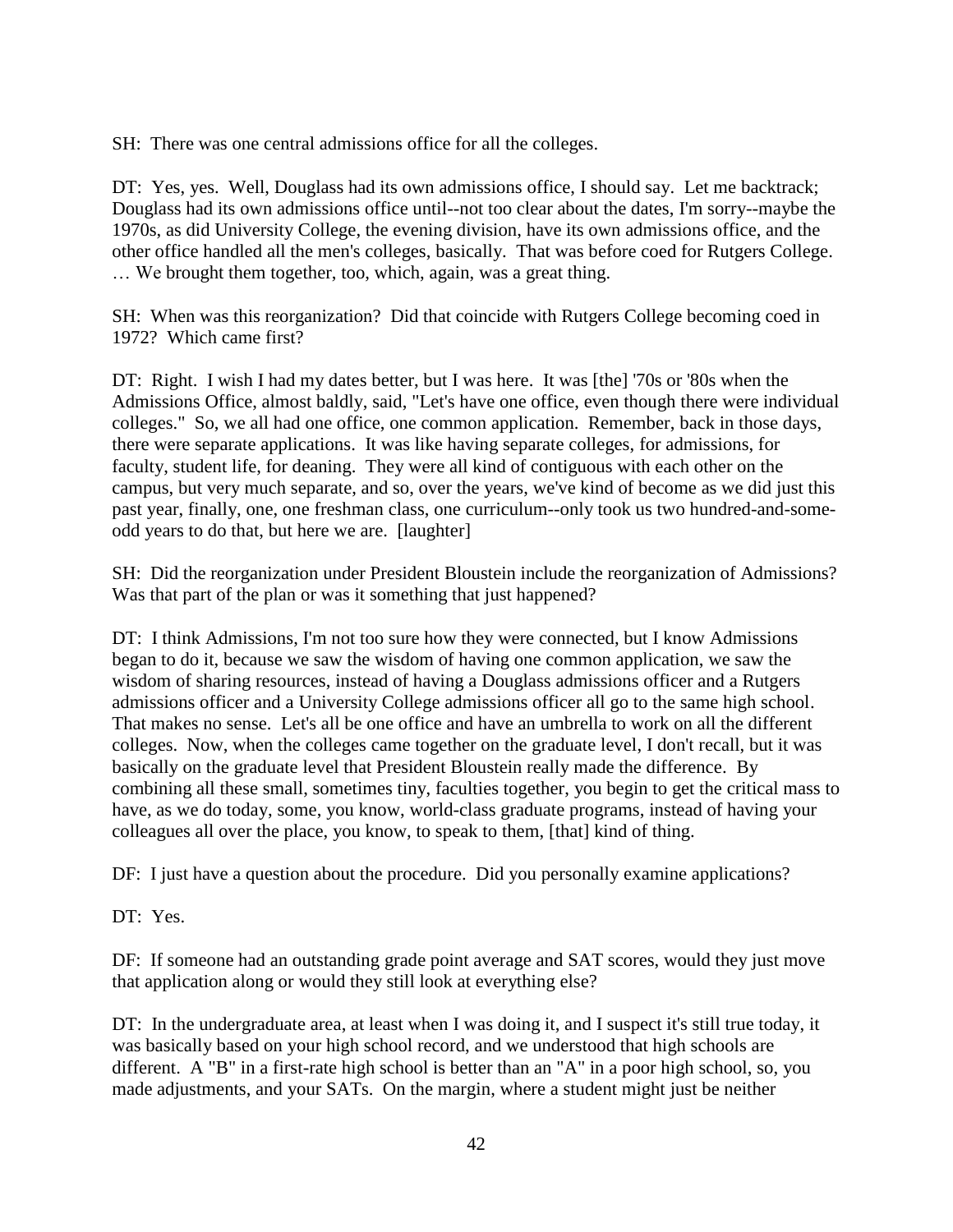admissible nor in a reject category, that's where you began to read more fully into the application--activities, alumni, athletics, music--where that could be the tipping point between getting in and not getting in. That's where a student who might have an average SAT score or an average high school record, but is a brilliant violin player or a brilliant writer or is a starting quarterback for the football team, that's where you say, "Well, we're going to give the edge to that active person." In the graduate area, of course, there's nothing but academics. You have to have the GRE score, you have to have a good record from a good school. ... Graduate admissions is very simple. Law schools, for example, will use an LSAT score, your college grades and something called a college index. Well, a college index, what's that? Well, you take all the kids from Harvard who took the LSAT--what's the average LSAT for an average Harvard kid? way up here. Take all the kids from "Podunk State" who took the LSAT--what's their average LSAT? way down here. This is simple, simple stuff. By equating the ability of the school's students with their average LSAT, sometimes over a couple of years, you have a near perfect measure of how good that school is. Yes, Harvard has probably the highest average LSAT, or GRE or MCAT, score of any school in the country, and, probably, Podunk State has the worst average test score. So, that's how you make decisions based upon the quality of the college without hurting the college's feelings. We can say, "Look, you know, we know you're a good school, but you have the worst average LSAT score of any school in the country for the past five years. So, we have to downgrade that 'A' average student from your school because they just can't perform." Then, if you're really good in admissions, what you do is, for a high school in the undergraduate area and for a graduate student, you look back, statistically, "How have students from South Brunswick High School done at Rutgers for the past five years? What is their average GPA?" With a big enough "N," with a big enough sample, if you can get some decent data, so, for the one hundred South Brunswick graduates who had this SAT and these grades, [they] got this GPA. So, you do regression analysis. You look at [that], do it in graduate stuff, too, that we know this more anecdotally at the graduate level, because faculty are making the basic decisions, saying, "Well, you know, I've had ten kids from Bryn Mawr over the past ten years. They've all been brilliant." So, you're going to tilt toward that, because the professors know their students well and know where they went to school. So, you do that anecdotally and subjectively at the graduate level. There are some schools you never heard of, and that's where they would call a person like me, saying, "Tell me about this school." You do some research, find out about the school's admission standards, average test scores, and get some kind of a profile to help the professor make a decision. Admissions is very simple, because you're just using basic, basic criteria to try to predict success.

SH: During the expansion under President Gross and the increased attention to research under President Bloustein, was that painless or painful for someone in Admissions?

DT: I think it's painless. In fact, it's good for Admissions, because Rutgers has been getting better and better for the past fifty years. We've maybe had some ups and downs, but I'd bet, if you tracked the average SAT and the average high school ranking class from comparable high schools, or average GRE scores or LSAT scores or GMAT scores, you would see a gradual increase. Part of that is simply luck, and we used to tease each other, admissions directors who take credit for getting more applications or better students, that's hogwash. [laughter] All you've got to do is count the number of noses in the first grade of New Jersey schools--that's your entering class--and so, as the high school population increases, well, guess what? You'll have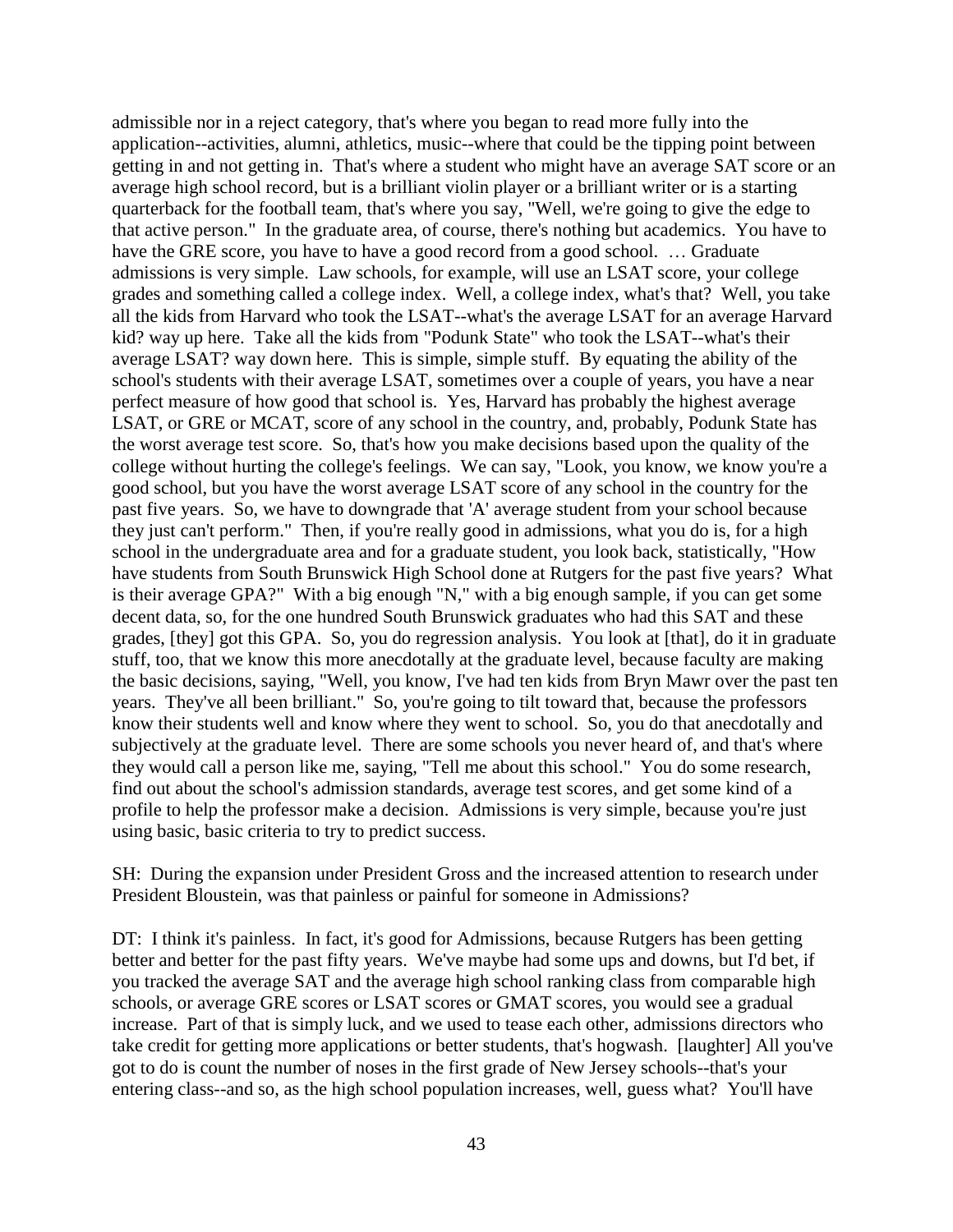more applications. You still have to work and recruit, but, almost in a natural way, applications will increase. Now, as Rutgers got better and better and better, we could be tougher and tougher, because more of the applications were from better students. There was a case, decades ago, where then Trenton State, now the College of New Jersey, with a very bright president, did a very brave thing. They cut their enrollments severely. Now, what happened? "Gee, you know, last year, Joe and Sally and Bill all got into Trenton State. This year, [students are] not getting in." Well, you take, instead of having a thousand students--I'm making this up--you have five hundred. What happens? Your admission standards go up. Ah, then, high schoolers say, "Gee, I want to go to Trenton State, because that's tough to get into. It must be a good school." So, you can play the numbers game in admissions, but we've had a gradual increase and I think all the news at Rutgers has generally been good, been positive. We've had success in academics, athletics. We're a good school, we're a good school.

#### SH: How did you recruit? Were you part of that recruiting effort?

DT: ... Well, you do it differently in the graduate area than you do in the undergraduate area. In the graduate area, you tend to, as the gang in this building [18 Bishop Place, home of Graduate Admissions] do, make yourself available to students, because it's hard for students to know their way around and they need someone to get an additional interview, "What do you want to study?" or, "What do you want to do? These are the opportunities. These are the different schools," [that] kind of thing. You'll, in the graduate level, go to graduate days at major colleges; we don't do much of that anymore. The best recruiting at the graduate level, for academics, is done by the faculty. If you're a really good department, like history or English, philosophy, there are many, the way you get good graduate students is not by talking to you--you talk to a colleague, saying, "You know, Joe, I've got a student in my class here at Franklin & Marshall who is the best." "I'll send him an application." So, it's done in a very personal way at the graduate level, at least for the arts and sciences. For business MBAs, for law schools, it's very mechanical. It's test scores and rank in class. For schools like the Library School, Social Work, it's a mix of experience, social skills and academics and test scores, but they're different. Undergraduate is pretty much looking at the high school record. Undergraduate admissions is easy because you have a homogeneous population. What do you have? high school students. You have some transfer students, but, basically, high school seniors. Graduate level, you're all over the world, you're all over the lot--you have young, old, mid-career, different disciplines, different requirements.

SH: Were there ever any guidelines given to you that you felt that you did not want to use or did not want to enforce or enact? I assume they would be coming down from the Board of Governors or the administration.

DT: No--fair question. I think one of the challenges and one of the joys of my working here was to challenge faculty or challenge deans and say, "Do you really want this person? Look again." We, when I was doing it, would review every application, not that we were second-guessing faculty, because the faculty were picking, basically, their colleagues, but just to double check, and, invariably, a couple of times a week, we'd get an application that just needed another pair of eyes. We would give it to the dean to look at, usually, saying, "Dean, you want to make sure about this?" and, sometimes, the dean would say, "No way. I'm going to call professor so-and-so and say we can't admit that person." So, it's a good, careful process.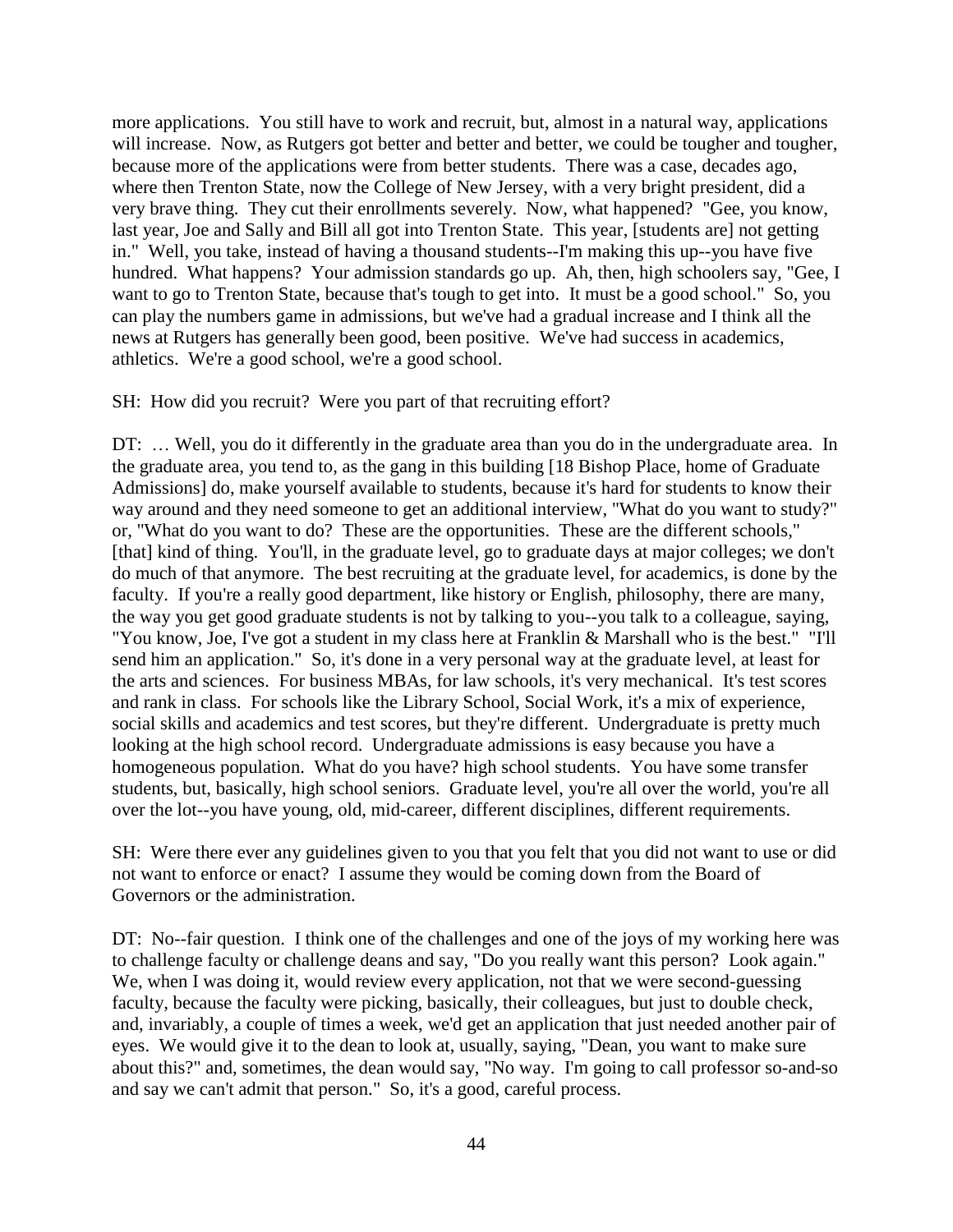DF: To your knowledge, did Rutgers have, or do they have to this day, any quotas with their admissions?

DT: No. I never recall, in my forty years here, ever hearing about a quota. We're a state university. I think if I were working for a private school, I'd answer that differently. You pay attention to different things as a private school. If you're at Princeton, you would pay attention to money and notoriety and things like that, and we're pretty square. I recall, I'll give you a good example, back in the 1960s, there was a terrific college basketball player, terrific basketball player, who applied to Rutgers and applied to Princeton, got admitted to Princeton. The basketball coach comes storming into our office, Admissions Office, saying, "Princeton took him. You guys going to turn him down?" "Well, we'll check again." We checked, called the high school, checked--couldn't touch him. This kid went to Princeton and played basketball. We couldn't admit him here because his SATs and rank in class were not strong enough. That was one, one small example, probably very rare, [laughter] but it shows you the difference.

SH: When you admit students, I am talking about undergraduate here, because of their prowess on the field or on the court, what does an admissions person have to do to make sure that they can succeed?

DT: Well, I've been out of that for a while, but there is a faculty oversight group. I think the Dean of what was then Rutgers College, Carl Kirschner, chairs that. So, where there is a terrific football prospect who doesn't look like most of the applicants, that's screened separately, but, just in partial defense of the Rutgers football program now, there are 119 Division I schools playing football. Of the 119, the Rutgers' football team ranks seventh or eighth academically across the country. We rank first among state universities. That means that among our peer schools that we're playing, we've got the best record of any state school, and we're up there with the Dukes and Navys and Stanfords, the other schools. Also, since the coach came onboard, five or six years ago, Greg Schiano, not one, *not one*, football player has flunked out. Now, what do you do? Well, you take a risk, but, then, you give them so much tutoring and so much handholding and so much help, because these kids are working three and four hours a day at football, that you, number one, get the kid who's got the character to succeed. There's one kid playing football now who's got a 3.75 in civil engineering. That says something. … You know, there aren't many schools in the country that have this kind of profile, but we all do it. I think the Athletic Director, Bob Mulcahy, a year ago, said, when questioned about the money we're spending on football, … basically, "It's not the way it should be. We shouldn't have huge football programs, but everyone is doing it." So, if you want to play peer schools, including the Michigans and some of the great [schools], the Berkeleys, … Virginia, some of these great state schools, you play the game the same way. So long as people are going to spend millions of dollars to watch the game on TV or to go to a game, you have to play by those rules. Be nice to go back to the 1800s and not have to worry about this, but, sometimes, you accept reality, and I think a state university has got to spend money on a football program. It brings in tons of money from corporate sponsors, money from alumni. It even brings in faculty, because you may have colleagues, but some faculty, when they're applying for grants, all of a sudden, [say], "Rutgers, Rutgers, I know that school. Hey, they've got a great football team. Let me look at that application again." Everything counts. You know, it's just the society we live in, you know.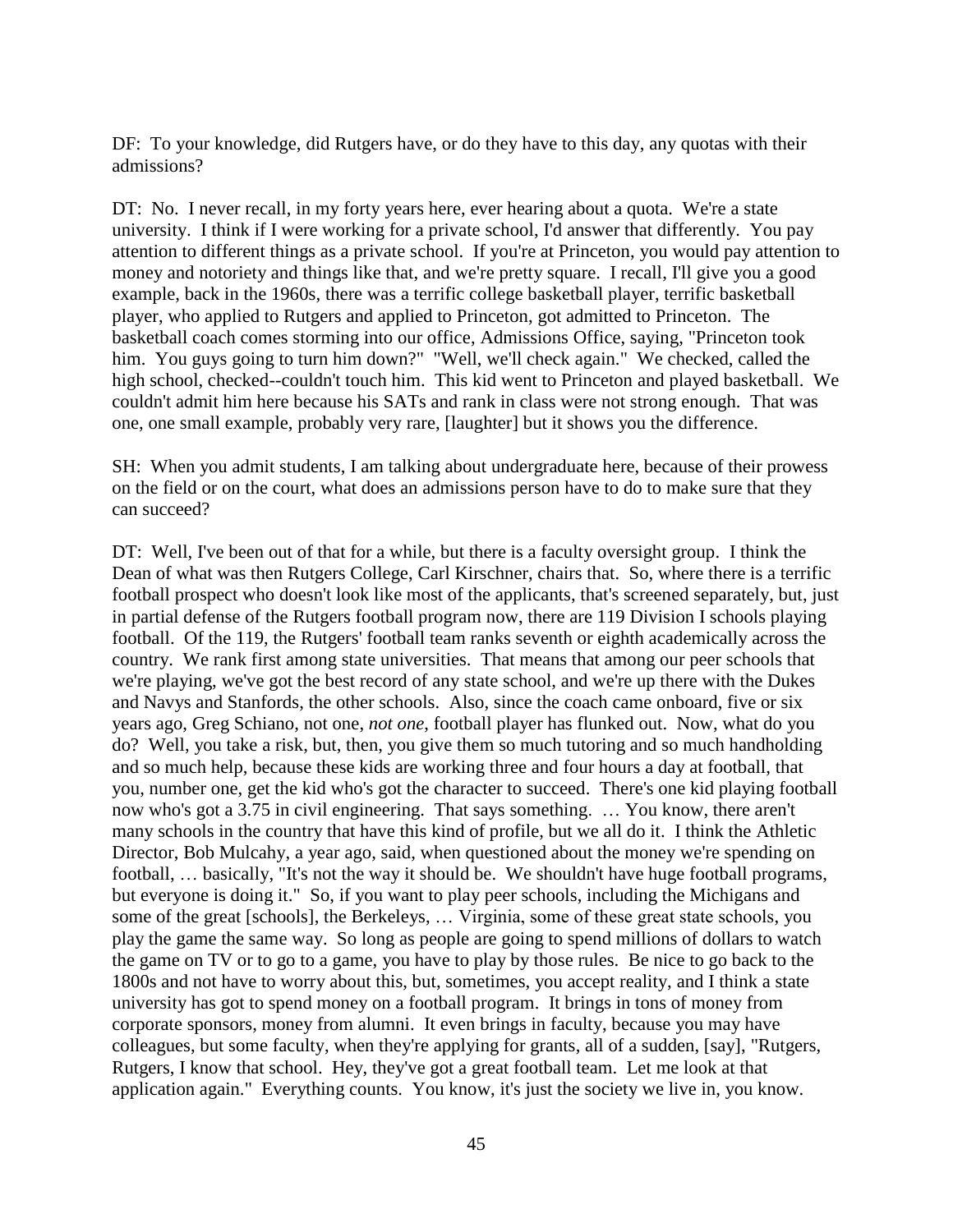SH: These programs, in fact, help you, as an admissions counselor, find the good ones.

DT: Right.

DF: How long did you work until at the Admissions Office?

DT: Until 2002. I've been retired for five years.

SH: Do you like being retired?

DT: I love it. I love it. [laughter] I had forty great years. I had great people to work for, work with, but I was ready to retire. I just wanted to do something else, which is not work. I recommend it. [laughter]

SH: Going back, you talked about when there were no longer housemothers. How were those decisions made? Was it just the culture that changed it?

DT: I think it was the culture. I think, … I wasn't involved in that part of the campus life--that was dean of men's kind of stuff, dean of women's, dean of students, but I think it was something that was happening across the country, with other universities, other colleges, and just the [way it went].

SH: You were involved with your fraternity, I assume.

DT: Not really. Once I graduated, no, I pretty much stayed away from it, yes.

SH: I thought maybe you were part of that alumni group.

DT: No, for a very few years, very early on, but, then, I kind of got out.

DF: Will your class be doing anything special next year for your fiftieth anniversary?

DT: Absolutely. They always have a big [dinner]. It's called the Old Guard. That's a quaint name. We are inducted into the Old Guard, which means that we've been able to live for fifty years after graduation, and they have a great dinner for us and activities like that, a lot of fun. We're just happy to have made it this far. [laughter]

SH: Is there anything that we have not asked you that you would like to put on the record?

DT: I think you have both done a terrific job. You've really gotten me to talk and I like what you're doing and I wish you lots of luck--keep it up.

SH: Thank you. Do you have any questions, David, before I end the interview?

DF: I think that was pretty much it.